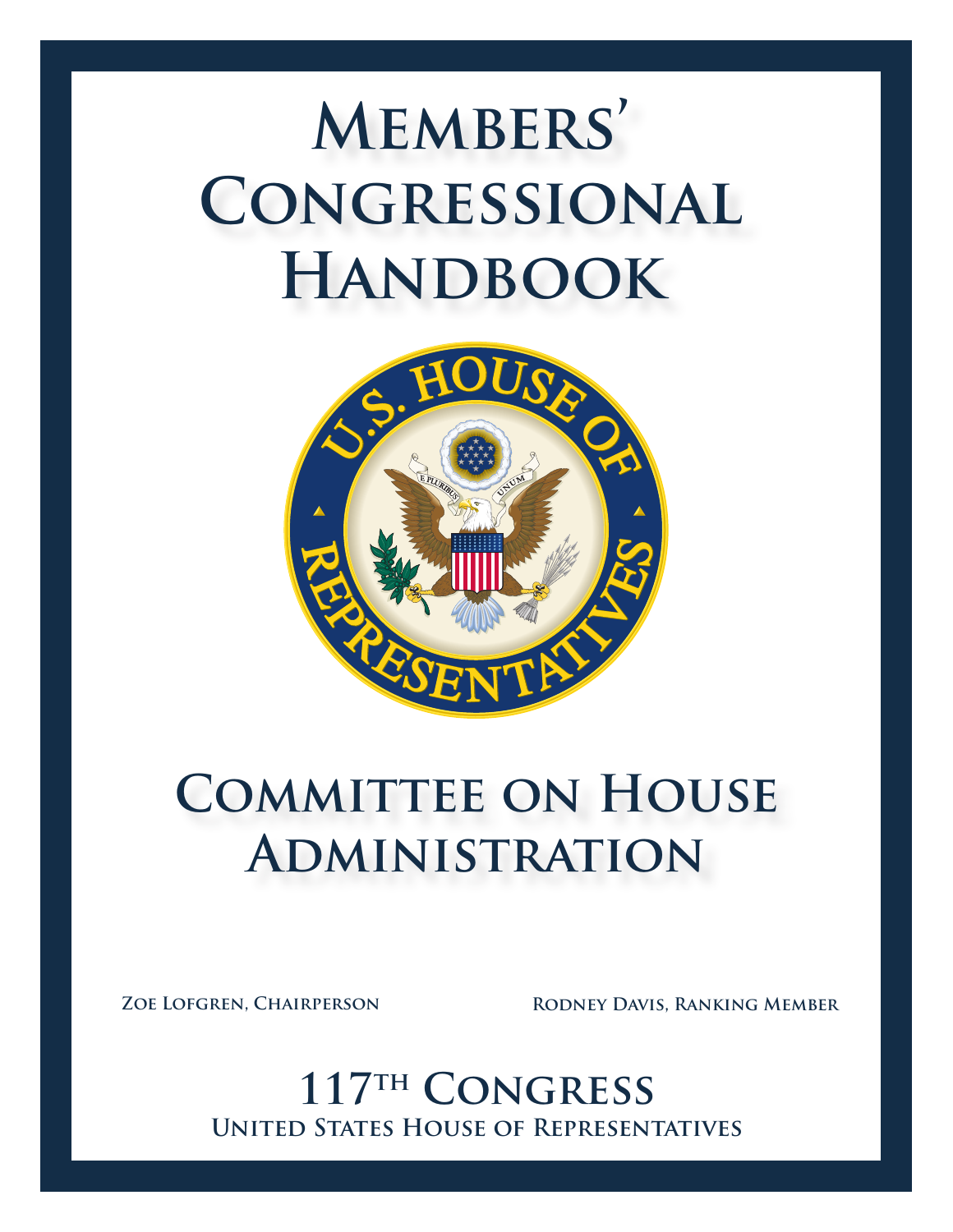

**The Committee on House Administration has issued the following regulations to ensure that Members of the United States House of Representatives utilize official resources to support the conduct of the official representational duties on behalf of the district from which he or she is elected.** 

**Chairperson Zoe Lofgren**

ADOPTED JULY 25, 2018

UPDATED JUNE 17, 2022

*All citations to the House Rules refer to the Rules of the House of Representatives*

For additional assistance, please contact the Committee at 202-225-2061.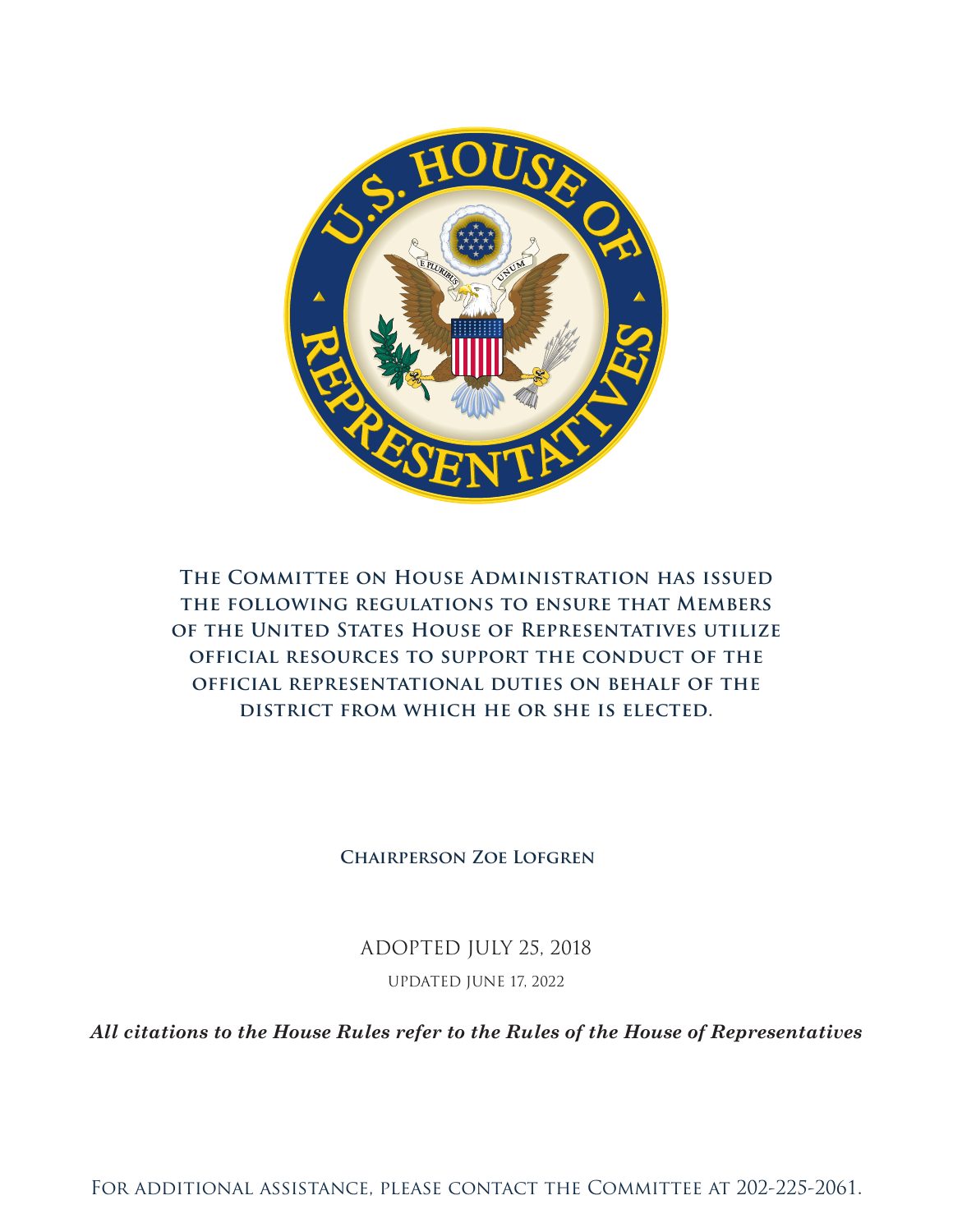# **TABLE OF CONTENTS**

# **Introduction: Members' Repre**sentational Allowance

# **Staff**

| Green and Gold Congressional Aide Program. 7 |
|----------------------------------------------|
|                                              |
|                                              |
|                                              |
|                                              |
|                                              |
|                                              |
|                                              |
|                                              |
| Working from Home due to a Disability 10     |
|                                              |
|                                              |
|                                              |
|                                              |
|                                              |
|                                              |
| Overtime Wage Rate Compensation 11           |
| 12                                           |
| 12                                           |
| 12                                           |
| 12                                           |
| 12                                           |
|                                              |

# **Office Expenses**

| Community Funding Projects  15            |  |
|-------------------------------------------|--|
|                                           |  |
|                                           |  |
|                                           |  |
|                                           |  |
|                                           |  |
| Employment-Related Expenses  16           |  |
|                                           |  |
| Food and Beverage Expenses 17             |  |
|                                           |  |
|                                           |  |
|                                           |  |
|                                           |  |
|                                           |  |
|                                           |  |
| Interpreting and Translating Services  19 |  |
|                                           |  |
|                                           |  |
|                                           |  |
|                                           |  |
|                                           |  |
|                                           |  |
|                                           |  |
| Requirements for Determination as an      |  |
|                                           |  |
| Use of Official Resources to Support an   |  |
|                                           |  |
| Solicitation of Donations to Support an   |  |
|                                           |  |
|                                           |  |
|                                           |  |
|                                           |  |
| Publications                              |  |
|                                           |  |
|                                           |  |
|                                           |  |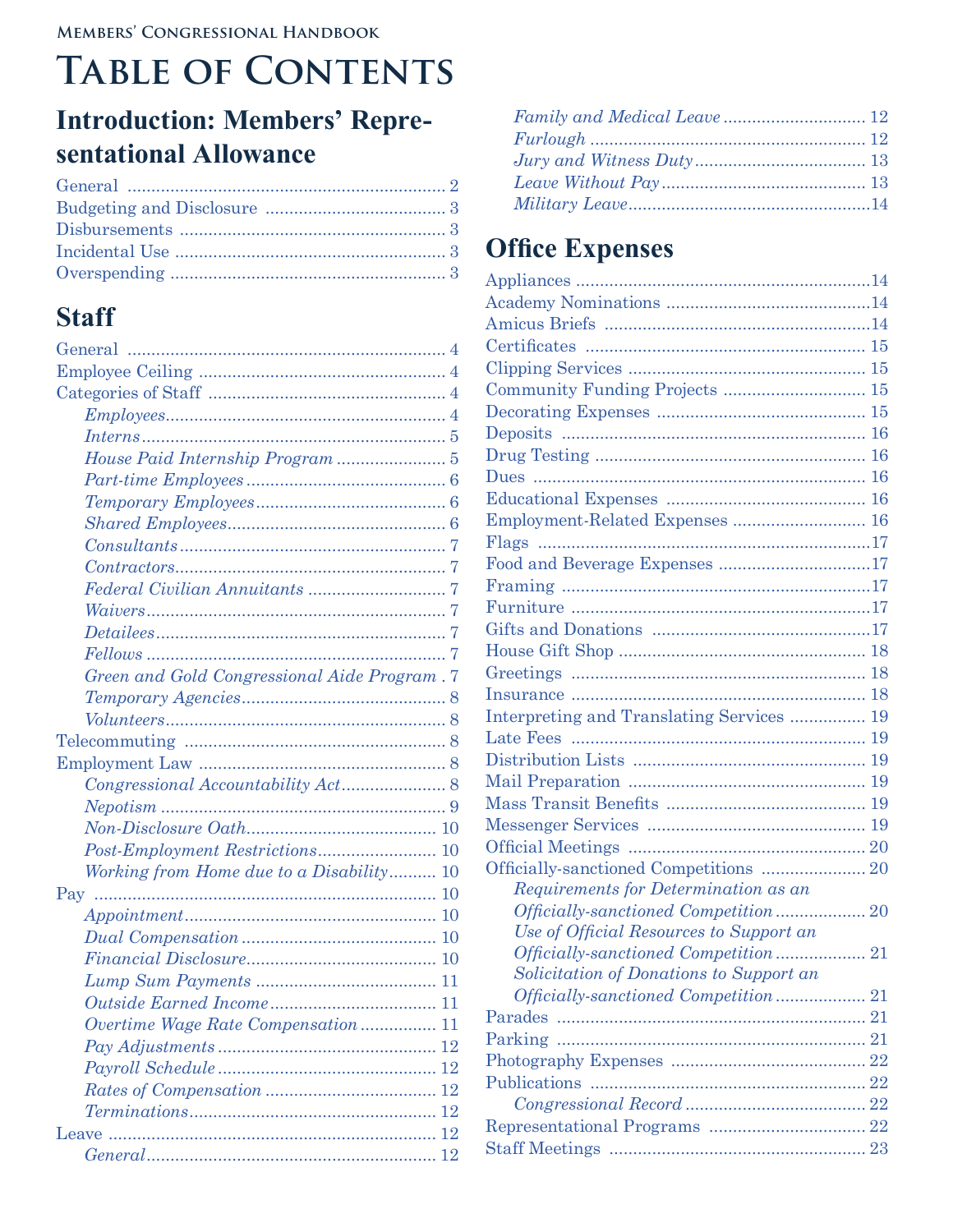#### **Committee on House Administration**

| Telecommunications |  |
|--------------------|--|
|                    |  |
|                    |  |
|                    |  |
|                    |  |
|                    |  |
|                    |  |
|                    |  |
|                    |  |
|                    |  |
|                    |  |
|                    |  |
|                    |  |
|                    |  |
|                    |  |
|                    |  |
|                    |  |
|                    |  |
|                    |  |
|                    |  |
|                    |  |
|                    |  |
|                    |  |
|                    |  |
|                    |  |
|                    |  |
|                    |  |
|                    |  |
|                    |  |

# **[Communications](#page-32-0)**

| Joint Physical Town Hall Meetings  29 |  |
|---------------------------------------|--|
|                                       |  |
| Joint Virtual Town Hall Meetings  30  |  |
|                                       |  |
|                                       |  |
|                                       |  |
|                                       |  |
|                                       |  |
|                                       |  |
|                                       |  |
|                                       |  |
|                                       |  |
|                                       |  |
|                                       |  |

# **[Travel](#page-37-0)**

| Shared Official Travel Expenses  36           |  |
|-----------------------------------------------|--|
|                                               |  |
|                                               |  |
|                                               |  |
|                                               |  |
|                                               |  |
|                                               |  |
|                                               |  |
|                                               |  |
|                                               |  |
| Privately-Owned/Privately-Leased Vehicles  39 |  |
|                                               |  |
|                                               |  |

# **[Vouchers and Payments](#page-43-0)**

| Reimbursement and Direct Payment 41 |  |
|-------------------------------------|--|
| Seeking Reimbursement: Vouchers  42 |  |
|                                     |  |
|                                     |  |
|                                     |  |

# **[Congressional Organizations](#page-45-0)**

# **[Modifications](#page-47-0)**

|--|--|--|--|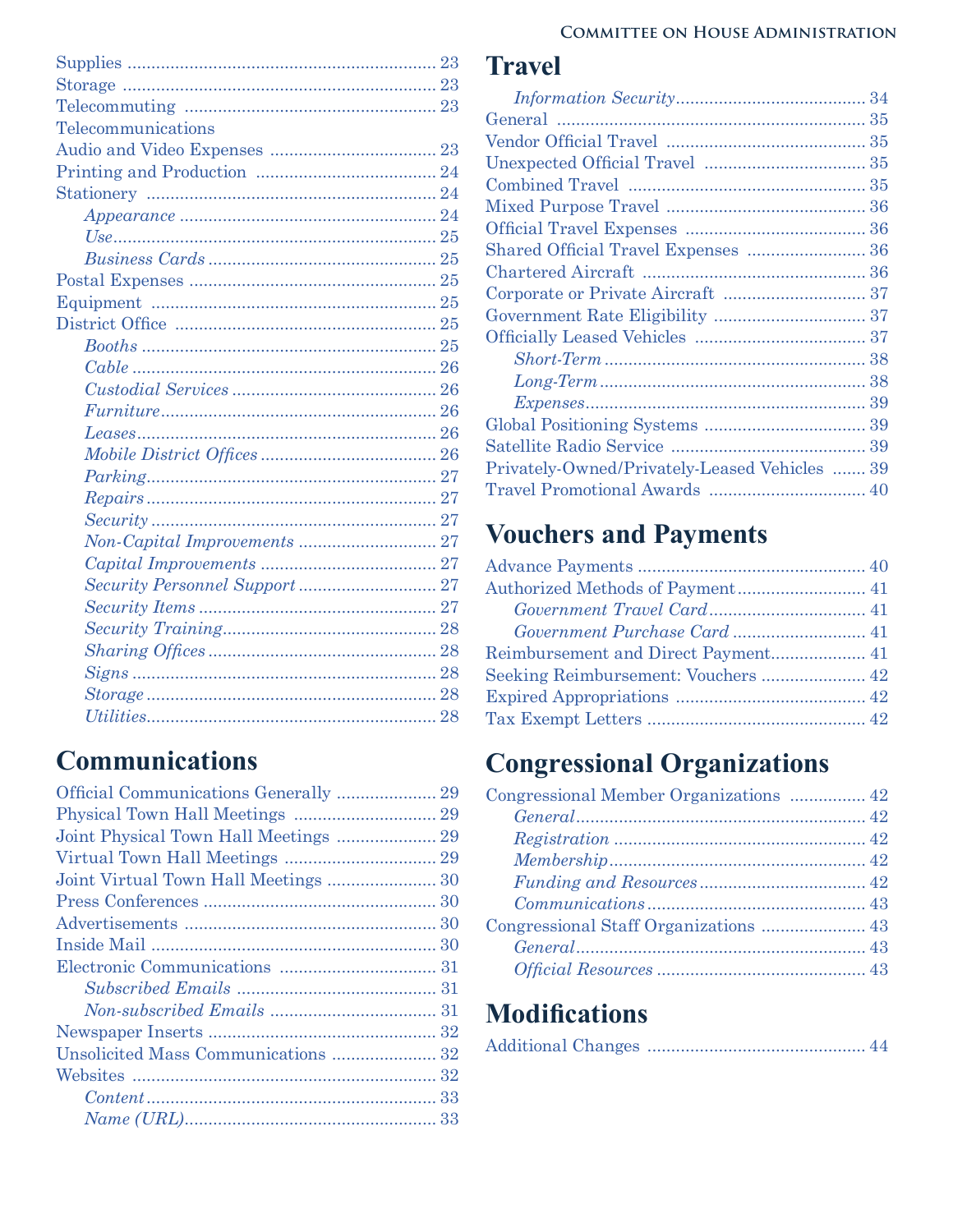# <span id="page-4-0"></span>**Introduction: Members' Representational Allowance**

During each session of Congress, each Member has a single Members' Representational Allowance ("MRA") available to support the conduct of official and representational duties to the district from which he or she is elected. Ordinary and necessary expenses incurred by the Member or the Member's employees within the United States, its territories, and possessions in support of the conduct of the Member's official and representational duties to the district from which he or she is elected are reimbursable in accordance with the regulations contained in this Members' Congressional Handbook.

"Ordinary and necessary" means reasonable expenditures in support of official and representational duties to the district from which he or she is elected that are consistent with all applicable federal laws, Rules of the House of Representatives and regulations of the Committee on House Administration. Examples of official and representational include, but are not limited to:

- 1. Relating to the legislative process; or
- 2. Facilitating interaction between constituents and the Federal government (including, but not limited to: info or services on laws, programs, regulations, funding, decisions, and other actions by the Federal government); or
- 3. Actions taken as a representative of the district from which you are elected; or
- 4. Issues areas or programs established by the House.

The following regulations of the Committee on House Administration, collectively known as the Members' Congressional Handbook (Handbook), govern all expenditures from the MRA.

The Handbook regulations assist Members in determining whether expenses are reimbursable. Therefore, the Handbook contains broad descriptions of reimbursable expenses, but is not an exhaustive list of such expenses.

Questions about reimbursement of an expense should be directed to the Committee on House Administration at x52061 prior to incurring the expense.

For questions related to official office communications content, contact the Commission on Congressional Mailing Standards ("Commission") by calling x59337 (Majority) or x60647 (Minority), visiting *https:// cha.house.gov/communications-guidelines* or clicking *here*.

For all questions relating to policies and procedures applicable to the acquisition, transfer, disposal, and maintenance of furnishings, equipment, software, and related services, please refer to the Guide to Outfitting and Maintaining an Office available from the Committee on House Administration.

Administrative, financial and non-legislative support services (e.g., equipment purchases, technology standards and services, office supplies, room reservation and set-up) are acquired through the Office of the House Chief Administrative Officer (CAO). For further information about the CAO's services, please refer to HouseNet, the House intranet (*housenet.house.gov*) or the CAO's services office, First Call, at x58000.

The Handbook is a collection of regulations issued by a vote of the Members of the Committee. In drafting these regulations, the Committee consults with other committees of the House, House leadership, Member office staff, and the Officers of the House.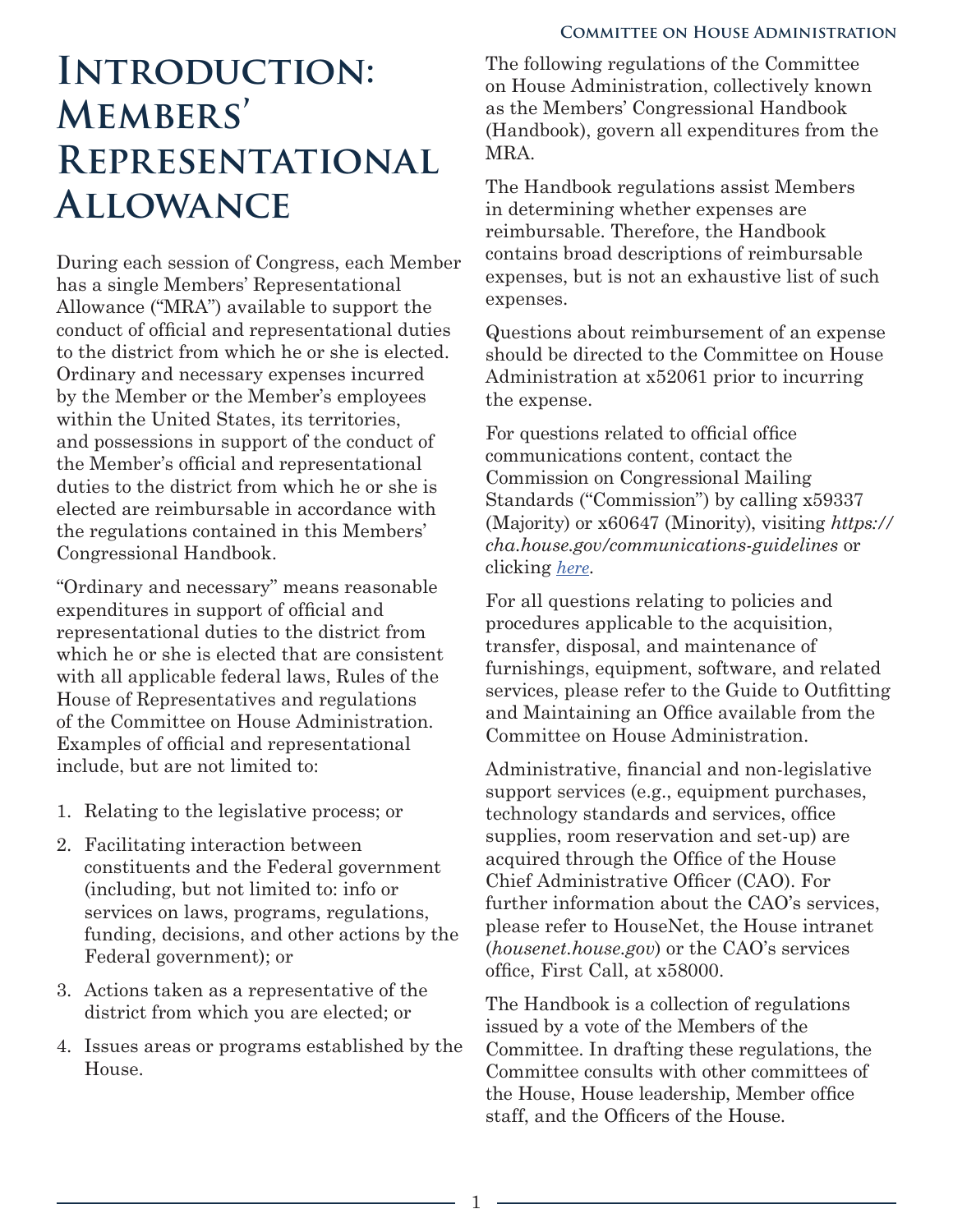#### <span id="page-5-0"></span>**General**

When an expense is incurred, the Member must determine the primary purpose for the expenditure. Is the primary purpose for the expenditure official and representational? Or is it primarily related to personal, campaignrelated political party, campaign or committee activities? Only expenses the primary purpose of which are official and representational and which are incurred in accordance with the Handbook are reimbursable.

- 1. The MRA may only be used for official and representational expenses.
- 2. The MRA may not be used to pay a settlement or award in connection with conduct prohibited under the *Congressional Accountability Act of 1995*.
- 3. A Member may expend personal funds in support of official and representational duties.
- 4. The MRA may not be used to pay for any expenses related to activities or events that are primarily social in nature (including but not limited to: sporting events, theme park activities, concerts, personal events, etc.).
- 5. The MRA may not pay for personal expenses.
- 6. The MRA may not pay for campaign expenses.
- 7. The MRA may not pay for campaign-related political party expenses.
- 8. The MRA may not be used to pay for capital improvements to the district office.
- 9. The MRA may not pay for committee expenses.
- 10.The MRA may not be used outside of the United States, its territories, and possessions.
- 11.Committee resources may not pay for a Member's official and representational expenses.
- 12.Except where authorized by the Committee on Ethics, campaign funds may not pay for

a Member's official and representational expenses.

- 13.A Member may not maintain, or have maintained for his use, an unofficial office account for the purpose of defraying or reimbursing ordinary and necessary expenses incurred in support of a Member's official and representational duties.
- 14.A Member may not accept from any private source in-kind support having monetary value for an official activity.
- 15.Only appropriated funds, not personal or unofficial funds, may be used to pay for mail sent under the frank.
- 16.Each Member is personally responsible for the payments of any official and representational expenses incurred that exceed the provided MRA or that are incurred but are not reimbursable under these regulations.
- 17.Unless specifically authorized by an applicable provision of federal law, House Rules, or Committee Regulations, no Member, relative of the Member, or anyone with whom the Member has a professional or legal relationship may directly benefit from the expenditure of the MRA.
- 18.Official resources may not be used to advertise for any private individual, firm, charity, or corporation, or imply in any manner that the government endorses or favors any specific commercial product, commodity, or service.
- 19.The MRA is available for services provided and expenses incurred from January 3 of one year through January 2 of the following year. All expenses incurred will be charged to the allowance available on the date the services were provided or the expenses were incurred. Upon the death, resignation, or expulsion of a Member, the Member's allowance will be made available only for services provided and expenses incurred at the direction of the Member up through the last day of the Member's term in office. Otherwise such funds will be subject to the direction of the Clerk of the House.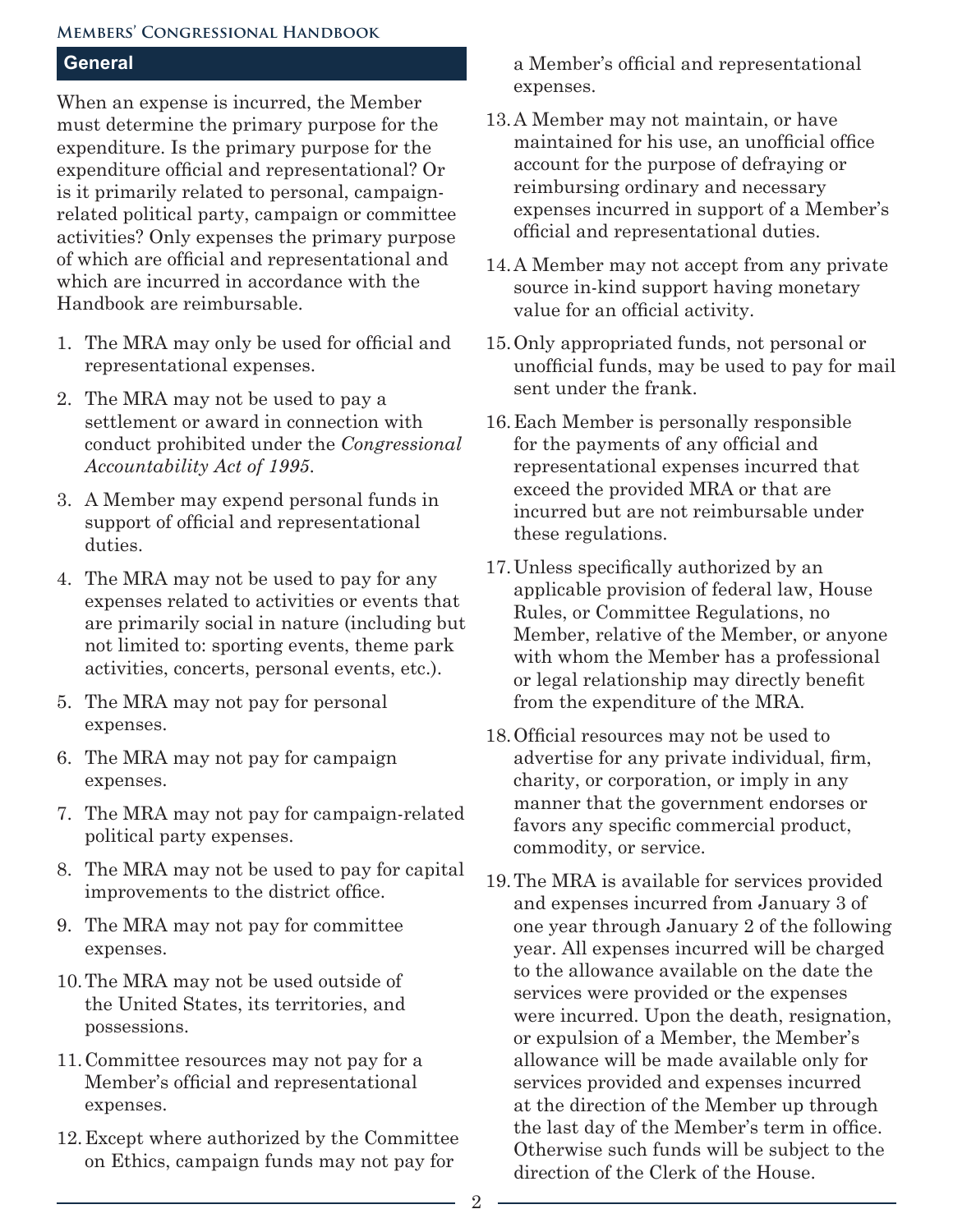- **Committee on House Administration**
- <span id="page-6-0"></span>20.Requests to obligate prior year funds after January 2 of the succeeding year will be considered by the Committee when a Member provides documentation demonstrating a bona fide intent to obligate the prior year's funds during the applicable year. Applicable to equipment and software in both D.C. and district offices, and to furnishings and security enhancements in the district office only. Please see the *[Security](#page-30-0)* section for more information on district office security enhancements.
- 21.The MRA is not transferable between years.
- 22.Members may not use official resources to misrepresent their current official positions or titles within the House.
- 23.Pursuant to 18 U.S.C. § 1913, the MRA may not be used for certain activities in the absence of authorization by Congress. Contact the Committee on House Administration at x52061 for more information.
- 24.Any asset purchase of \$1,000 or more and any high-risk equipment regardless of original cost must be added to the Member's inventory.

#### **Budgeting and Disclosure**

The Committee recommends that each Member establish an annual budget for the MRA. To assist in this process, the Office of Finance sends each Member monthly statements showing year-to-date expenditures and obligated amounts. The quarterly expenditures reflected in these statements are compiled and published as the Quarterly Statement of Disbursements, which is a public document.

#### **Disbursements**

Disbursements from the MRA are made on a reimbursement or direct payment basis and require specific documentation and Member certification as to accuracy and compliance with applicable federal laws, House Rules, and Committee regulations.

Reimbursements and payments from the MRA may be made only to the Member, the Member's employees, or a vendor providing services to support the operation of the Member's offices.

Interns employed by a Member Office through the House Paid Internship Program are eligible for reimbursement of official expenses incurred as part of their official duties.

#### **Incidental Use**

Incidental personal use of equipment and supplies owned or leased by, or the cost of which is reimbursed by the House of Representatives is permitted only when such use is negligible in nature, frequency, time consumed, and expense.

For example, limited use of government resources to access the Internet, to send or receive personal email, or to make personal phone calls is permissible, so long as the use meets the above criteria, and otherwise conforms with the Regulations of the Committee on House Administration and the Code of Official Conduct (House Rule XXIII).

Each Member office may adopt a more restrictive incidental use policy.

#### **Overspending**

Each Member is personally responsible for the payment of any official and representational expenses incurred that exceed the authorized MRA. If a Member incurs an obligation to the U.S. House of Representatives and the amount of the obligation incurred exceeds the MRA, the Member shall pay the obligation from personal funds. If the Member fails to pay the obligation voluntarily, the CAO will deduct the amount owed from any pay, mileage, or expense money due to the Member in the case of a sitting Member or through an administrative offset or legal action in the case of a former Member. The Office of Finance will notify a Member if that Member is projected to overspend the MRA.

Contact the Office of Finance at x57474 or the Committee on House Administration at x52061 for assistance with accounting and budgeting.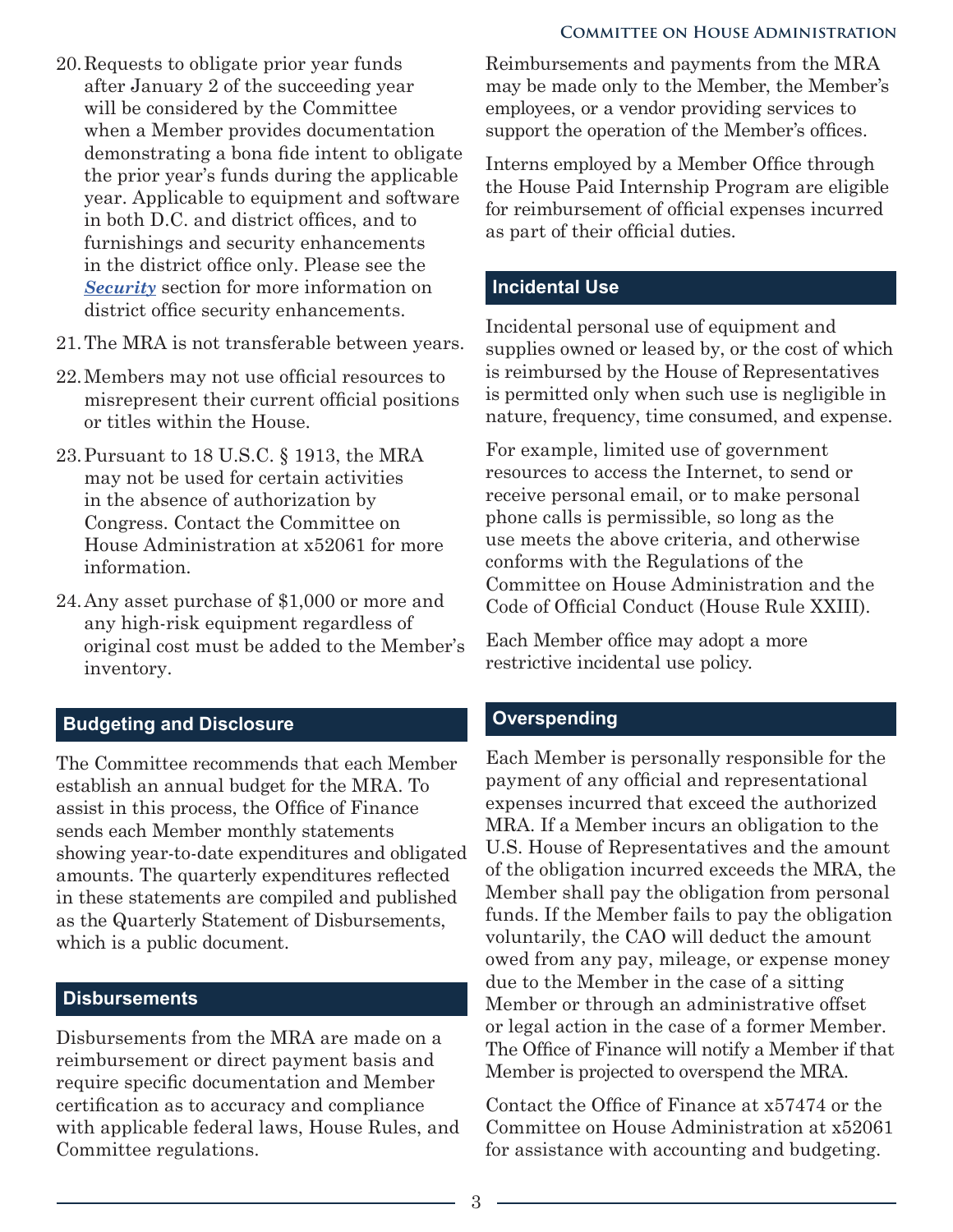# <span id="page-7-0"></span>STAFF

#### **General**

Each Member is the employing authority; the Member determines the terms and conditions of employment and service for their staff. These terms and conditions must be consistent with applicable federal laws and House Rules.

- 1. Personnel actions affecting employment positions in the House of Representatives must be free from discrimination based on race, color, national origin, religion, sex (including marital or parental status), service in the military, disability, or age.
- 2. A Member may not retain an employee on the Member's payroll who does not perform official duties commensurate with the compensation received for the offices of the employing authority. (House Rule XXIII, clause 8(a)).
- 3. "Employee" means an individual appointed to a position of employment in the House of Representatives by an authorized employing authority including individuals receiving pay disbursed by the CAO and individuals in a Leave Without Pay or furlough status.
- 4. "Staff" means all individuals including employees, fellows, unpaid interns, and volunteers who serve in the office of a Member.
- 5. Annual rates of pay may not exceed the amount specified in the Speaker's Pay Order.
- 6. Total compensation in any month including any lump sum and regular pay, student loan program payments, (including cash reimbursement for accrued annual leave) may not exceed 1/12th of the maximum rate of pay specified in the Speaker's Pay Order.
- 7. Retroactive pay adjustments are not authorized.
- 8. Government contributions to retirement, life insurance, Thrift Savings Plan, transit benefits, Student Loan Repayment Program and health benefits programs are not charged to the MRA.
- 9. Each month, Member offices receive a Payroll Certification Form from the Office of Payroll and Benefits that lists the annual pay and gross pay earned for each employee. If an employee is a relative of a current Member of Congress, the nature of the relationship to the Member must be noted on the Payroll Certification Form. The Member must certify the information and return the form to the Office of Payroll and Benefits no later than the 15th day of the month. Contact the Office of Payroll and Benefits at x51435 for payroll forms.

#### **Employee Ceiling**

Under 2 U.S.C. § 92, each Member of the House of Representatives may employ 18 permanent employees and 4 additional employees. The 4 additional employees must be appointed to one of the following categories:

- 1. Paid interns
- 2. Part-time employees
- 3. Shared employees
- 4. Temporary employees
- 5. Employees on leave without pay

## **Categories of Staff**

## **Employees**

Employees are classified into one of the following two categories:

1. Employees who are Exempt from the overtime requirements of the Fair Labor Standards Act, as incorporated by the Congressional Accountability Act, are those who are not required to be paid overtime for all hours worked in excess of 40 hours in one workweek. Exempt employees are expected to work whatever hours are necessary to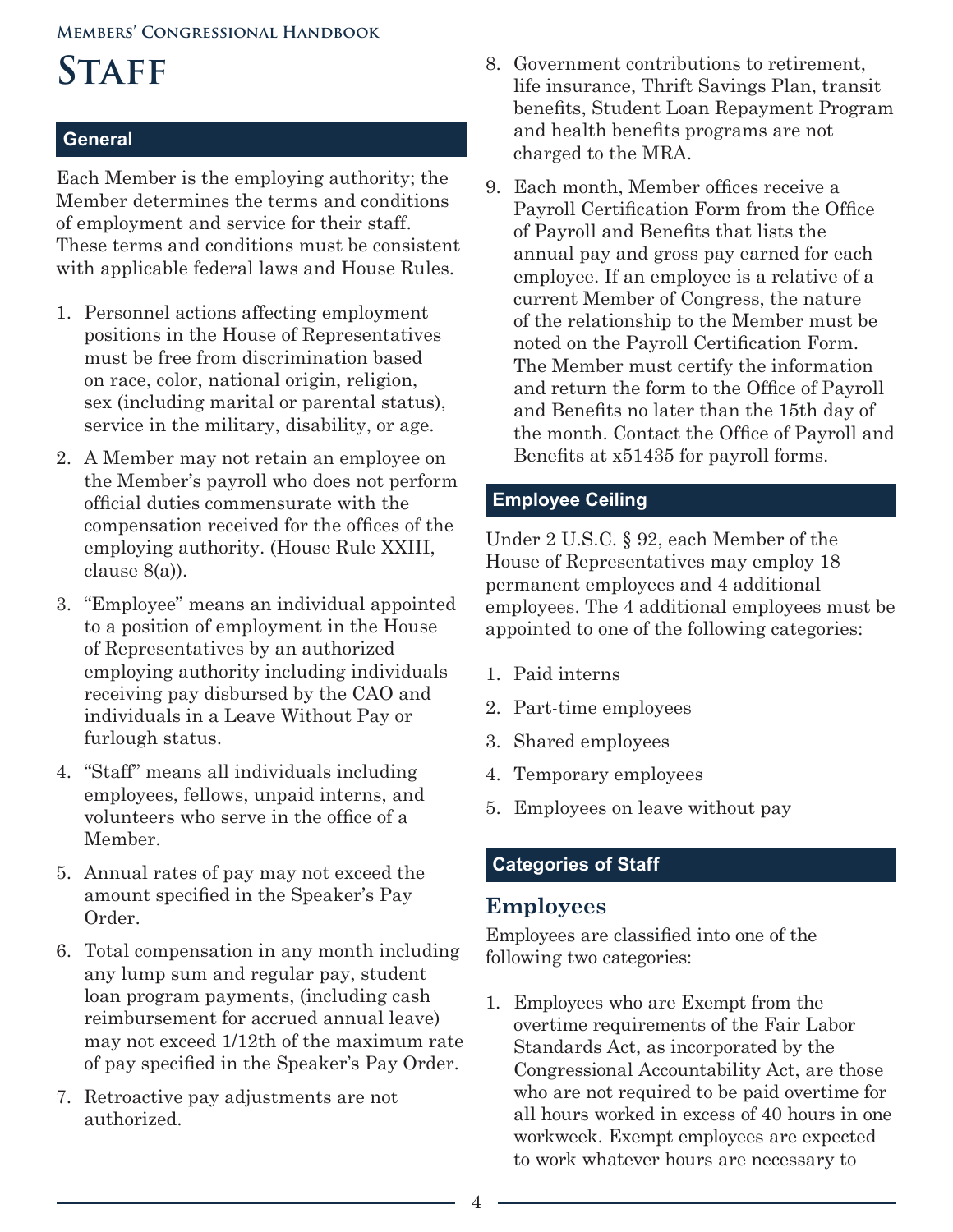#### **Committee on House Administration**

<span id="page-8-0"></span>meet the job responsibilities and needs of the Office.

2. Employees who are Non-Exempt from the overtime requirements of the Fair Labor Standards Act, as incorporated by the Congressional Accountability Act, are those who are required to be compensated for all hours worked in excess of 40 hours per workweek.

The employee classification determination is based on the actual job duties and responsibilities of the employee. For a detailed review of overtime pay and work requirements for Non-Exempt employees, at the request of a Member or his/her designee, the Office of House Employment Counsel can advise an office of the Fair Labor Standards Act as it pertains to that respective office

## **Interns**

Interns, paid or unpaid, must perform services for the Member on a temporary basis as part of an educational plan. Examples of an educational plan include, but are not limited to, participation in the Intern Lecture Series, attendance at committee hearings, attendance at CRS internship training programs, etc. Each Member is responsible for determining the activities of the Member's interns consistent with these requirements.

Paid interns may work for no more than 120 calendar days in a 12-month period, per employing authority, and are not employees for purposes of compliance with the minimum wage and overtime provisions of the Fair Labor Standards Act. The gross annual rate of intern pay is established by the Committee on House Administration. For the current applicable rate, contact the Committee on House Administration at x52061.

Upon a determination by the Committee on House Administration, and consistent with all existing rules, regulations, and provisions of law, paid interns are eligible to telework in the event of a disaster, pandemic, or other emergency, as part of an office's continuity

of operations plan, provided the educational plan of the internship is maintained, any work performed is incidental to said plan, and participation in the plan is certified by the employing office.

This eligibility shall apply to interns paid from the Members' Representational Allowance and interns participating in the House Paid Internship Program.

All equipment issued to support telework must be returned to the employing Office no later than thirty days from the end date of the internship and costs incurred to return such equipment are reimbursable.

Any Member interested in employing a foreign national as an intern should contact the Office of General Counsel at x59700.

The use of unpaid interns is subject to regulations established by the Committee on Ethics. Contact the Committee on Ethics at x57103.

Interns are ineligible for the following benefits:

- 1. Federal Employees' Retirement System
- 2. Federal life insurance
- 3. Federal health insurance
- 4. Thrift Savings Plan
- 5. Student Loan Repayment Program

# **House Paid Internship Program**

The House Paid Internship Program is an allowance separate from the MRA for compensation of interns. The yearly allowance limit for each Member office is determined by law. Interns participating in this program are subject to the same federal laws and regulations, House Rules, House regulations, and Ethics regulations as interns who may be paid with MRA funds. Interns participating in this program may be based in either the Member's Washington, D.C., or district office. In addition, these interns do not count against the Member's employee staff ceiling.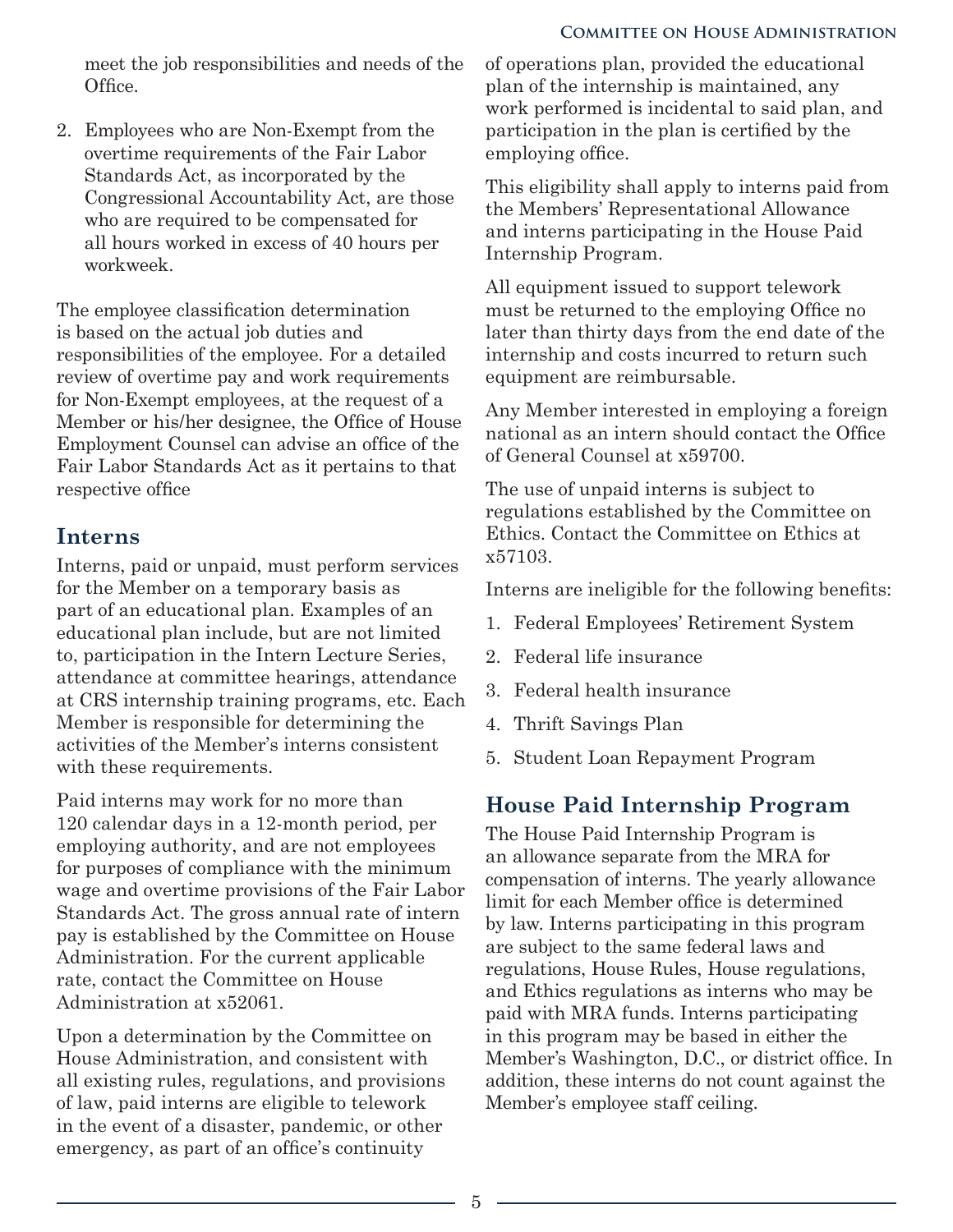<span id="page-9-0"></span>In the event of a vacancy in office, amounts will be available to the succeeding Member on a prorated basis as determined by the Committee on House Administration.

The Member determines the terms and conditions of employment for an intern participating in this program, including provisions for leave (e.g., Annual, Administrative, and Sick).

# **Part-time Employees**

The term "part-time employee" means an individual who is employed by the Member and whose normally assigned work schedule is not more than the equivalent of 15 full work days per month. A typical month has 22 work days so a part-time employee would be an individual who typically works 15 or fewer full 8-hour days per month, or the equivalent amount in hours (e.g., all 22 work days, but only 5 hours per day).

# **Temporary Employees**

The term "temporary employee" means an individual who is employed for a specific purpose or task and who is employed for not more than 90 calendar days in a 12-month period, except that the term of such employment may be extended with the written approval of the Committee on House Administration.

Temporary employees are ineligible for the following benefits:

- 1. Federal Employees' Retirement System
- 2. Federal life insurance
- 3. Federal health insurance
- 4. Thrift Savings Plan

# **Shared Employees**

The term "shared employee" means an employee who is paid by more than one employing authority of the House of Representatives.

1. Two or more employing authorities of the House may employ an individual.

- 2. Subject to telecommuting policies, such shared employees must work out of the office of an employing authority, but are not required to work in the office of each employing authority. The pay from each employing authority shall reflect the duties actually performed for each employing authority. The name, title, and pay of such an individual will appear on each employing authority's Payroll Certification. Such employees may not receive pay totaling more than the highest rate of basic pay in the Speaker's Pay Order applicable to the positions they occupy.
- 3. Employees may not be shared between a Member or Committee office and the office of an Officer of the House if the employee, in the course of duties for an Officer, has access to the financial information, payroll information, equipment account information, or information systems of either Member, Committee, or Leadership offices.
- 4. Each House employee who, during any pay period, is simultaneously employed by three or more House employing authorities is required to inform each employing authority in writing of the employee's employment status and any change in employment status with other employing authorities.
- 5. Each House employee who, during any pay period, is simultaneously employed by three or more House employing authorities is required to file with the Office of Finance a signed Acknowledgment of Receipt and Understanding of Shared Employee Manual and Certification of Continued Compliance upon becoming simultaneously employed by three or more employing authorities. (See Acknowledgement and Certification).
- 6. Pursuant to 5 U.S.C app. § 101 et seq., each House employee who is simultaneously employed by three or more House employing authorities for more than 60 days during a calendar year must file a Financial Disclosure Statement by May 15 of each year.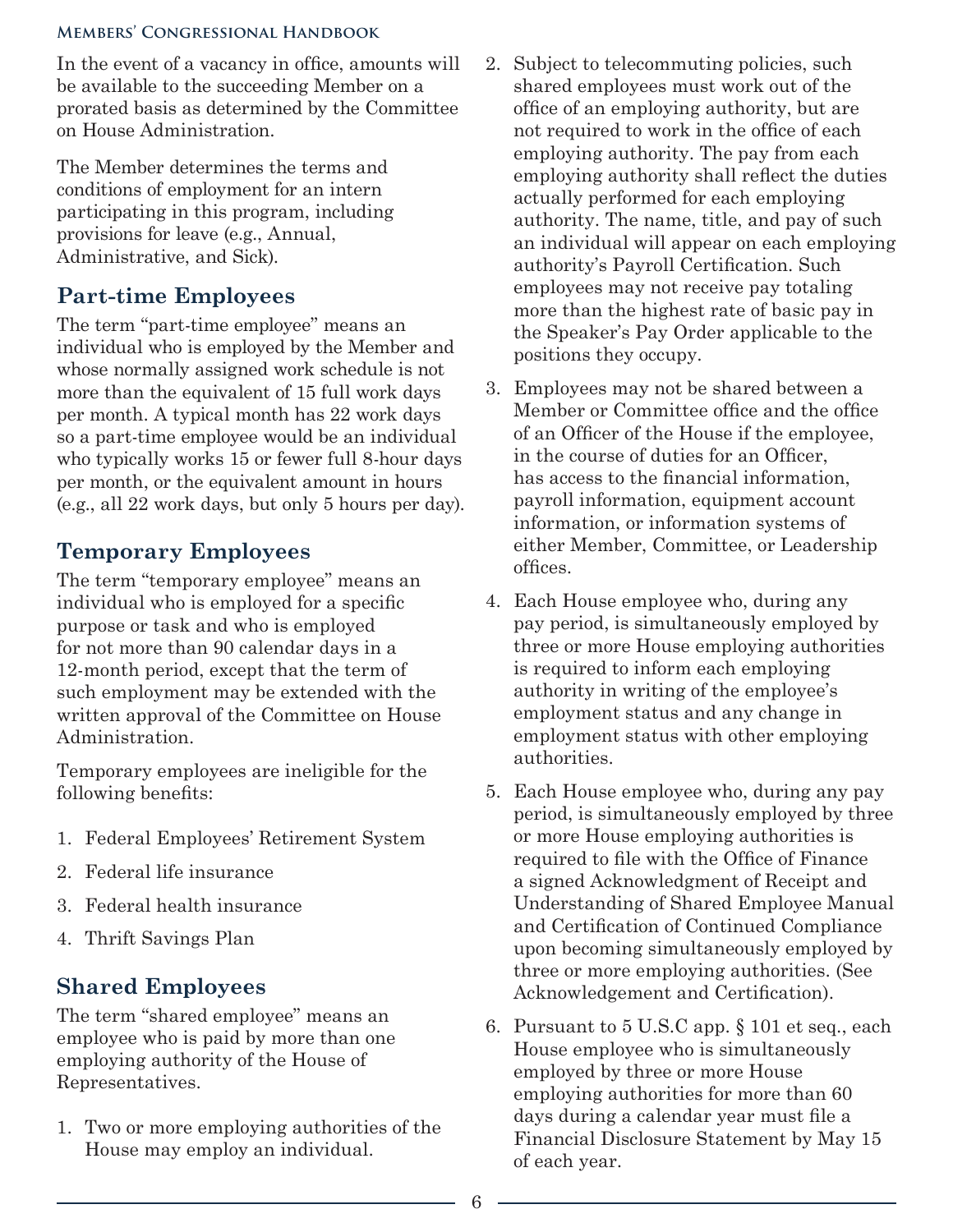<span id="page-10-0"></span>7. Any House employee engaged in any outside employment or business activity may not directly, or indirectly through such outside employment or business activity, sell, lease, or otherwise provide any goods or assets to any House office or entity.

# **Consultants**

Pursuant to 2 U.S.C. § 4301, only committees are authorized to procure the temporary services of consultants.

Member offices are not authorized to procure consultant services (including, but not limited to: legal fees (except where otherwise noted in the Members Congressional Handbook), speech writers, personal financial advisers, communications advisers, political party or campaign advisers, etc,).

# **Contractors**

Members may contract with firms or individuals only for general (outside core office functions), non-legislative and non-financial, office services (e.g., equipment maintenance, information technology services, data entry, staff training, photography, custodial services, web services, personal security contractors) for a specified time period not to exceed the Member's current term. Such contracts are reimbursable. Such contractors are not employees of the House and are ineligible for government-provided personnel benefits.

Contractors do not count against the Member's employee ceiling.

Members are advised to consult the Committee on House Administration before entering into such contracts. The Committee has set standards for many technology contracts in the Services section of the Guide to Outfitting an Office.

# **Federal Civilian Annuitants**

If a Member employs a federal civil service annuitant, the amount of the annual annuity, when added to the annual rate of pay at which the employee is to be paid by the Member, may not exceed the highest rate of basic pay

as authorized by the Speaker's Pay Order. The combined total of the civil service annuity and the amount of the salary will be charged to the MRA.

# **Waivers**

Member offices will not be granted waivers of applicable annuity reductions or pay reductions.

# **Detailees**

The term "detailee" means a non-Congressional federal employee assigned to a committee for a period of up to one year.

Pursuant to 2 U.S.C. § 72a(f), detailees may not be assigned to a Member office.

# **Fellows**

The term "fellow" means an individual performing services in a House office on a temporary basis as part of an established midcareer education program while continuing to receive the usual compensation from his or her sponsoring employer.

Fellows may be assigned to a Member office.

Fellows do not count against the Member's employee ceiling.

Fellows may not be reimbursed from House appropriated funds. Outside of using existing office resources, if a fellow incurs an expense as a result of work performed for the Member, the fellow may either be reimbursed by the fellow's sponsoring entity or a Member may use personal funds as authorized under House Rules.

The use of fellows is subject to regulations established by the Committee on Ethics. Contact the Committee on Ethics at x57103.

# **Green and Gold Congressional Aide Program**

Under the sponsorship of the Office of the Chief Administrative Officer of the House (CAO), the Green and Gold Congressional Aide Program provide paid fellowships for disabled veterans and members of Gold Star Families to work in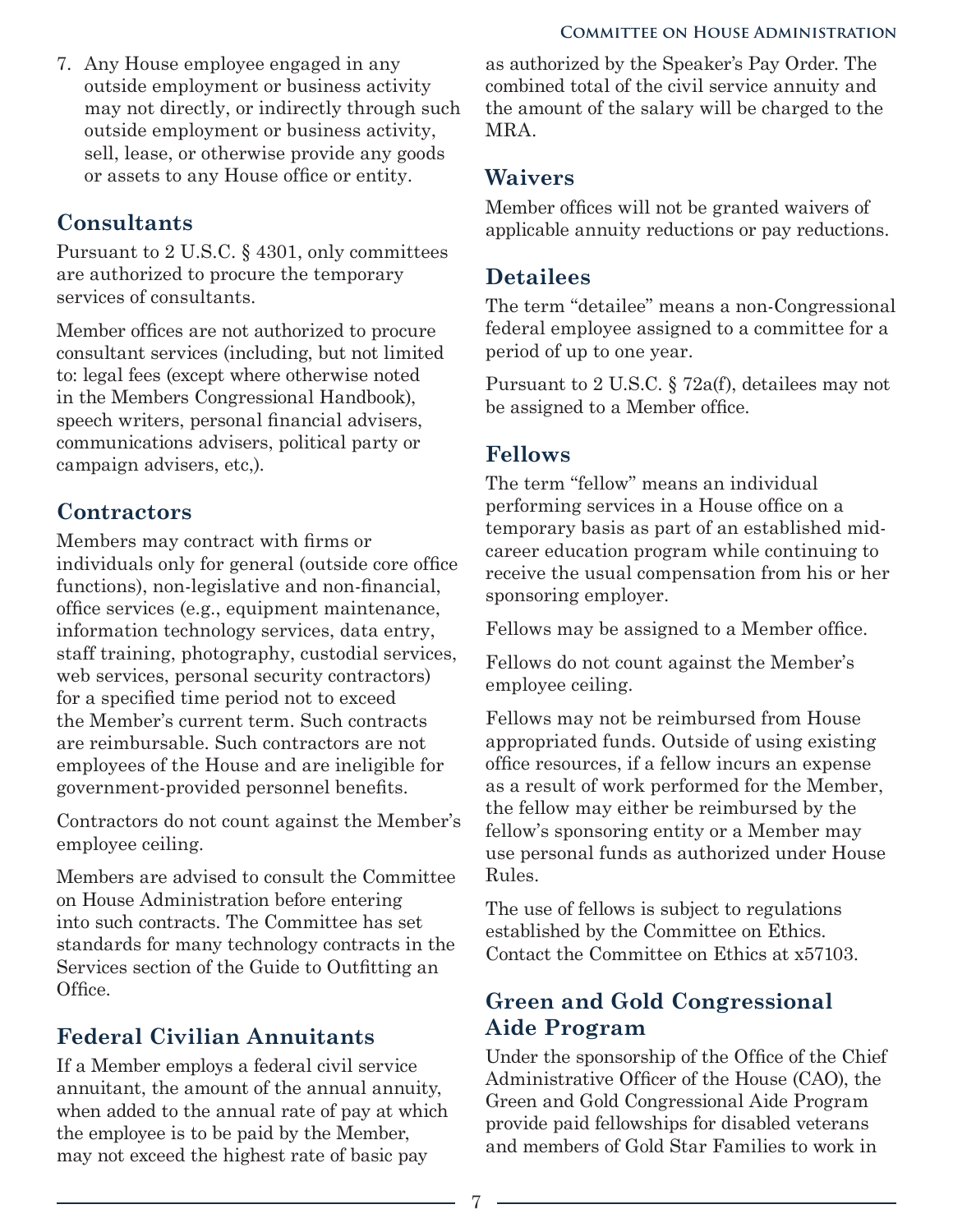<span id="page-11-0"></span>Members' congressional offices in either their Washington, D.C., or district locations.

The House-funded positions to participate in the two programs are divided evenly between Members of the majority and minority. Although they are referred to as "fellows" and placed in individual Member offices, participants in the programs are considered employees of the CAO and in general, all expenses are paid for by the CAO. However, participants are eligible for reimbursement from a Member's MRA for expenses incurred during their fellowship and may also be provided compensation from the MRA of the Member's office in which they are placed (such as a bonus) in addition to compensation they receive from the CAO.

Additional information about the respective programs, including application information, eligibility, and other details, is available from the CAO.

# **Temporary Agencies**

Ordinary and necessary expenses related to services provided by an individual employed by a temporary agency are reimbursable if the following conditions are met:

- 1. Payment for such services is commensurate with the official duties performed by the individual;
- 2. Such individual remains an employee of the agency and is not eligible for pay, benefits, rights, or privileges available to House employees; and
- 3. The total of such individuals and employees may not exceed 22 individuals.

# **Volunteers**

The term "volunteer" means an individual performing services in a House office without compensation from any source.

The voluntary service should be of significant educational benefit to the participant and such voluntary assistance should not supplant the normal and regular duties of paid employees.

Volunteers should be required to agree, in advance and in writing, to serve without compensation.

Volunteers do not count against the Member's employee ceiling.

The use of volunteers is subject to regulations established by the Committee on Ethics. Contact the Committee on Ethics at x57103.

# **Telecommuting**

Telecommuting is entirely at the discretion of the employing office. An employing office is under no obligation to offer a telecommuting option to employees.

Offices may obtain a copy of the Telecommuting policy on the Committee on House Administration website.

### **Employment Law**

# **Congressional Accountability Act**

Pursuant to the Congressional Accountability Act, the following civil rights, labor, and workplace safety laws are applicable to House employing offices:

- 1. The Fair Labor Standards Act of 1938;
- 2. Title VII of the Civil Rights Act of 1964;
- 3. The Americans with Disabilities Act of 1990;
- 4. The Age Discrimination in Employment Act of 1967;
- 5. The Family and Medical Leave Act of 1993;
- 6. The Employee Polygraph Protection Act of 1988;
- 7. The Worker Adjustment and Retraining Notification Act;
- 8. The Rehabilitation Act of 1973;
- 9. The Uniformed Services Employment and Reemployment Rights Act of 1994;
- 10.Chapter 71 of Title V of the U.S. Code, the Federal Service Labor-Management Relations Statute;

8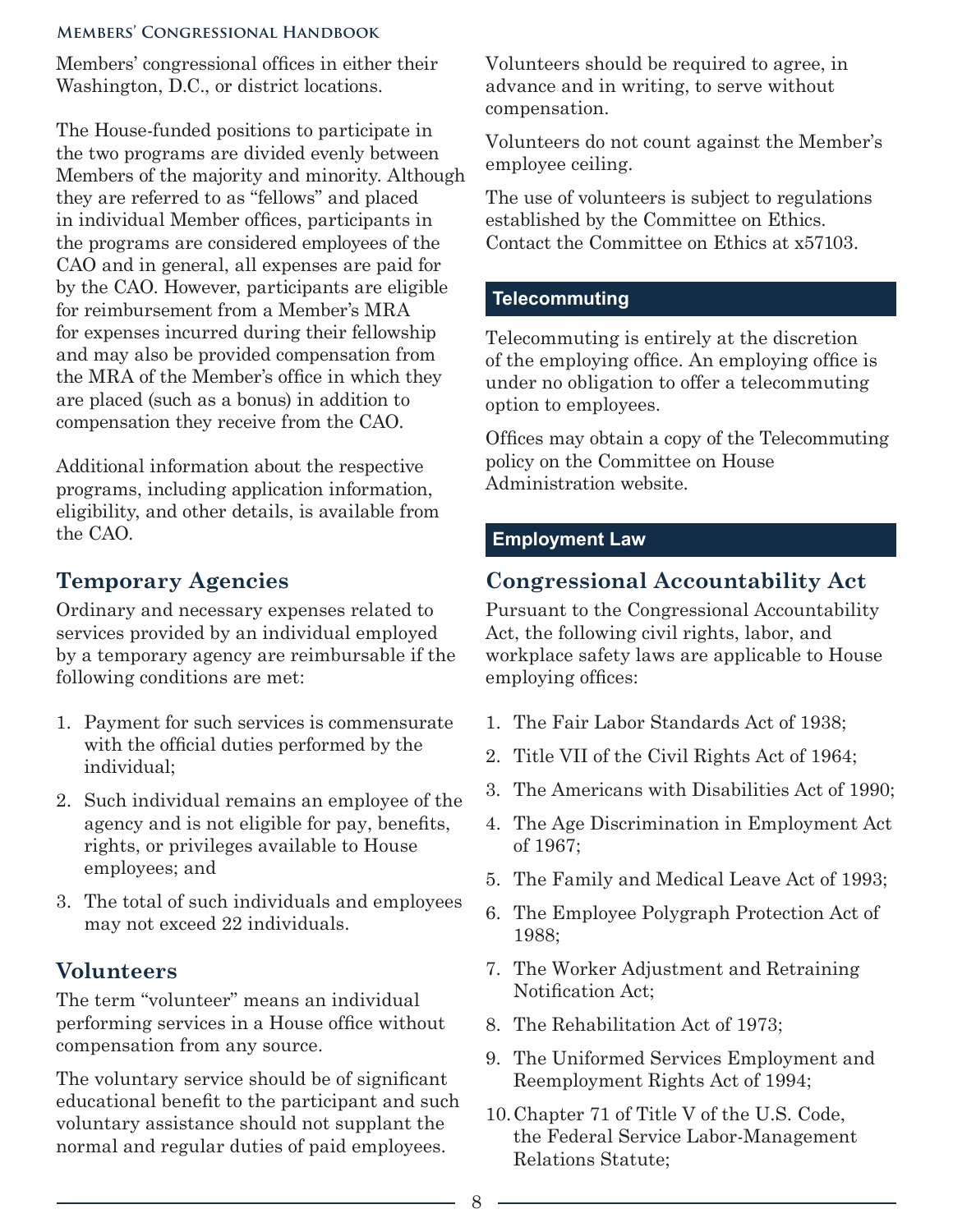#### **Committee on House Administration**

- <span id="page-12-0"></span>11.The public service and accommodations provisions of the Americans with Disabilities Act;
- 12.The Occupational Safety and Health Act of 1970; and
- 13.The Genetic Information Nondiscrimination Act of 2008.

The Office of Compliance has published A Guide to the Congressional Accountability Act of 1995, which is available from the Office of Compliance's website, or at Room LA-200, John Adams Building, Library of Congress, Washington, D.C. 20540-1999, 202-724-9250. The Office of Compliance also provides materials that employing offices can use to notify employees of their rights and protections under the CAA.

A Model Employee Handbook providing sample office policies to assist in developing an organization that complies with applicable laws and House Rules is available on HouseNet.

The Office of House Employment Counsel is available to provide advice and guidance on employment matters generally, and on establishing office policies consistent with these laws. The Office of the House Employment Counsel can be reached at x57075.

# **Nepotism**

A public official may not appoint, employ, promote, advance or advocate for appointment, employment, promotion, or advancement in or to a position in the office in which that public official is serving or over which that public official exercises jurisdiction or control any individual who is a relative of that public official. Pursuant to 5 U.S.C. § 3110, the term "public official" includes a Member, an employee, and any other individual who has authority, or to whom the authority has been delegated, to appoint, employ, promote, or advance individuals, or to recommend individuals for appointment, employment, promotion, or advancement in connection with employment in an office.

Every employee must certify a relationship to any Member of Congress on a certificate of relationship form available from Payroll and Benefits. If, at any time, the relationship of an employee to any current Member of Congress changes the employee must file an amended certificate of relationship form with the employing office. Contact Payroll and Benefits at x51435 for such forms.

Individuals with the following relationship to the Member may not be employed by the Member:

> Aunt; Brother; Brother-in-law; Daughter; Daughter-in-law; Father; Father-in-law; First cousin; Granddaughter; Grandson; Half-brother; Half-sister; Husband; Mother; Mother-in-law; Nephew; Niece; Sister; Sister-in-law; Son; Son-in-law; Stepbrother; Stepdaughter; Stepfather; Stepmother; Stepsister; Stepson; Uncle; and Wife.

However, if a House employee becomes related to the employing Member (by marriage), the employee may remain on the Member's personal or committee payroll. Similarly, if a Member becomes the employing authority of a relative who was hired by someone else (e.g., the Member ascends to the chairmanship of

9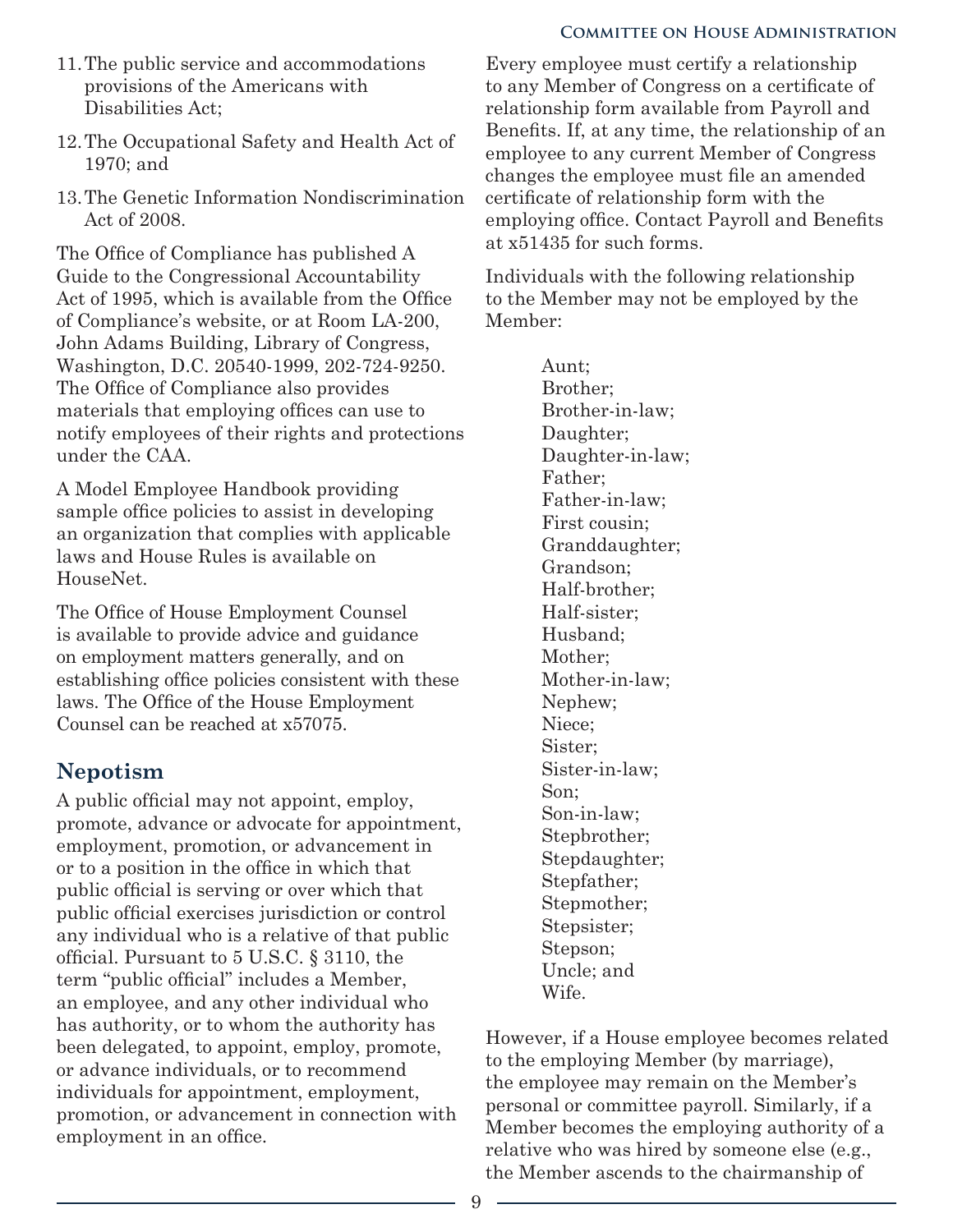<span id="page-13-0"></span>a Committee or subcommittee for which the relative is already working), the relative may remain on the payroll. However, the Member may not then give that individual further promotions or raises, other than cost-of-living or other across-the-board adjustments.

The statute does not prohibit a Member from employing two individuals who are related to each other but not to the Member. Contact the Committee on Ethics at x57103 for further information.

# **Non-Disclosure Oath**

House Rule XXIII, clause 13, requires Members and employees to execute an oath of non-disclosure before having access to classified information.

# **Post-Employment Restrictions**

Members and employees paid at a rate equal to or greater than 75 percent of the basic rate of pay of a Member for at least 60 days in the oneyear period preceding termination are subject to post-employment restrictions. For the current applicable rate and information regarding the applicable restrictions, contact the Committee on Ethics at x57103.

# **Working from Home due to a Disability**

Pursuant to the Americans with Disabilities Act (ADA), a Member may reasonably accommodate a qualified employee with a disability by allowing the employee to work from home. As a condition of such a request, the Member may require certification from a physician of the need for such accommodation. For questions concerning compliance with the ADA, contact the Office of House Employment Counsel at x57075.

# **Pay**

# **Appointment**

The official appointment of each employee requires the Member's signature on the Payroll Authorization Form (PAF). When hiring new staff to the U.S. House of Representatives, all personnel appointment PAFs, along with

the completed appointment package, must be submitted to the Office of Payroll and Benefits no less than two business days prior to the effective date of hire. Completed appointment packages include the Appointment PAF, employment eligibility documents (U.S. Citizen and Non-U.S. Citizen requirements), Form I-9, Direct Deposit, W4, TSP-1 enrollment form, and Oath of Office.

Subsequent payroll transactions (changing from one House office to another, pay adjustments, title changes, furlough status, terminations, etc.) must also be made on the appropriate PAF or payroll form with the Member's signature. PAFs and payroll forms are due to the Office of Payroll and Benefits by the 15th day of the month in which the adjustment is effective to be included in the monthly regular payroll cycle, which is paid on the last business day of the month. PAFs and forms not submitted by the 15th of the month, must be received by the Office of Payroll and Benefits no later than the last business day of the month in which the payroll transaction is effective. These transactions submitted after the 15th will be processed in the off-cycle payroll.

# **Dual Compensation**

The aggregate gross annual salary of an employee receiving payment from the House who is also receiving payment from the U.S. Senate, Architect of the Capitol, or any other department or agency of the U.S. Government, may not exceed the gross annual rate established by 5 U.S.C. § 5533. For the current applicable dual compensation rate, contact the Office of Payroll and Benefits at x51435.

# **Financial Disclosure**

Members and employees receiving basic pay at a rate equal to or greater than 120 percent of the minimum pay for GS-15 for at least 60 days during any calendar year must file a Financial Disclosure Statement upon appointment, termination, and annually on May 15th.

Each Member's office that does not have an employee paid at or above the threshold must designate one employee as the "Principal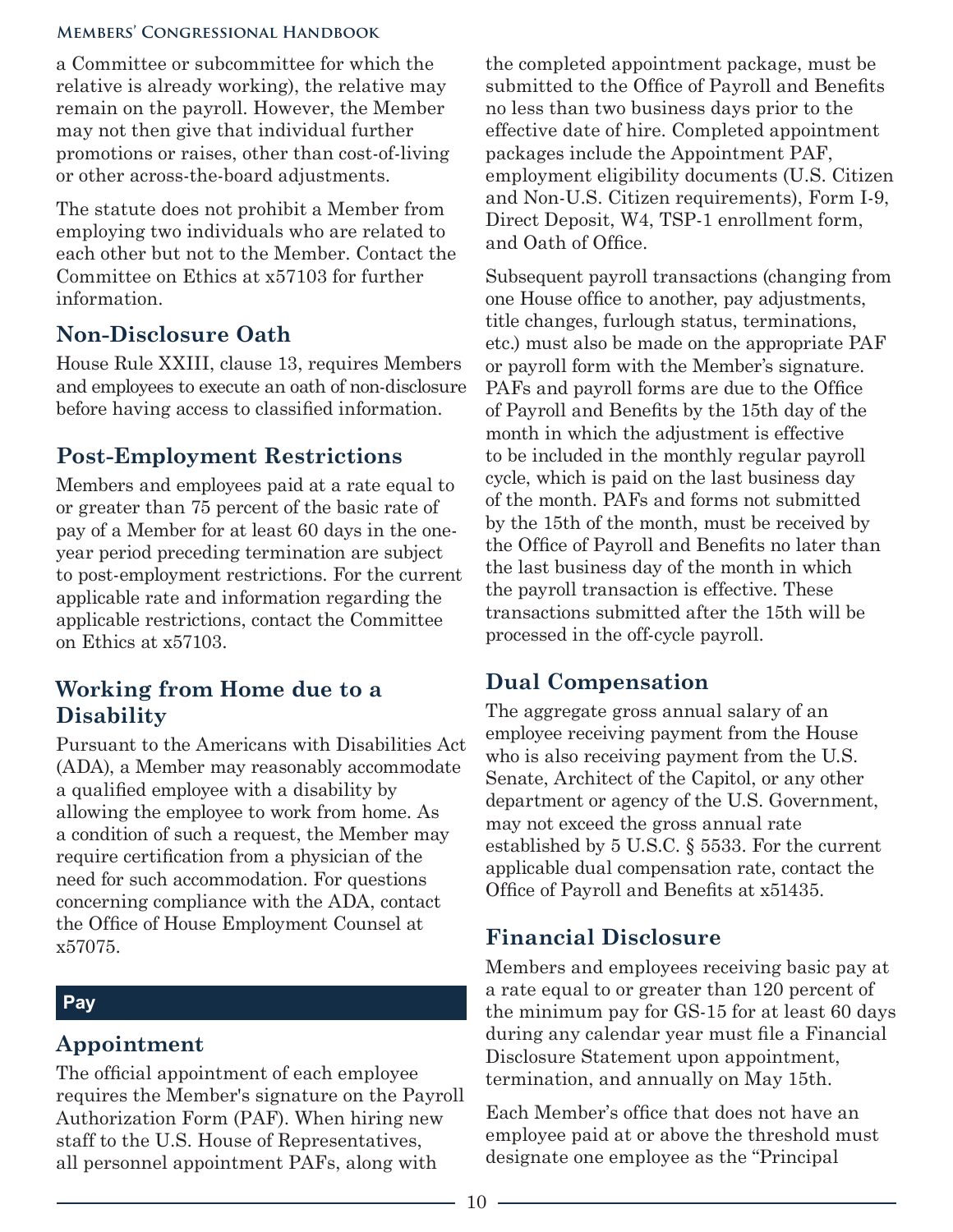<span id="page-14-0"></span>Assistant" who must file a Financial Disclosure Statement.

Ordinary and necessary expenses incurred by Members and their employees, in support of the filing of reports consistent with the provisions of the Ethics in Government Act, are reimbursable.

Contact the Committee on Ethics at x57103 for guidance concerning the current applicable rate of pay and other information regarding Financial Disclosure requirements.

# **Lump Sum Payments**

A Member may authorize a lump sum payment to an employee for any purpose consistent with the following:

- 1. Payments must be consistent with House Rule XXIII, clause 8(a), which requires that employees perform official duties commensurate with the compensation received. Employees may not be compensated from public funds to perform non-official, personal, campaign-related political party, or campaign activities on behalf of the Member, the employee, or anyone else;
- 2. A lump sum payment may not be more than the monthly pay of the employee receiving the lump sum payment;
- 3. Lump sum payments may be for services performed during more than one month;
- 4. Members may provide lump sum payments for accrued annual leave only if such leave was accrued in accordance with written personnel policies established prior to the accrual of such leave;
- 5. Total compensation in any month including any lump sum payment, student loan payments, and regular pay (including cash reimbursement for accrued annual leave) may not exceed 1/12th of the maximum rate of pay specified in the Speaker's Pay Order;
- 6. Lump sum payments will be disclosed separately in the Quarterly Statement of Disbursements;
- 7. Lump sum payments are considered as part of "rate of pay" under the Speaker's Pay Order;
- 8. Lump sum payments are considered "supplemental wages" for taxation purposes; and
- 9. Lump sum payments are not considered as part of "basic pay" for purposes of calculating Thrift Savings Plan, life insurance, or federal pensions.

Contact the Committee on Ethics at x57103 for information on the treatment of lump-sum payments with regard to financial disclosure, post-employment restrictions, and outside earned income limitations.

# **Outside Earned Income**

Members and employees receiving basic pay at a rate equal to or greater than 120 percent of the minimum basic pay for GS-15 for at least 90 days in a calendar year are subject to the outside earned income limitation established by 5 U.S.C. app  $4 \S 501$  (a)(1) and House Rule  $25$ , cl. 1 (a)(1).

For the current applicable rate of basic pay, the amount of the limit and application of the House Rule, contact the Committee on Ethics, at x57103.

# **Overtime Wage Rate Compensation**

Employees who are covered by the minimum wage and overtime provisions of the Fair Labor Standards Act ("non-exempt") must be compensated at a rate of time-and-a half for all hours worked in excess of 40 hours during any work week, either in pay or in time-off during the same pay period. Overtime wage sheets must be received by no later than the 15th day of the month by the Office of Payroll and Benefits following the month in which overtime wages were earned.

Contact Payroll and Benefits at x51435 for the appropriate forms.

Contact the Office of House Employment Counsel at x57075 for assistance in establishing overtime and time-off policies.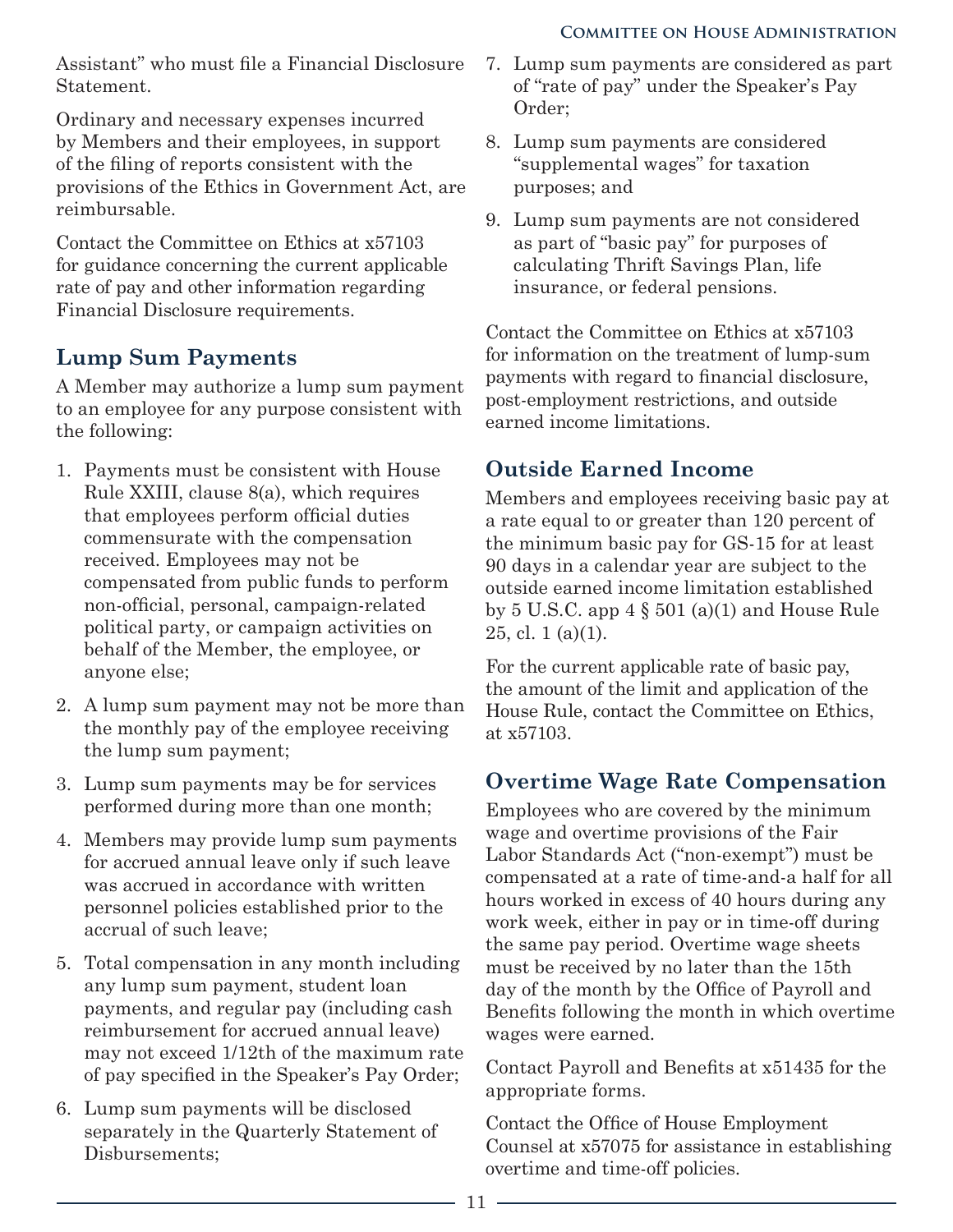# <span id="page-15-0"></span>**Pay Adjustments**

Members may adjust, in any month, an employee's pay to reflect exceptional, meritorious, or less than satisfactory service.

Such adjustments must be received by the Office of Payroll and Benefits on or before the 15th day of the month in which the adjustment is to be effective.

Retroactive pay adjustments are not authorized.

# **Payroll Schedule**

Pursuant to 5 U.S.C. § 5505, the monthly payroll is based on a 30-day pay period. Payment is made on the last business day of the month.

# **Rates of Compensation**

Members are responsible for adhering to the applicable minimum wage provisions of the Fair Labor Standards Act (\$7.25 per hour as of July 24, 2009).

Interns are not employees for purposes of compliance with the minimum wage and overtime provisions of the Fair Labor Standards Act.

The maximum rate of pay is established for Member offices by the Speaker's Pay Order.

# **Terminations**

Terminations must be made on a Payroll Authorization Form and submitted to the Office of Payroll and Benefits as soon as the date of termination is known. If the termination notice is received by Payroll and Benefits after the 15th day of the month during which the termination becomes effective, the payroll for that month may have already been processed.

#### **Leave**

## **General**

The Member determines the terms and conditions of employment, including provisions for leave (e.g., Annual, Administrative, and Sick).

Contact the Office of House Employment Counsel at x57075 for model leave policies.

# **Family and Medical Leave**

Pursuant to the Family and Medical Leave Act (FMLA), a person employed by a Congressional office for at least one year and for a total of at least 1,250 hours during the previous 12-month period is entitled to up to a total of 12 weeks of unpaid leave during any 12-month period for the following family and medical reasons:

- 1. For the birth of a child and to care for the newborn child; or
- 2. To adopt a child or to receive a child in foster care; or
- 3. To care for a spouse, son, daughter, or parent who has a serious health condition; or
- 4. For the employee's own serious health condition which makes the employee unable to perform the functions of his or her job.
- 5. FMLA also includes a special leave entitlement that permits employees to take up to 26 weeks of FMLA leave to care for a covered service member during a single 12-month period.

Employees on Family and Medical Leave remain eligible for all benefits. Please contact OHEC at x57075 with questions concerning FMLA leave.

# **Furlough**

Furlough is an absence without pay initiated by the Member. Placement in furlough status is at the discretion of the Member, unless a statute otherwise requires placement in such status.

- 1. To be eligible for appointment to furlough status at the discretion of the Member, an employee must have been employed by the Member for the entire month prior to the effective date of furlough status.
- 2. An employee placed in a furlough status continues to fill an employee position. The name of such employees will be listed on the monthly payroll certification forms.
- 3. Continuation of employee benefits while in a furlough status:

 $-12$   $-$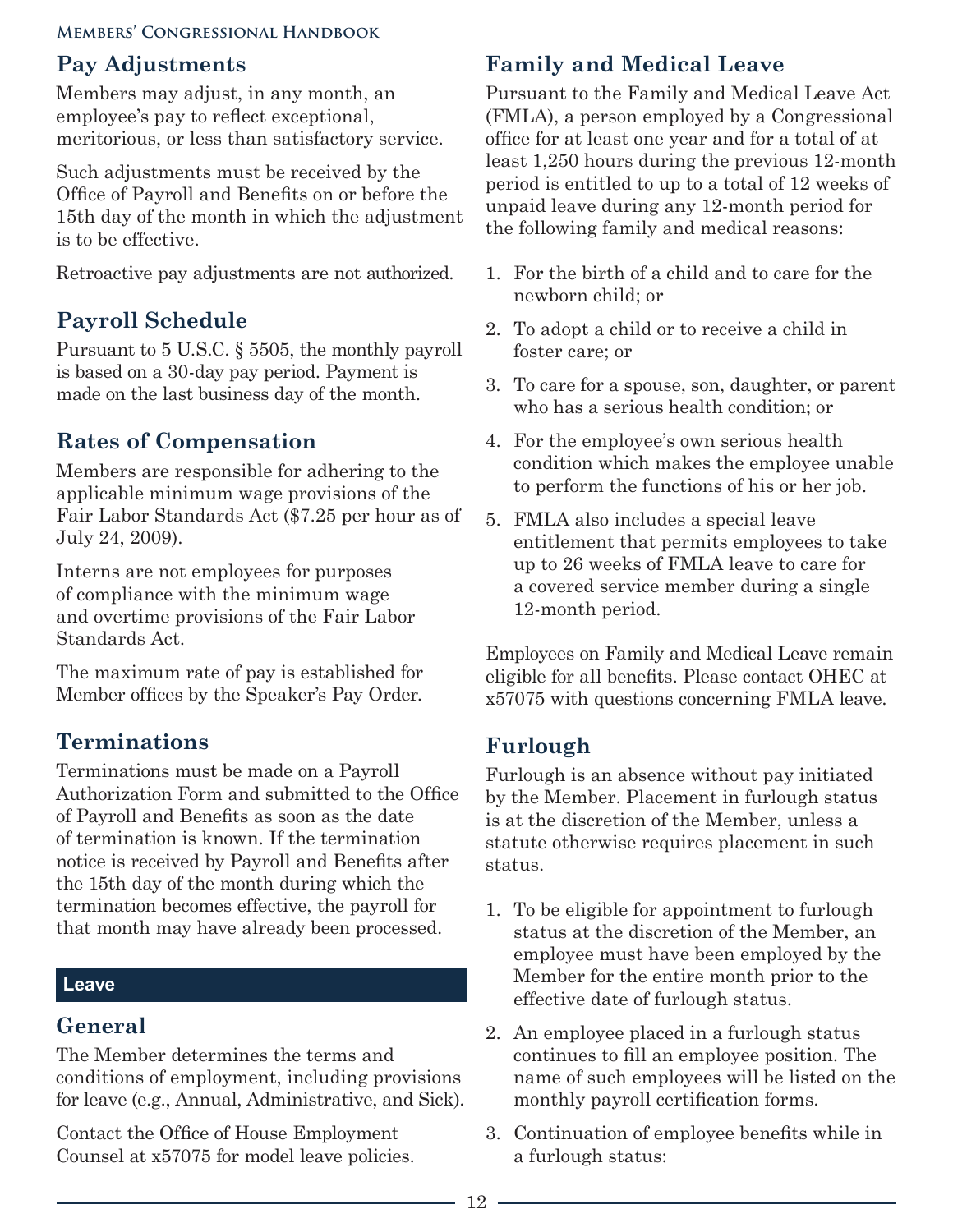<span id="page-16-0"></span>a. Health benefits enrollment and coverage may be continued for up to 12 months. However, to maintain such enrollment and coverage, an employee placed in a furlough status is responsible for the payment of the employee's portion of the insurance premium for the time period of the furlough status, either by direct payment or by incurring a debt to the House. Employees should contact the Office of Payroll and Benefits for more information.

b. Life insurance continues for up to 12 months without employee contribution.

c. Retirement coverage continues without employee contribution. Up to 6 months in a calendar year is credited for service in the annuity computation, while in furlough status.

d. The placement of an employee in a furlough status must be made on the appropriate form provided by the Office of Payroll and Benefits and received on or before the 15th day of the month in which the furlough status is to be effective. Contact Payroll and Benefits at x51435 for such forms.

Contact Payroll and Benefits at x51435 for information on employee benefits while on furlough.

# **Jury and Witness Duty**

Under 2 U.S.C. § 130b, the pay of an employee shall not be reduced during a period of absence with respect to which the employee is summoned as a juror; or as a witness on behalf of any party in connection with any judicial proceeding to which the United States or a State or local government is a party.

An employee may not receive fees for service as juror in a court of the United States or the District of Columbia; or as a witness on behalf of the United States or the District of Columbia. If an employee receives an amount (other than travel expenses) for service as a juror or witness in such a court, the employee must remit such amount to the Office of Finance for deposit in the general fund of the Treasury.

# **Leave Without Pay**

Leave Without Pay (LWOP) is an absence without pay. LWOP status is initiated by the employee and is subject to Member approval, unless a statute otherwise requires placement in such leave status. To be eligible, an employee must have been employed by the Member for the entire month prior to the effective date of the LWOP status.

- 1. As a basic condition for approval of LWOP status, there should be a reasonable assurance that the employee will return to duty at the end of the approved period. Members are encouraged to contact the Committee on Ethics at x57103 prior to approving a LWOP status request to confirm that no conflict of interest issues exist.
- 2. LWOP status should be requested in advance of the period of absence.
- 3. LWOP status may not exceed 12 months in a 24-month period.
- 4. When an employee has been appointed to LWOP status, he or she continues to fill a payroll position. The name of such employees will be listed on the monthly payroll certification forms.
- 5. Continuation of employee benefits while on LWOP status:

a. Health benefits enrollment and coverage may be continued for up to 12 months. However, to maintain such enrollment and coverage, an employee placed in a LWOP status is responsible for the payment of the employee's portion of the insurance premium for the period of the LWOP status, either by direct payment or by incurring a debt to the House. Employees should contact the Office of Payroll and Benefits for more information on applicable regulations.

b. Life insurance continues for up to 12 months without employee contribution.

c. Retirement coverage continues without employee contribution. Up to 6 months in a calendar year is credited for service in the annuity computation.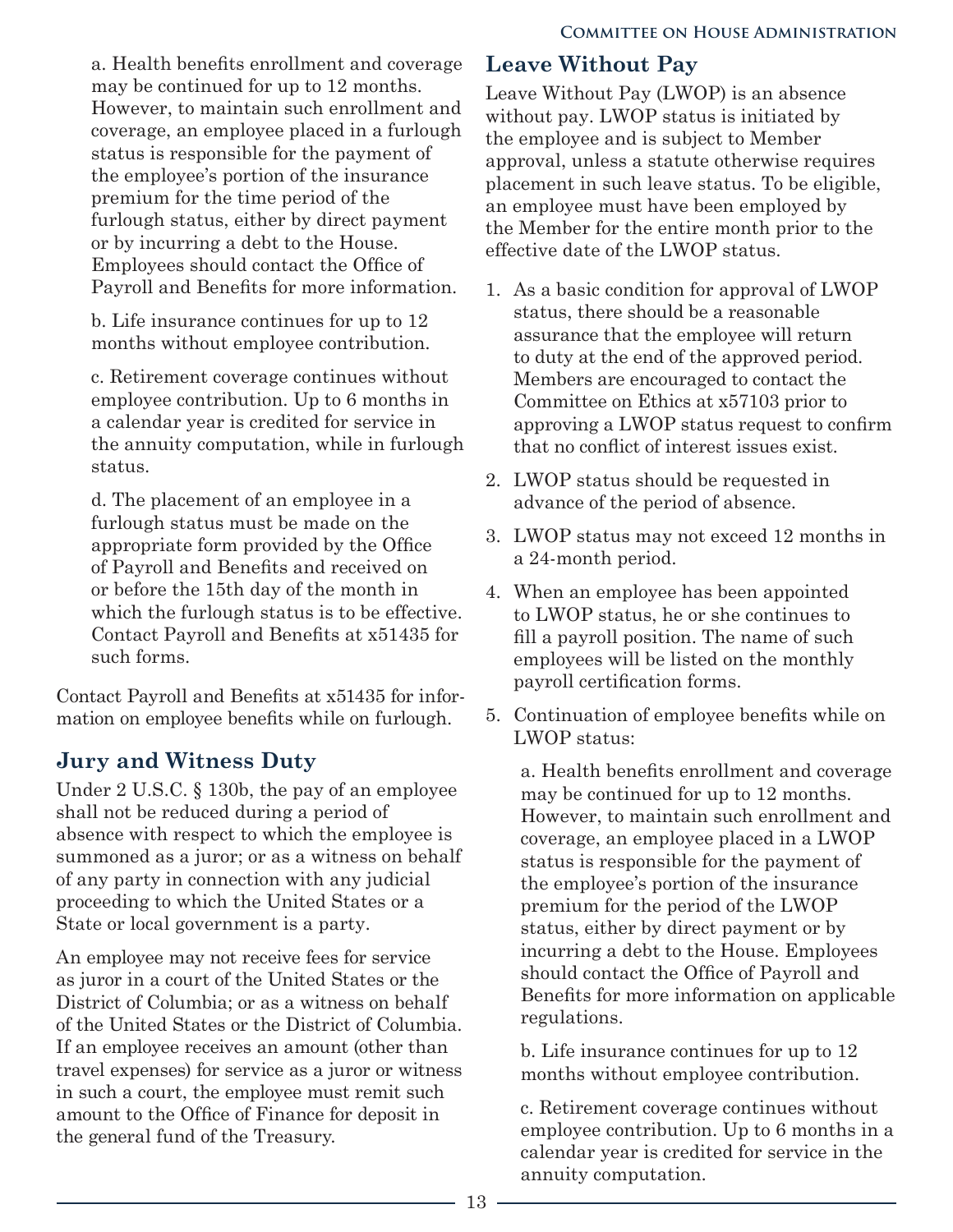<span id="page-17-0"></span>6. The placement of an employee on LWOP status must be made on the payroll authorization form and received by the Office of Payroll and Benefits on or before the 15th day of the month in which the LWOP status is to be effective.

Contact Payroll and Benefits at x51435 for more information on LWOP.

# **Military Leave**

Under 5 U.S.C. § 6323, an employee in the National Guard or Reserves is entitled to up to 15 days of paid military leave per fiscal year for active duty, as well as for other qualifying purposes (such as inactive-duty training). Employees are also entitled to non-reduction in pay. In addition, under 5 U.S.C. §5538, an employee called to active duty in the uniformed services in support of a contingency operation, as defined under 10 U.S.C.  $$101(a)(13)(B)$ , is entitled to up to five years of paid leave offset by the employee's military salary.

Contact the Office of House Employment Counsel at x57075 for additional information on the rights, benefits, and obligations of individuals absent from employment for service in a uniformed service.

# **Office Expenses**

#### **Appliances**

Small appliances under \$250 in value for use in the Member's congressional offices are reimbursable. In Washington, D.C., congressional offices, the MRA may not be used to pay for items that are readily supplied to offices by the Chief Administrative Officer or the Architect of the Capitol.

#### **An Artistic Discovery, The Congressional Art Competition**

Ordinary and necessary expenses, within a category of authorized official and representational expenses, related to the Congressional Art Competition, An Artistic Discovery, are reimbursable.

Shipping An Artistic Discovery entry by means other than the frank is reimbursable. Insurance expenses for the artwork are not reimbursable except for shipping insurance.

#### **Academy Nominations**

Ordinary and necessary expenses related to reimbursement of travel expenses in support of attending information sessions/briefings at any of the National Military Academies is reimbursable.

#### **Amicus Briefs**

Ordinary and necessary expenses related to amicus brief filing fees are reimbursable for the following purposes:

- 1. To file an amicus brief in his or her capacity as a Member of Congress; or
- 2. To participate in a civil action challenging the validity of any federal law or regulation; or
- 3. To participate in a civil action challenging the lawfulness of an action of a federal agency, or an action of a federal official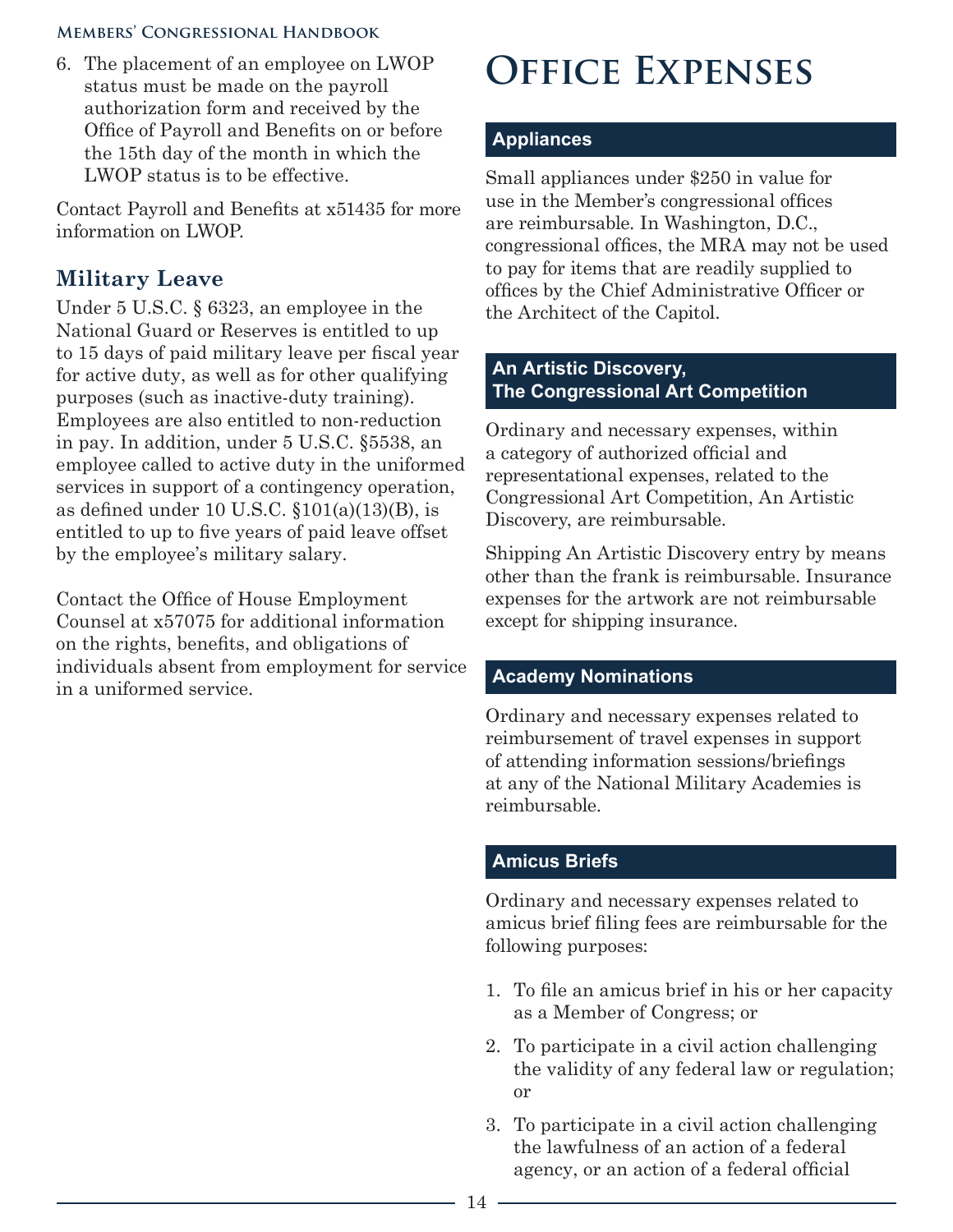<span id="page-18-0"></span>taken in an official capacity, provided that the action concerns a matter of public interest, rather than a matter that is personal in nature.

All other legal fees associated with the filing of an amicus brief are not reimbursable from the MRA.

#### **Certificates**

Certificates of recognition to a person who has achieved some public distinction for distribution in connection with official and representational duties are reimbursable.

Certificates must comply with Commission content regulations.

#### **Clipping Services**

Ordinary and necessary expenses related to clipping and media monitoring services (newspapers, periodicals, magazines, etc.) are reimbursable.

#### **Community Funding Projects**

The writing of requests or statements of support for  $-$  or opposition to  $-$  community funding projects, congressional earmarks, limited tax benefits, and limited tariff benefits relates to the legislative process and the authority of Congress under Article I of the Constitution. Such work is related to a Member's official and representational duties. As such, it is appropriate for a Member and their staff to engage in such work, but official funds may not be used to pay an individual or entity outside the House to perform such work.

However, notwithstanding other limitations, a Member may use MRA funds to procure the temporary services of a professional individual or entity, such as a lawyer, accountant, or financial advisor, for the limited purpose of assisting a Member in reviewing whether the Member has a "financial interest" in a community funding project the Member may wish to request or support. Such an

#### **Committee on House Administration**

expenditure is permitted if the Member seeks assistance in making a determination of their financial interest that is required as part of a certification process that is required by federal law, House Rules, or the rules of a committee of the House before making such a request or statement of support. This includes the requirement of House Rule 23, clause 17, that a written certification may be required with respect to a congressional earmark, limited tax benefit, or a limited tariff benefit sought by the Member in any bill or joint resolution (or an accompanying report), in any conference report on a bill or joint resolution (or accompanying joint statement of managers), or as may otherwise be required by federal law, House Rules, or the rules of a committee of the House.

All such expenditures are subject to public disclosure in the same manner as for other expenditures of MRA funds. In addition, if a Member retains an individual or entity for this purpose, when the Member submits required documentation to the Office of Finance, the Member must also provide a copy of a written certification by the individual or entity that assisted the Member in the review and certification process that such individual or entity does not have a financial interest or other conflict of interest in any specific community funding project, congressional earmark, limited tax benefit, or limited tariff benefit which the individual or entity reviewed for the Member.

#### **Decorating Expenses**

Decorations of nominal value (e.g., as frames, bookends, flags, seals, rugs, etc.) for congressional offices are reimbursable.

In D.C. congressional offices, the MRA may not be used to pay for items exceeding nominal value, including, but not limited to:

- Area rugs above nominal value
- Paint, except for chalkboard and whiteboard paint as approved by the House Superintendent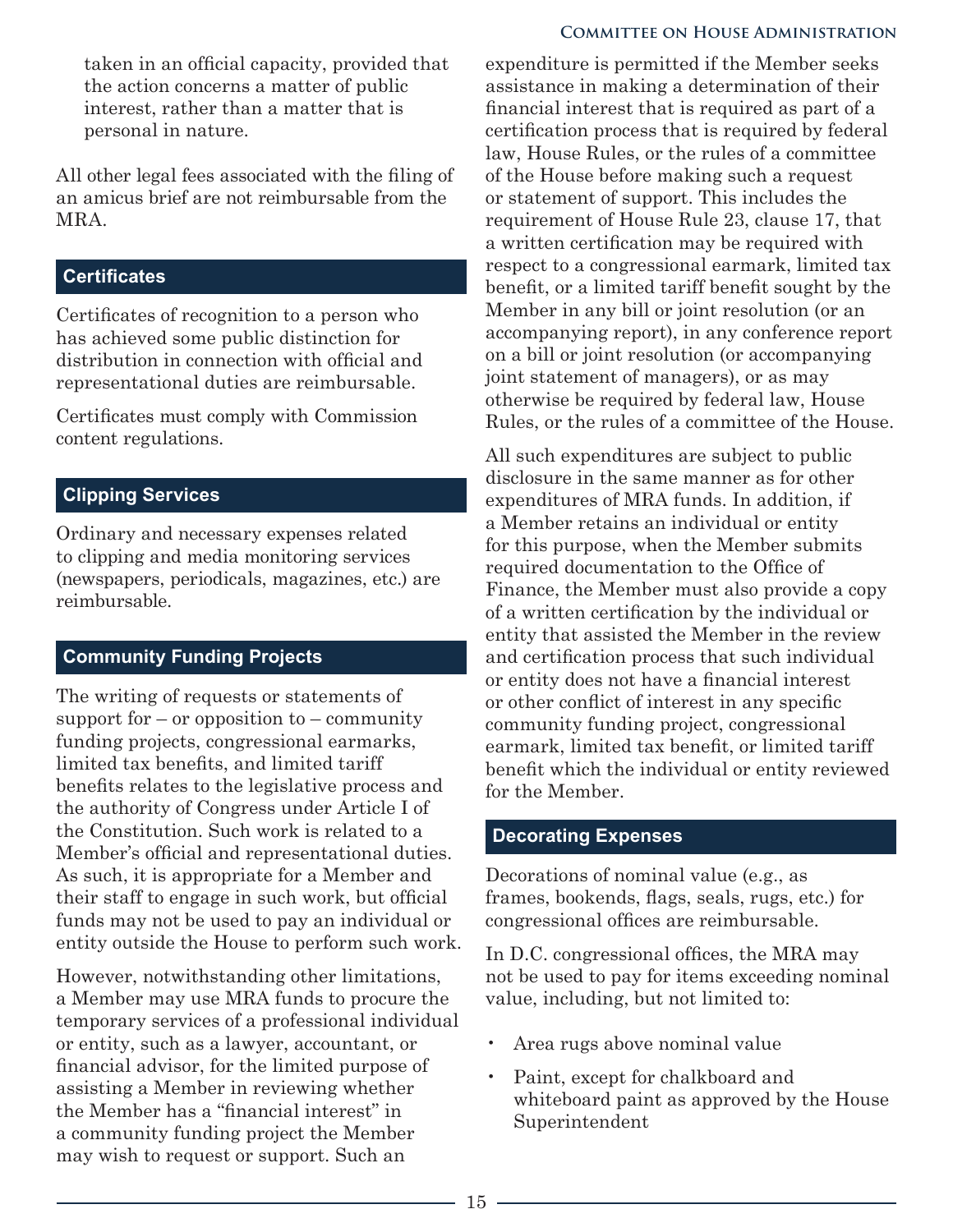<span id="page-19-0"></span>Prior to the purchase of any furnishing exceeding \$5000 per item, written approval must be obtained from the Committee on House Administration. Contact the Committee on House Administration at x52061 for more information.

The MRA may not be used to pay for holidayspecific decorations.

Contact the Committee on House Administration at x52061 for a list of government agencies that provide wall decorations free of charge.

#### **Deposits**

Security and other deposits are not reimbursable and must be paid from the Member's personal funds. Each Member should notify vendors that any return of deposits should be made to the Member.

#### **Drug Testing**

Ordinary and necessary expenses related to drug testing, in accordance with the Member's written drug-testing policy, are reimbursable.

Offices should consult with the Office of House Employment Counsel at x57075 when establishing drug-testing policies.

#### **Dues**

Pursuant to 5 U.S.C. § 5946, dues, membership fees, assessments, and annual fees are not reimbursable.

#### **Educational Expenses**

Ordinary and necessary expenses for Members or employees to attend vendor-sponsored conferences, seminars, briefings, professional training, and informational programs related to the official and representational duties to the district from which he or she is elected are reimbursable.

- 1. Members or employees may not be reimbursed for expenses to attend educational programs in order to obtain a primary, secondary, graduate, postgraduate, or professional degree.
- 2. Expenses associated with acquiring or maintaining professional certification or licensing are not reimbursable, except for basic first-aid, CPR, or notary certifications.
- 3. Informational programs are events in which interaction with participants relates to official business, including but not limited to discussions about the federal role of government in various issue areas, discussions involving how the Member may assist constituencies through action from the federal government or seek relief from the government in any manner, discussions of policy matters, etc. Information programs should not be primarily social in nature, including but not limited to awards events not related to official business, galas or balls that are primarily social, or other events in which official interaction is more incidental than is the primary purpose.
- 4. Security training for Members and staff is a reimbursable expense. Please contact the House Sergeant at Arms for training resources available to the D.C. and District Offices.

## **Employment-Related Expenses**

Ordinary and necessary expenses related to filling employment vacancies are reimbursable.

The following expenses are not reimbursable:

- 1. Transportation to and from employment interviews; or
- 2. Relocation expenses upon acceptance or termination of employment; or
- 3. Relocation expenses incidental to a change in duty station.

- 16 -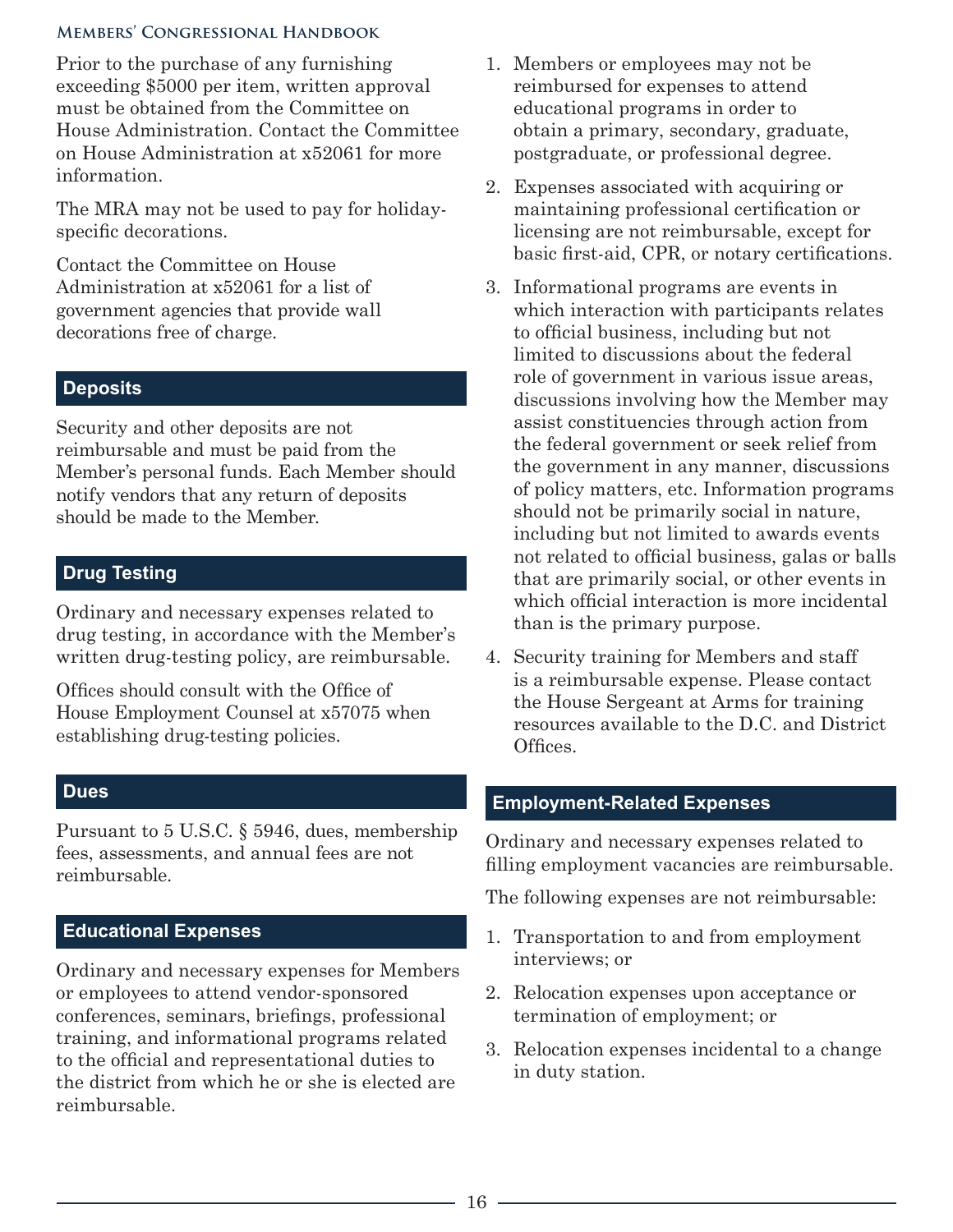#### **Committee on House Administration**

#### <span id="page-20-0"></span>**Flags**

U.S. flags for purchase by individuals may be obtained by a Member from the Office Supply Service (OSS) at x53321. Initially, the costs of the flags will be charged to the MRA. Once payment for a flag is received by the Member office, the office may submit the check to OSS. OSS will credit the MRA.

If a request is made to have a U.S. flag flown over the Capitol, an additional flag flying fee must be paid by the individual purchasing the flag.

#### **Food and Beverage Expenses**

Except where noted, Members and employees may be reimbursed for food and beverage expenses incidental to an official and representational meeting that includes one or more person(s) who are not a Member or employee of the House.

Members and employees may be reimbursed for food and beverage expenses for legislative planning session meetings involving Members and their own staff no more than two times per year. Members and staff may be reimbursed for food and non-alcoholic beverage expenses incurred while participating in virtual legislative planning sessions. Virtual legislative planning sessions may not occur more than twice in a legislative year

Members and employees may not be reimbursed for food and beverage expenses related to social activities or social events (e.g., hospitality, receptions, entertainment, holiday or personal celebrations, and swearing-in or inauguration day celebrations).

Members and employees may not be reimbursed for the cost of alcoholic beverages.

#### **Framing**

Framing services for items to be displayed in the Member's D.C. or district Congressional offices are reimbursable. In Washington, D.C., when a Member uses the in-House framing

service provided by the CAO, costs will be automatically charged to the MRA.

#### **Furniture**

Furniture (e.g., furniture, rugs, carpet, draperies, repairs, etc.) is supplied and maintained by the CAO for Washington, D.C., Congressional offices through First Call at x58000 without charge to the MRA. Furniture is not reimbursable for the Washington, D.C., Congressional offices.

Prior to the purchase of any furnishing exceeding \$5000 per item, written approval must be obtained from the Committee on House Administration. Contact the Committee on House Administration at x52061 for more information.

Effective March 13, 2020, the MRA may be used to procure or reimburse the cost of items such as desks (standing and traditional), office chairs, and desk lamps necessary for remote work situations, subject to any applicable telework requirements. Offices are required to maintain an inventory of items used in remote work locations. The purchase of any single item exceeding \$250.00 is subject to preapproval by the Committee on House Administration.

#### **Gifts and Donations**

Only the following gifts and donations are reimbursable:

1. Items purchased for official presentation when on official travel for the House of Representatives outside the United States, its territories and possessions. To purchase items from the House Gift Shop, select the item(s) and notify the sales clerk that it is for official presentation in the course of overseas travel. Receipts for such items should be vouchered for payment to the Office Supply Service, and the voucher description should note that it is for official presentation in the course of overseas travel.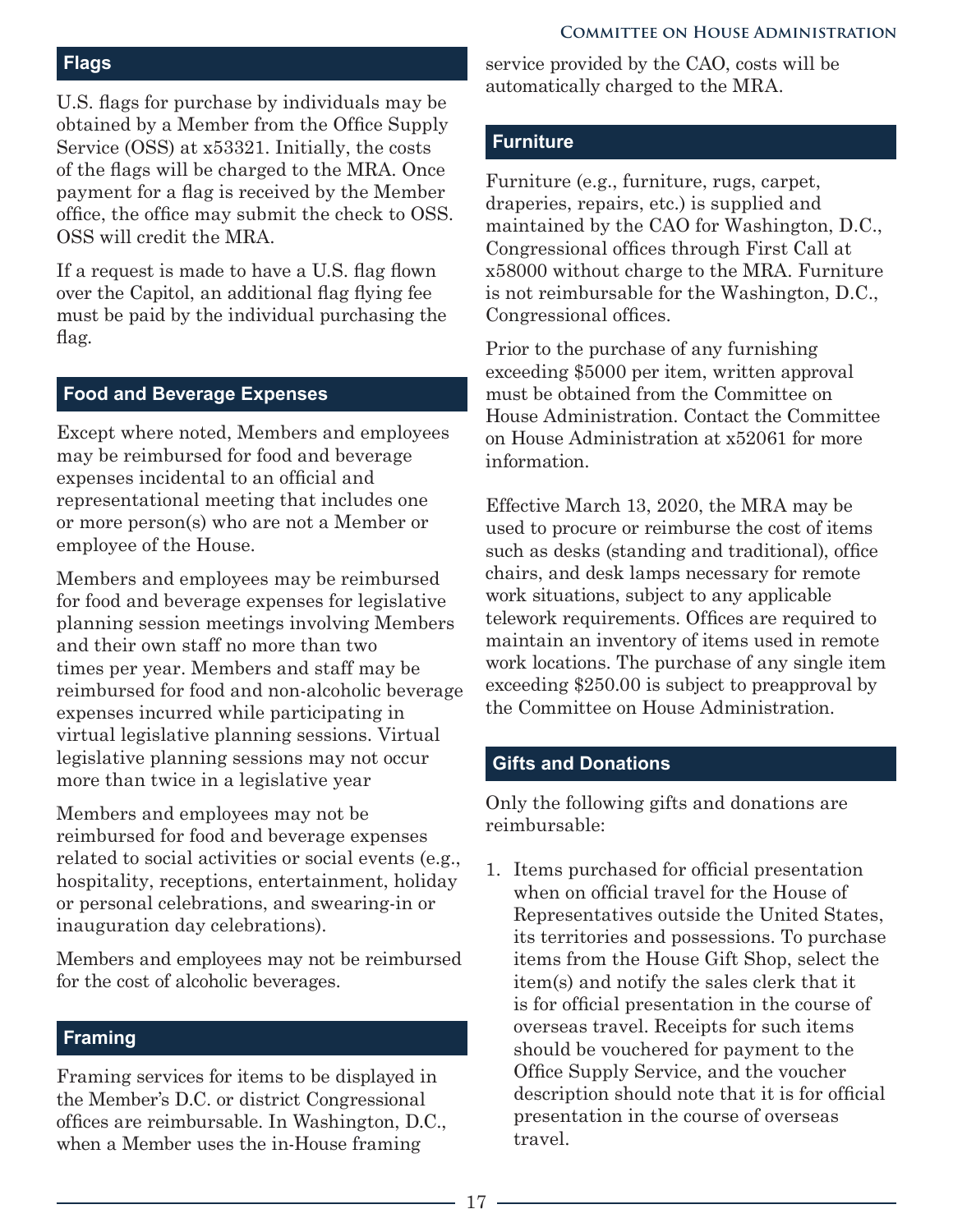- <span id="page-21-0"></span>2. U.S. flags flown over the Capitol for official presentation as a gift, including the flag flying fee, are reimbursable. Such flags must be for the personal use of or display by the recipient (examples may include, but are not limited to: flags presented at a building dedication for which the Member secured official funding, a flag presented to the family of a fallen soldier, flags presented for exceptional public distinction, etc,).
- 3. Ordinary and necessary expenses associated with the purchase of presentation folders, frames, or shadow boxes which are of nominal value.
- 4. Informational and educational federal government publications of nominal value.
- 5. U.S. Capitol Historical Society publications of nominal value (including calendars).
- 6. Expenses related to framing the Congressional Art Competition winning artwork, when a Member determines in his or her discretion that hardship case is demonstrated.
- 7. A replacement medal, decoration, or award for a veteran or family member of a veteran if either the veteran or family member of the veteran is a constituent.
- 8. A challenge coin for distribution in connection with official activities. For purposes of this provision, a "challenge coin" is a token of nominal value that may be personalized, such as to recognize the Member's home state or congressional district. The content of a challenge coin may not include information or content which may not be included on official stationery, as provided for elsewhere in the Handbook.

No other gifts or donations are reimbursable (e.g. magnets, keychains, stickers, buttons, pens, pencils, etc).

All gifts must be in connection to an officiallyrelated activity or event.

Gifts provided for fundraising activity are prohibited.

## **House Gift Shop**

The CAO operates a gift shop in B-217A Longworth that sells souvenirs and mementos to Members, staff, and the public. Gift Shop purchases may be made by cash, check or credit card. A Member Account Card may not be used to purchase items at the Gift Shop.

Contact First Call at x58000 for special orders from the Gift Shop.

#### **Greetings**

Expenses related to the purchase or distribution of greetings are reimbursable, provided the greeting complies with Commission content regulations.

#### **Insurance**

A Member may be asked to provide a certificate of insurance for the purpose of entering into a lease for a district office or for securing space in which to conduct a town-hall meeting or other official and representational event. The House does not carry a private insurance policy and generally does not permit Members to use the MRA to pay for a private insurance policy.

Under the provisions of the Federal Tort Claims Act, codified at 28 U.S.C. § 2671- 2680, the United States acts as a self-insurer and recognizes liability for the negligent and wrongful acts or omissions of its employees acting within the scope of their official and representational duties. The United States is liable to the same extent an individual would be in like circumstances.

Although the Federal Tort Claims Act is not the equivalent of private liability insurance, it does provide an aggrieved party with administrative recourse, and if that proves unsatisfactory, legal recourse for damage or injury sustained. Thus, to the extent negligent acts of Members or Congressional staff, while conducting official and representational duties, result in either property damage or bodily injury, such damage or injury should be compensable under the Act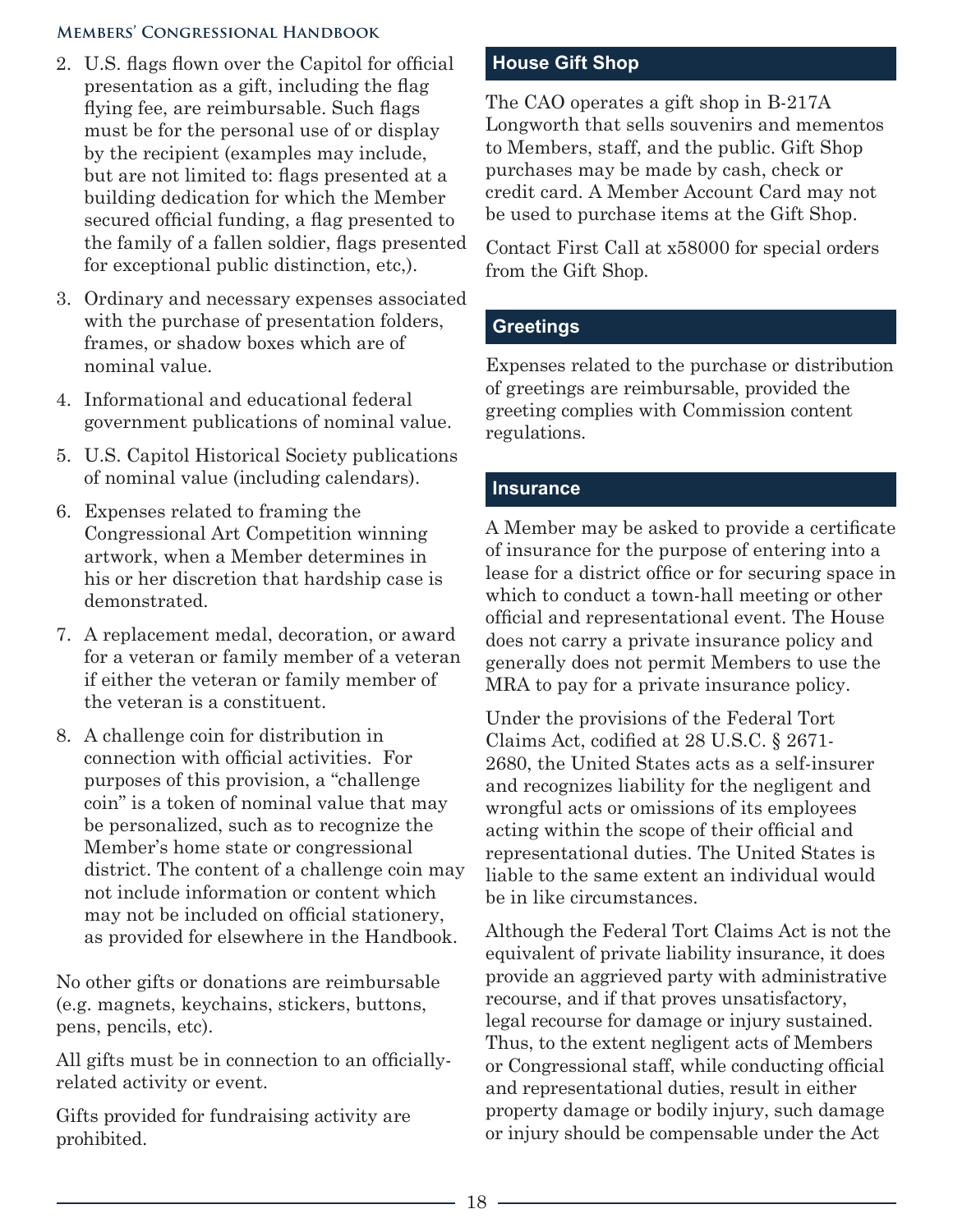#### **COMMITTEE ON HOUSE ADMINISTRATION**

<span id="page-22-0"></span>in a manner that affords protection similar to private liability insurance.

However, if the provisions of the Federal Tort Claims Act are not considered adequate, the ordinary and necessary expenses for liability insurance to cover these risks are reimbursable. When a compensable event occurs, the deductible portion of a policy may be paid from the MRA.

The expenses of fire and theft insurance are not reimbursable.

Contact the Office of the General Counsel at x59700 for guidance regarding the Federal Tort Claims Act.

### **Interpreting and Translating Services**

Ordinary and necessary expenses related to interpreting and translating services, including accommodations, are reimbursable. For events held in House Office Buildings, contact the Office of Congressional Accessibility Services at x44048.

#### **Late Fees**

Ordinary and necessary fees related to late payments incurred beyond the control of the Member are reimbursable.

#### **Distribution Lists**

Ordinary and necessary expenses related to the procurement and production of distribution lists may be reimbursed. Lists may not contain information about individuals whose primary residence is outside the district the Member is elected to represent with the exception of government officials. The list may not contain any campaign or campaign-related political party information. The list must be procured or compiled as a result of a bona fide arm's length marketplace transaction.

Members may not purchase or acquire distribution lists from their campaign offices or campaign-related political party entities. Official mailing and distribution lists may

not be shared with a Member's campaign committee, any other campaign entity, or otherwise be used for campaign purposes.

Use of distribution lists must comply with House information technology and security policies as approved by the Committee on House Administration.

39 U.S.C. § 3210 prohibits Members from sending any mass mailings outside of the district from which elected. For further guidance, please refer to Commission content regulations, which can be found by calling x59337 (Majority) or x60647 (Minority), visiting *https://cha.house.gov/communicationsguidelines* or clicking *here*.

The CAO provides a service of sorting constituent mailing lists to eliminate outdated/ duplicate addresses and reduce mailing costs. Contact CAO Mailing Services for more information at x54355.

#### **Mail Preparation**

Ordinary and necessary expenses associated with the printing and preparation of Member correspondence are reimbursable. Franking expenses associated with all mailings will be deducted from the MRA.

#### **Mass Transit Benefits**

Members, employees, and paid interns working in Washington, D.C. or the Member's district are eligible for transit benefits. For information regarding this benefit, please contact Office of Payroll and Benefits for more information at x51435.

#### **Messenger Services**

Ordinary and necessary expenses for messenger services related to the Member's official and representational duties are reimbursable.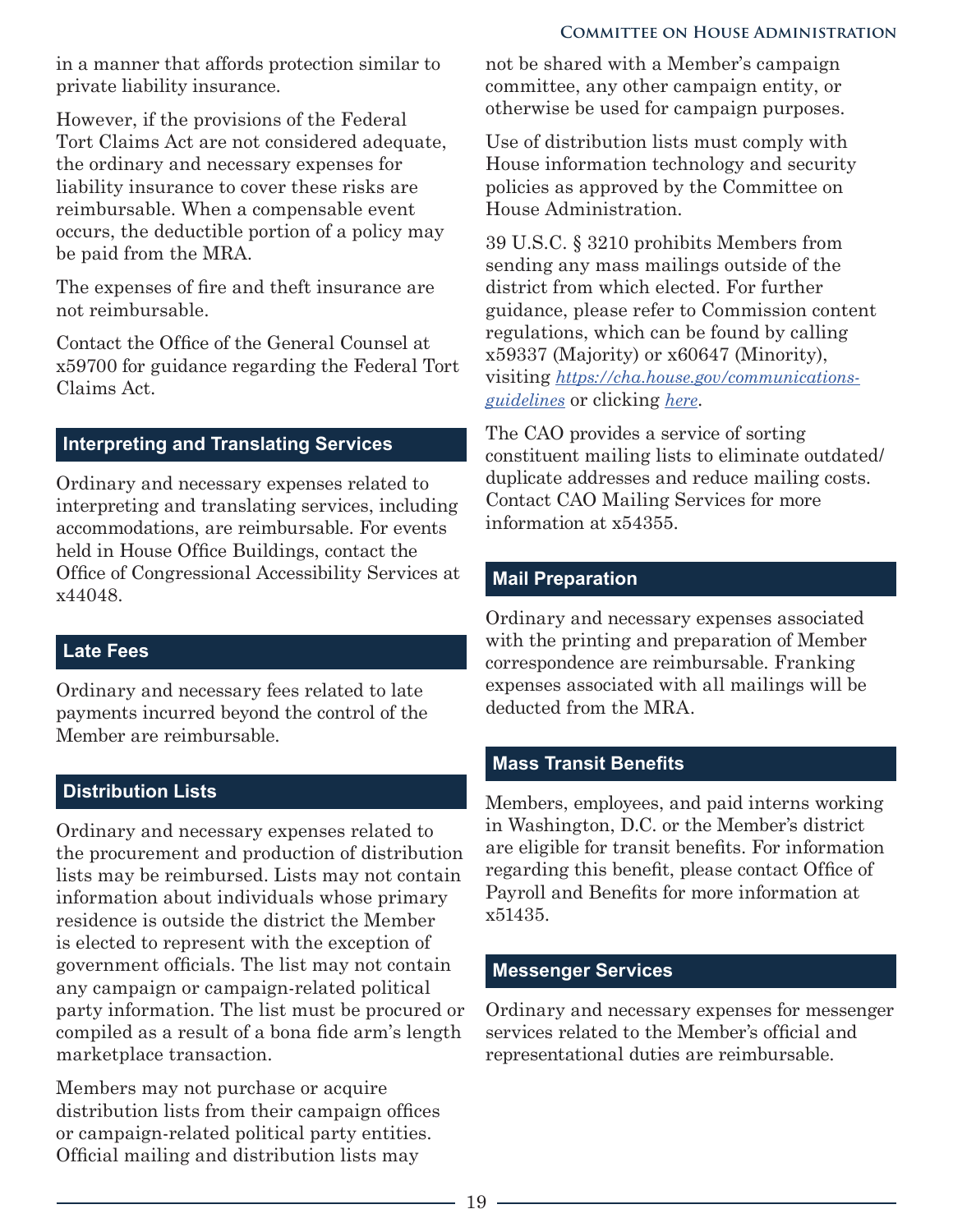#### <span id="page-23-0"></span>**Official Meetings**

Ordinary and necessary expenses related to conducting official meetings inside the district are reimbursable. These expenses include, but are not limited to, procuring space, chairs, tables, audio/video equipment, etc.

Presence or involvement by the Member or staff does not sufficiently define an activity as official.

For official meetings outside the district, only travel and travel related expenses are reimbursable.

#### **Officially-sanctioned Competitions**

*Officially-sanctioned competition* means an academic or civic competition designed for participation by each Congressional office, in which entry is limited to the district constituents of each respective participating Congressional office; and that meets the requirements described below, as determined by the Chair and Ranking Member of the Committee on House Administration at the beginning of each Congress. Note: Nothing in these regulations changes the status of the Artistic Discovery Competition.

The Chair and Ranking Member of House Administration shall maintain a list of officially-sanctioned competitions for use by Members and available for public inspection.

## **Requirements for Determination as an Officially-sanctioned Competition**

The Chair and Ranking Member of House Administration may determine that an academic or civic competition is an officiallysanctioned competition if the following guidelines and restrictions are met:

1. A bipartisan request for an officiallysanctioned competition must be submitted in writing by the leadership of a registered Congressional Member Organization to the Chair and Ranking Member of House Administration.

- 2. The competition must be sponsored by non-Congressional person or organization (sponsor). The sponsor and participating Member agree that the winner of a participating Member's competition may not be a relative of that Member, or a relative of any official employee of that Member. For purposes of this prohibition, "relative" is defined in the same manner as House Rule XXIII, clause 8(c) (3).
- 3. The sponsor agrees not to use the Official Seal of the U.S., the U.S. House of Representatives, or the U.S. Congress in its communications.
- 4. The sponsor agrees that all technical assistance with the competition provided to the sponsor shall be available equally to all entrants of the competition.

a. Technical assistance with the competition may include equipment for use by and mentoring of entrants of the competition.

b. Technical assistance shall not be directed to the participating Member's office; instead, it should be directed to the entrants of the competition.

c. Technical assistance provided directly to each entrant must be equally available to each entrant regardless of the number of individual entrants per participating Member.

5. The sponsor agrees that all prizes for the entrants and winners of the competition provided to the sponsor shall be distributed equally to all competition entrants and winners, respectively.

a. Prizes for the entrants and winners of the competition may include travel expenses for the winner and a parent/ guardian to attend an unveiling or awards ceremony in Washington, D.C., scholarships, tangible items, and cash or cash equivalents.

b. Prizes shall not be directed to the participating Member's office; instead, it should be directed to the entrants and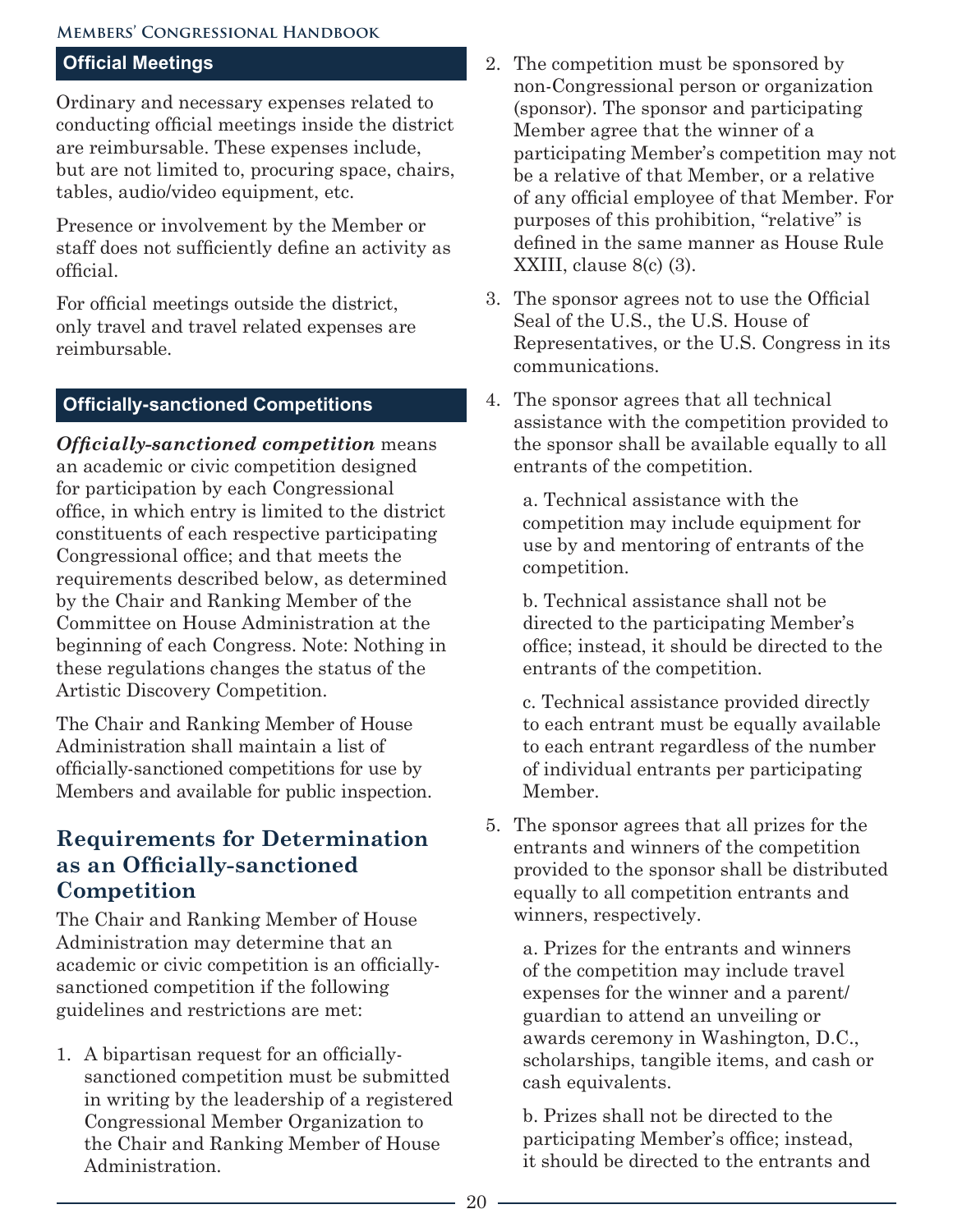#### **Committee on House Administration**

<span id="page-24-0"></span>winners of the competition.

c. Prizes provided directly to each entrant must be equally distributed to each entrant regardless of the number of individual entrants per participating Member.

6. The sponsor agrees that all other assistance provided to the sponsor for support of the competition shall be made available equally amongst the participating Member offices.

a. Other assistance may include advertising or other promotional activities.

b. All other assistance shall not be directed to the participating Member's office; instead, it should be directed to the competition entrants or businesses involved in the competition.

- 7. Each participating Member must retain ultimate control over the determination of a winner of a competition in his or her name, or in the name of his or her Congressional district.
- 8. Each participating Member must agree to direct any donations in the form of (a) technical assistance with the competition, or (b) prizes for the entrants and winners of the competition, to the sponsor if the value of the donation or donations from a single source is more than \$50. The sponsor is obligated to distribute such donations equally to the competition entrants and winners of all participating Member offices.
- 9. Participating Members may not use principal campaign funds to support an officially-sanctioned competition.

# **Use of Official Resources to Support an Officially-sanctioned Competition**

A Member may use the MRA in a limited fashion to support officially-sanctioned competitions.

The following resources may be used in support of an officially-sanctioned competition:

- 1. The Frank, provided the content of such communication is frankable;
- 2. Advertisements that are otherwise compliant with Handbook and Commission content regulations;
- 3. Food and Beverage expenses that are otherwise compliant with Handbook regulations;
- 4. Rental of rooms, chairs, and audio systems that are otherwise compliant with Handbook regulations;
- 5. Gifts and donations that are otherwise compliant;
- 6. Staff time and the use of incidental resources;
- 7. Use of letterhead and official seal of the House by the Member office, provided such letterhead and seal are not used for solicitations;
- 8. Mileage; and
- 9. Member official web site and social media.

# **Solicitation of Donations to Support an Officially-sanctioned Competition**

A Member may only solicit donations (including in-kind) on behalf of the officially-sanctioned competition if the Member first receives written approval from the Committee on Ethics.

## **Parades**

Members may only use official funds from the MRA to pay for transportation to and from a parade, not for anything else related to the parade. If the Member uses official funds to get to the parade, then no campaign activity or materials are permissible at the parade.

## **Parking**

Please see the Committee on House Administration website for the House Parking Policy.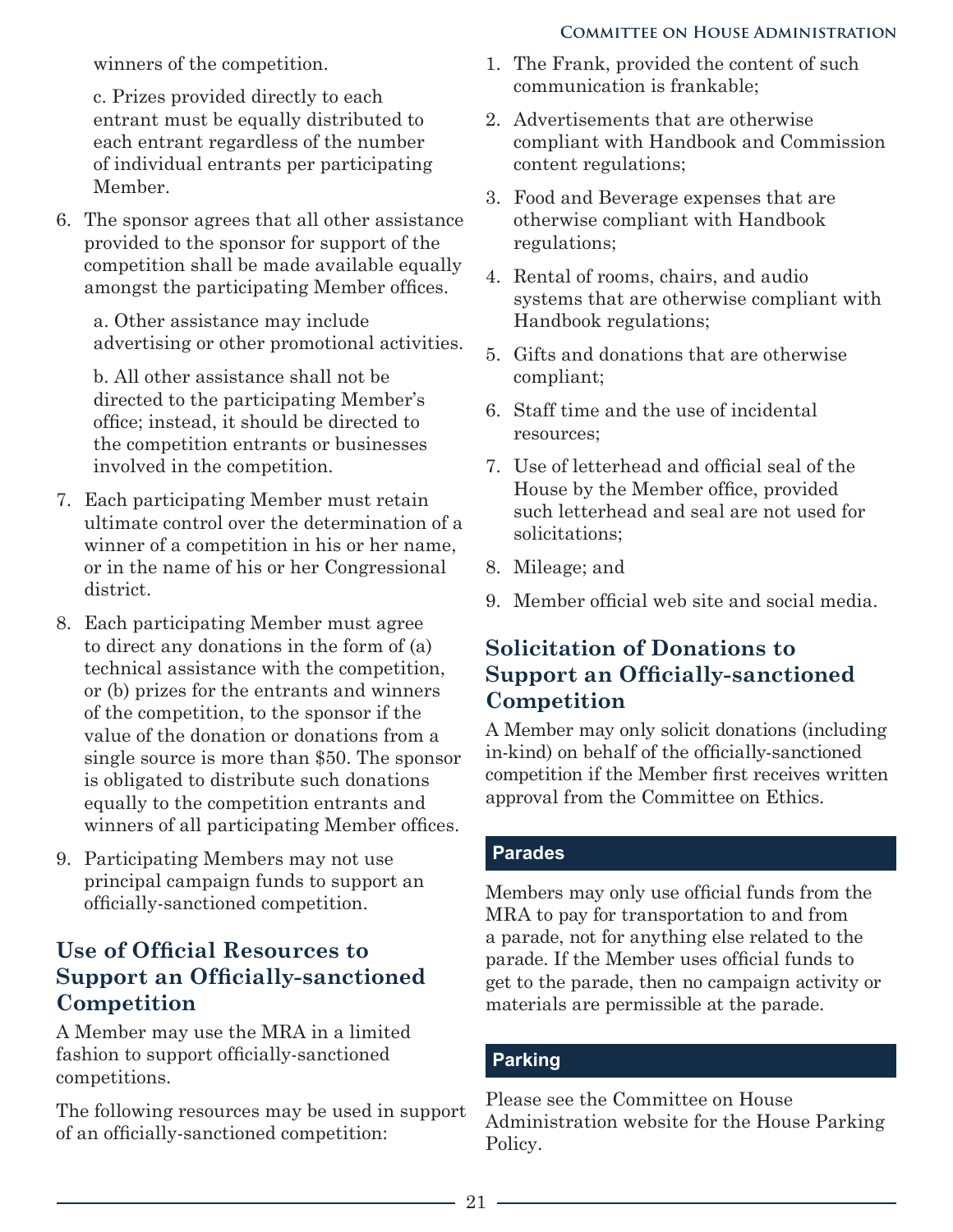<span id="page-25-0"></span>Information regarding District Office parking expenses is available in the District Office section of the Handbook.

## **Photography Expenses**

Ordinary and necessary photography expenses related to a Member's official and representational duties, including but not limited to, the Member's official photo, official photographs for distribution to constituents, and photograph presentation folders and frames of nominal value, are reimbursable.

Official photographs are those taken with the use of House resources (e.g. equipment, staff, etc.) for official use. These include photos for use on House credentials and in-House directories. Additionally, photos taken with House equipment by House staff are considered official photographs. Members may use MRA funds to procure photographic equipment and use staff resources to take official photos. Additionally, Members may hire a photographer as a shared, temporary, or contract employee. Official photographs must comply with applicable rules and regulations for official use and may not be used for personal or campaign purposes. Members may use personal funds to retire a photograph from official use at a cost established by the House Photography Studio. At this time, the reimbursement cost is \$20. Payment is by check made out to the "U.S. Treasury". An official photograph is considered retired from official use one week after payment is received by the House from the Member and all official resources (e.g. documents, websites, social media, etc.) have discontinued use of the image(s). A Member may not use MRA funds to purchase 1) photos that have been retired from official use, 2) photos from a Member's campaign, or 3) photos from a political organization. A Member may use MRA funds to purchase photographs that are official in nature, at the established market rate, from outside organizations such as media outlets. In Washington, D.C., contact the House Photography Studio at x52840 for services, charges, and availability.

implicate the gift rule. Contact the Committee on Ethics at x57103 for more information.

#### **Publications**

Ordinary and necessary expenses related to purchasing or subscribing to print and electronic publications, including but not limited to research materials, reference books, informational brochures, periodicals, and clipping/media monitoring services of such publications are reimbursable.

Subscriptions to publications (including clipping and media monitoring) are eligible for advance payment and may extend beyond the term of the Congress. Subscriptions that extend beyond a Member's term in office will be assigned to the Member's successor.

All invoices for these subscriptions received by the Office of Finance through the close of business January 2 will be debited from the current MRA year. Subscriptions beginning on January 1 or 2 may be debited from either allowance year, as directed by the Member.

# **Congressional Record**

Costs related to providing Congressional Record subscriptions to constituents, private entities, or public entities are not reimbursable.

Offices are authorized to purchase additional copies of the Congressional Record, as necessary for office use.

#### **Representational Programs**

Ordinary and necessary expenses related to programs established by the Member to promote the public good or civic service, or to solicit input/ information from constituents related to official business is reimbursable. Any program's title may only include the state and district of the Member. The program's title may not include the name of the Member. Members and staff may not solicit any items of value for the program, and may not offer any officially paid goods or services as a result of participating in the program that

Photographs provided by a constituent may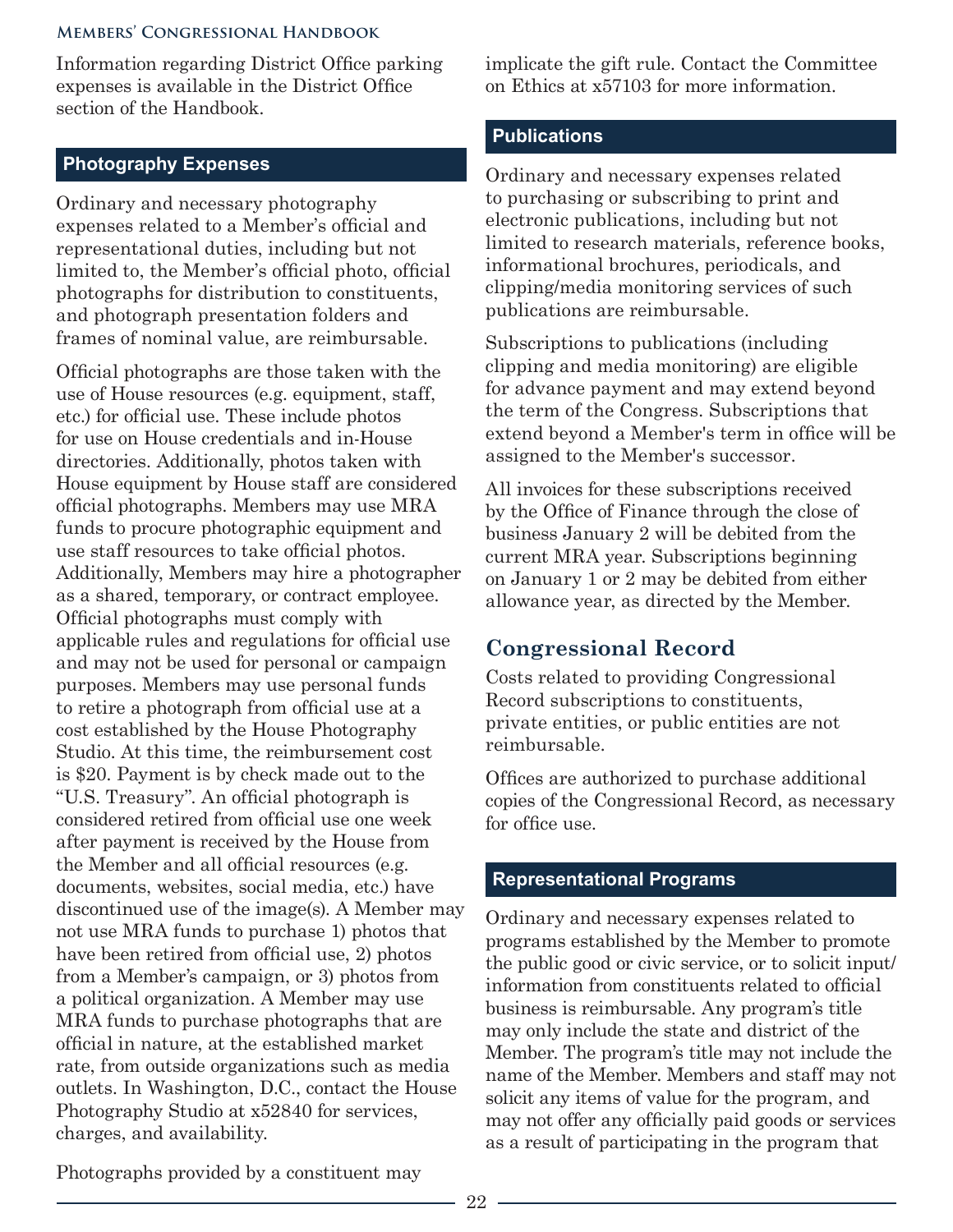<span id="page-26-0"></span>is not authorized as a gift. The office may issue participants a certificate of achievement as part of the Representational Program.

## **Staff Meetings**

Members and staff may attend staff meetings (e.g., staff retreats, internal staff development, legislative planning sessions, etc.) at a Member-authorized location in the Member's State or in the Washington, D.C. metropolitan area for official and representational purposes, and may seek reimbursement for expenses relating to attendance at such meetings, provided that such expenses are otherwise consistent with all other Handbook regulations. Staff whose duty station is in the location of the meeting may not incur lodging expenses when staff meetings are held in that area, subject to official travel restrictions.

For purposes of this provision, the "Washington, D.C. metropolitan area" includes the Washington-Arlington-Alexandria DC-VA-MD-WV Metropolitan Statistical Area as defined by the U.S. Office of Management and Budget and any location with 90 miles of the U.S. Capitol.

Members and employees may be reimbursed for food and beverage expenses for legislative planning session meetings involving Members and their own staff no more than two times per year.

The MRA may not be used for social events or activities (including but not limited to: boating, skiing, sporting events, theme parks, etc).

# **Supplies**

Office supplies to support the conduct of the Member's official and representational duties are reimbursable.

The Office Supply Store ("OSS") is located in Room B-217 Longworth at x53321. OSS issues each Member an Account Card for official purchases, which may only be used by the Member and/or staff. The cost of all items purchased with the Account Card is charged to the MRA.

Supplies for a Member's district office may be procured in the district through supply stores or through regional General Services Administration ("GSA") supply centers.

The MRA may be used to procure or reimburse the cost of certain personal protective equipment such as facemasks, face shields, protective gloves, protective eyewear, and certain personal use thermometers as authorized by the Committee upon the recommendation of the Office of Attending Physician

## **Storage**

Ordinary and necessary expenses related to procuring storage space are reimbursable. Long term space or storage rental contracts should be submitted to the CAO Office of Administrative Counsel for review and approval, and may not exceed the Member's term.

## **Telecommuting**

Ordinary and necessary telecommuting expenses incurred in compliance with the Committee on House Administration telecommuting policy are reimbursable.

## **Telecommunications**

Ordinary and necessary expenses related to the official use, including periodic or flat service fees, of telecommunications lines (voice and data) in the residence of a Member or employee are reimbursable. The cost of installation of such lines is not reimbursable.

## **Audio and Video Expenses**

Ordinary and necessary expenses related to audio and video recording and materials, including but not limited to the following, are reimbursable:

1. Production of public service announcements for distribution to the stations serving the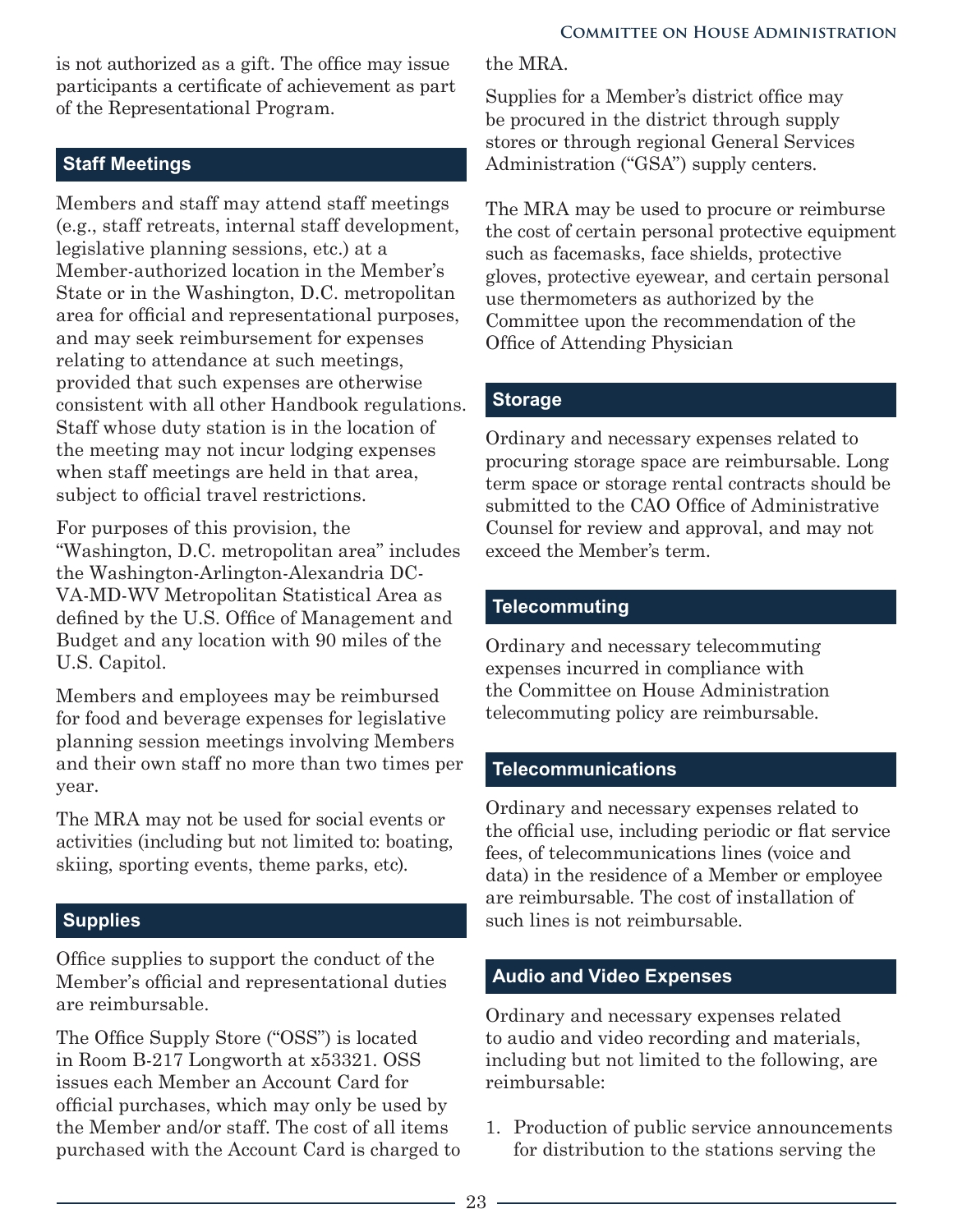<span id="page-27-0"></span>Member's district; or

- 2. Filming related to the appearance of a Member or the Member's employee at an official event; or
- 3. Videotapes and transcripts of commercial broadcasts related to the Member or the Member's district for in-office use; or
- 4. Videotapes that are produced by the Member or videotapes that are provided to a Member and authorized by the providing entity to be reproduced for official distribution; or
- 5. Video teleconferencing services incurred in support of the Member's official and representational duties.

Except where authorized, the costs related to purchasing television broadcast time are not reimbursable. Members are subject to copyright laws when utilizing outside materials.

In Washington, D.C., the House Recording Studio is available for audio and video services. Contact the House Recording Studio at x53941 for information on services, charges, and availability.

There are certain election-related restrictions on mass communications. Audio and video content must relate to official and representational duties to the district and must comply with Commission content regulations if sent out as an unsolicited mass communication.

## **Printing and Production**

Reimbursable printing and production expenses include, but are not limited to:

- 1. Newsletters, postal patron mailings, mass mailings, notices of town hall meetings or notices of personal appearance of the Member at an official event
- 2. Administrative papers (casework tracking forms, personnel record forms, etc.)
- 3. Legislative papers (bills, drafts, summaries, amendments, etc.)
- 4. Business cards for Members and their employees
- 5. Stuffing, sealing, and associated expenses relating to printing and sending official mail
- 6. Stationery

Printed materials only require an Advisory Opinion when they are distributed as an unsolicited mass communication. Items not distributed as a mass communication do not require an Advisory Opinion but must still meet Commission content standards.

## **Stationery**

Pursuant to 44 U.S.C. § 734, ordinary and necessary expenses associated with the printing and production of official stationery are reimbursable. Official stationery may be procured from the Government Publishing Office.

Contact the Congressional Printing Management Division at 202-512-0224 and the Office of Publication Services at x65200 for stationery requests.

Additional stationery requests (writing paper, bond, etc.) are reimbursable.

## **Appearance**

Official stationery must contain the following information:

- 1. Member's name;
- 2. Member's district and state;
- 3. Congress of the United States, House of Representatives, or comparable language;

Official stationery may contain the following information:

- 1. Leadership-appointed positions; and
- 2. Congressional Member Organization membership.

Official stationery may include professional license(s).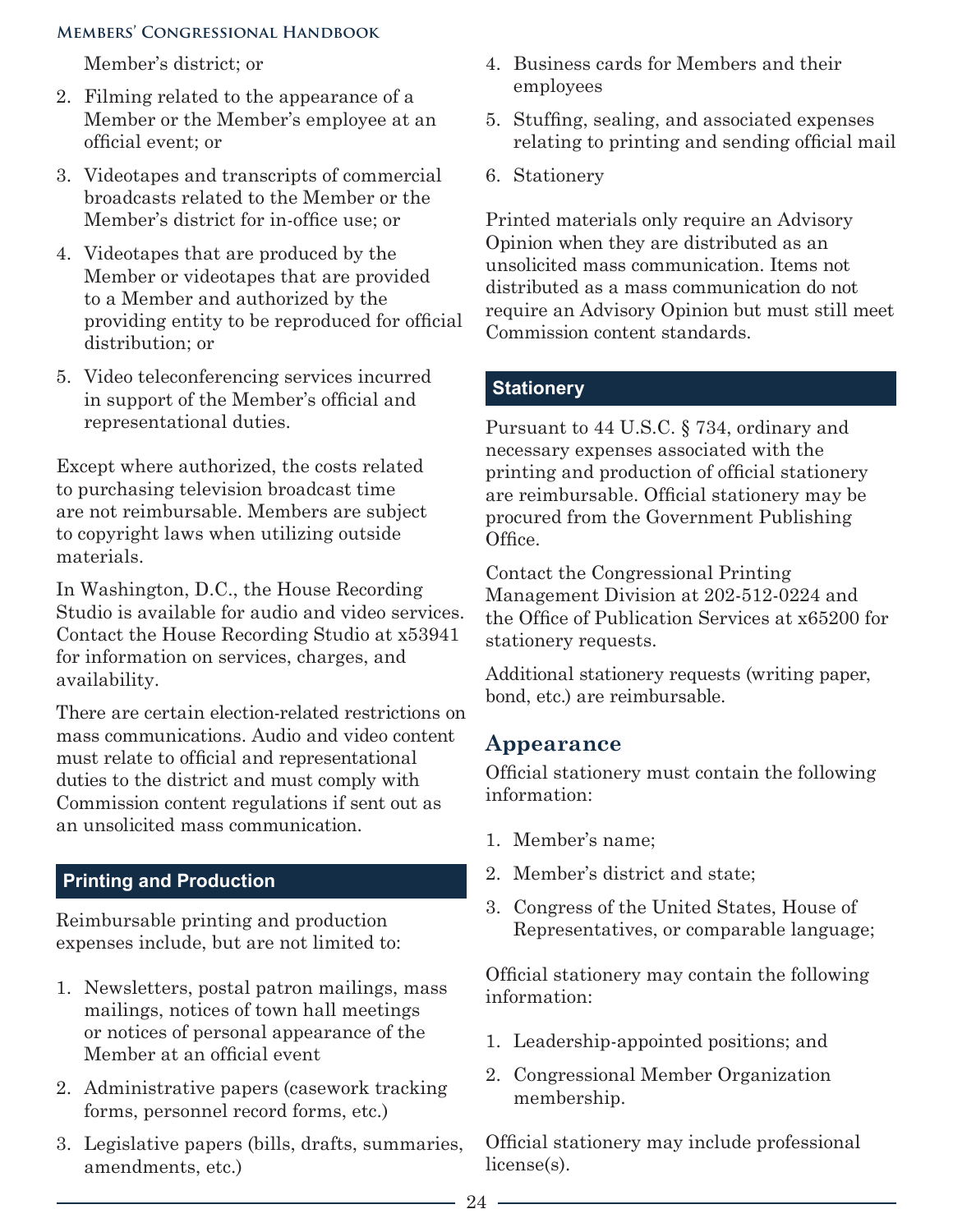<span id="page-28-0"></span>Official stationery may not contain the following information:

- 1. Seals other than the Great Seal, Congressional Seal, or State Seal
- 2. Member's political party identification
- 3. Slogans
- 4. Private entity information or endorsement
- 5. Campaign contact information (e.g., address, phone number, email address)
- 6. Greetings
- 7. Picture or likeness of the Member
- 8. Family crest

# **Use**

Official stationery may be used only for a letter or other document the content of which must be official in nature. When sent out under the frank, content must comply with Commission content regulations. For questions related to official communications content, contact the Commission by calling x59337 (Majority) or x60647 (Minority), visiting *https://cha.house. gov/communications-guidelines* or clicking *here.*

Contact the Committee on Ethics at x57103 for information on the use of official stationery.

# **Business Cards**

Ordinary and necessary expenses for business cards for Members and employees are reimbursable. Business cards must contain the name of the employing authority and accurately describe the position to which the employee has been appointed.

The MRA may not be used to purchase business cards for individuals not on House payroll. Please consult the Committee on Ethics for regulations on use of Congressional information on personal business cards.

Business cards may be obtained through Office Supply Service at x53321.

### **Postal Expenses**

Postal expenses incurred only when the frank is insufficient, such as certified, registered, insured, express, foreign mail, and stamped, self-addressed envelopes related to the recovery of official items, are reimbursable. Postage may not to be used in lieu of the frank. All mailings initiated by a Member must be in compliance with the House of Representatives Communications Standards Manual.

Members must return unused postage stamps to CAO First Call (x58000) at the end of a Member's service in the House.

Postage expenses up to \$100 per month are reimbursable to return items not authorized as gifts under House Rules for purposes of returning the item(s) to the donor.

## **Equipment**

All official work of the House of Representatives is to be performed and maintained on House equipment, except for Members' handheld personal devices. Ordinary and necessary expenses for equipment for use in the Member's congressional offices are reimbursable subject to Committee regulations. Equipment used for remote work purposes can only be issued to paid House staff or vendors. For all questions relating to equipment and equipment-related issues, refer to the Guide to Outfitting and Maintaining an Office, available at (https://cha. house.gov). For further information relating to any of the CAO's services, please refer to HouseNet or call First Call at x58000.

# **District Office**

# **Booths**

Ordinary and necessary expenses associated with renting or outfitting a booth to provide public information directly related to the Member's official and representational duties are reimbursable. While the booth may be located outside the district, it must serve your district's constituency.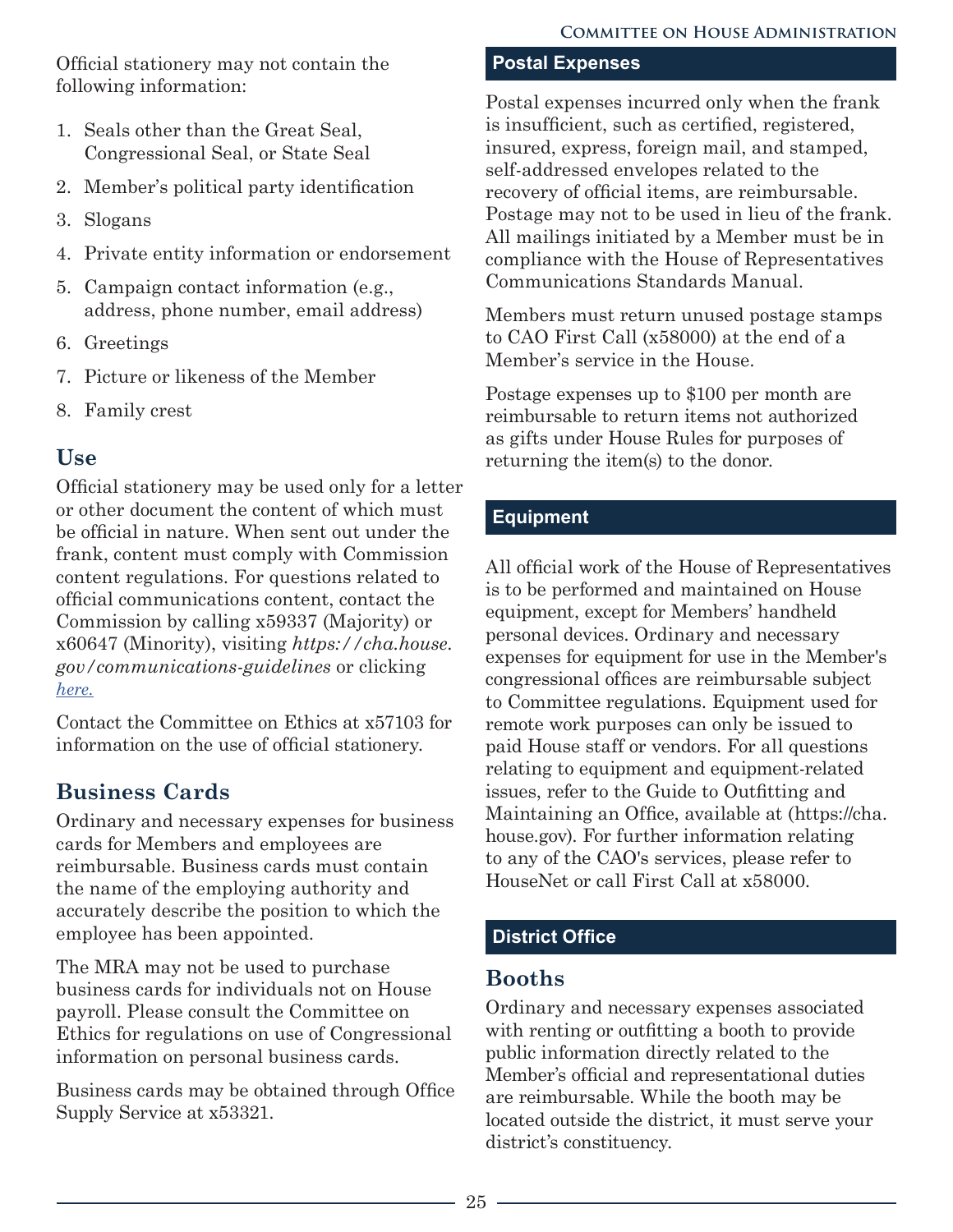# <span id="page-29-0"></span>**Cable**

Costs of cable television subscriptions in support of official and representational duties in the district office(s) are reimbursable.

Itemized premium channels and sports packages are not reimbursable.

# **Custodial Services**

Ordinary and necessary expenses for custodial services for district office(s) are reimbursable.

# **Furniture**

If available, GSA will provide furniture to district offices at no cost to the Member's MRA.

Otherwise, these expenses are reimbursable for Congressional district offices. Furniture requests for district Congressional offices can be processed through First Call at x58000 and charged to the MRA. Please contact First Call prior to the purchase of any furniture for district offices.

Prior to the purchase of any furnishing exceeding \$5000 per item, written approval must be obtained from the Committee on House Administration. Contact the Committee on House Administration at x52061 for more information.

# **Leases**

Rental expenses related to district offices, except for security deposits, are reimbursable. There is no limit on the number and size of district offices a Member may establish. No lease may extend beyond the Member's elected term. Members must notify the Office of Finance at x57474 in writing when a lease is terminated.

District offices may be located in:

- 1. Federal buildings;
- 2. Commercial buildings; and
- 3. State, county, or municipal buildings.

District office space must be located within a Member's district unless there is no suitable

office space in a federal building in the Member's district. In that event, a district office may be located in a federal building serving the Member's district.

Members may not accept free office space from private entities. Private office space must be leased at a fair market value as the result of a bona fide, arms-length, marketplace transaction. The Committee on Ethics has ruled that Members may accept free office space, located in their district, when such space is provided by a federal, state, or local government agency.

All leases must include a House lease attachment. Leases and lease attachments must be submitted to the CAO Office of Administrative Counsel at x56969 for review and processing. The Committee recommends that Members submit such leases for review prior to being signed by the Member and lessor, because the Member is personally liable for payments under any lease not in compliance with House Rules and Committee regulations.

The House will authorize disbursement of funds under the terms of the lease agreement only if the lease agreement complies with House Rules and Committee regulations. The House will not authorize disbursement of funds to make payments under the terms of the lease agreement until the CAO Office of Administrative Counsel has reviewed the lease agreement and has signed the attachment. Similarly, the CAO Office of Administrative Counsel must review any proposed substantive amendment and sign the attachment for the amendment before the House will authorize any payment pursuant to such an amendment. Any amendment to a lease agreement must be in writing.

Contact the CAO Office of Administrative Counsel at x56969 for lease standards.

# **Mobile District Offices**

Mobile district offices must remain in the Member's district unless they are being stored, receiving maintenance and repair, or traveling between points in the district. If signs are used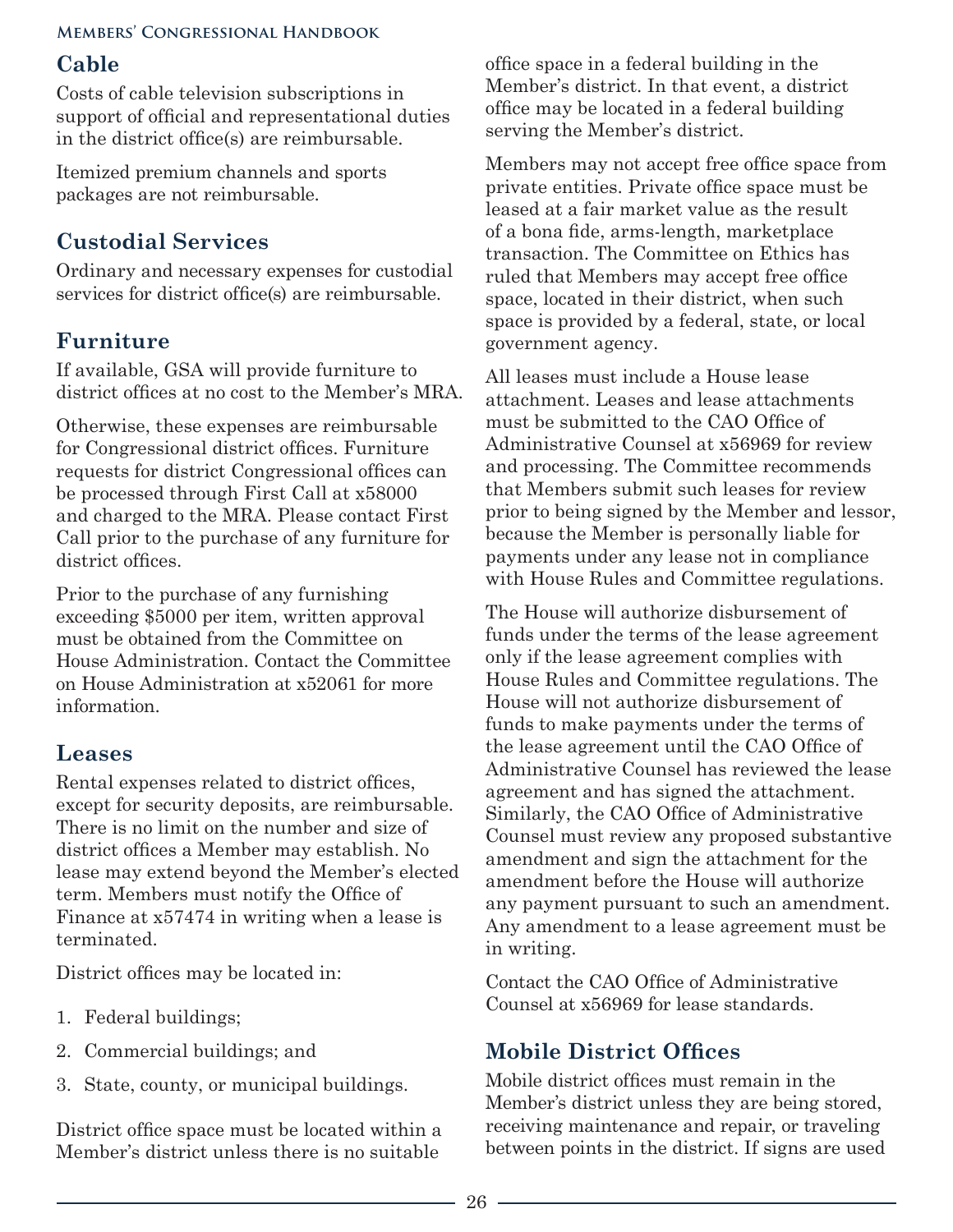<span id="page-30-0"></span>to identify the mobile district office, they must be removed if they contain the Member's name when the vehicle is in transport.

# **Parking**

Parking should be negotiated as part of the district office lease. However, if parking is unavailable or insufficient through the district office lease, Members may pay for parking expenses at the district office or may negotiate a separate parking space lease and submit it to the CAO Office of Administrative Counsel for review and processing.

Contact the CAO Office of Administrative Counsel at x56969 for lease standards.

# **Repairs**

Ordinary and necessary expenses for minor office repairs that are the responsibility of the tenant, or cosmetic changes that are requested by the tenant and are not covered in the lease are reimbursable. The expenses of capital improvements to district offices are not reimbursable.

Contact the CAO Office of Administrative Counsel at x56969 to determine if a repair qualifies as a minor office repair or cosmetic change.

# **Security**

Ordinary and necessary expenses associated with security measures necessitated by official duties are reimbursable. For questions concerning security equipment and services in the district, please call the District Security Service Center maintained by the House Sergeant at Arms at 202-225-3380.

# *Non-Capital Improvements*

The House Sergeant at Arms (HSAA) will provide certain security enhancements for district offices. For any additional expenditures, the MRA is available if the item or expenditure has received approval from the HSAA.

# *Capital Improvements*

The costs of security enhancements considered capital improvements (e.g., constructing a new doorway, installing bulletproof glass) are not reimbursable must be borne by the landlord. However, these costs can later be incorporated into the monthly rent of the district office lease. For questions on capital improvements or modifying district office leases, please contact the CAO Office of the Administrative Counsel at x56969.

# *Security Personnel Support*

Payment for security personnel is an ordinary and necessary reimbursable expense when such personnel is hired:

- 1. To provide security at official, Memberhosted district events (e.g., town halls);
- 2. To accompany Members during the performance of their official duties; or
- 3. To be stationed inside or outside the district office during business hours.

Members may contract with firms or individuals to provide personal security as referenced above. Please see the *[Contractors](#page-9-0)* section for additional information. Members should consult the District Security Service Center before hiring a security provider and should coordinate any security needs through the HSAA's Law Enforcement Coordinator Program: *[http://saa.house.gov/members/](http://saa.house.gov/members/information-for-lecs.shtml) [information-for-lecs.shtml](http://saa.house.gov/members/information-for-lecs.shtml)*.

# *Security Items*

Security equipment is a high-risk category and must be added to the Member's inventory regardless of the original purchase cost. The purchase of a bulletproof vest is a reimbursable expense. Member offices should contact the Office of General Counsel concerning applicable laws for ballistic vests in their state and district.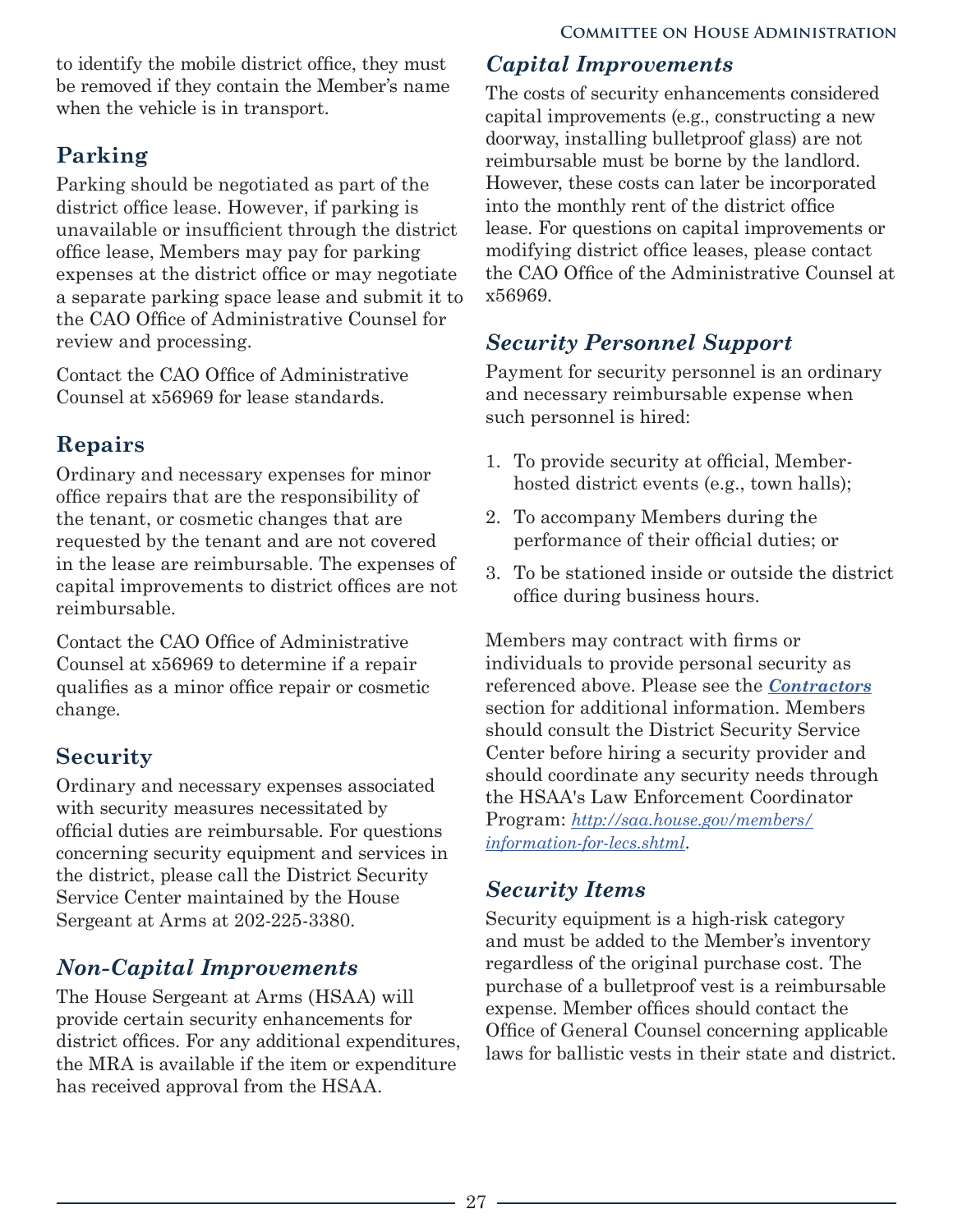# <span id="page-31-0"></span>*Security Training*

Security training for Members and staff is a reimbursable expense. Please contact the House Sergeant at Arms for training resources available to the D.C. and District Offices.

# **Sharing Offices**

A Member may share office space with Members of the United States Senate from the Member's state or with state and local officials, but all expenses (including rent, utilities, etc.) and space must be kept and billed separately.

Members may share a district office with another Member of the US House of Representatives; however, they must submit a district office sharing plan to the Committee on House Administration for approval. Contact the Committee on House Administration for more information. Contact CAO Office of Administrative Counsel at x56969 to submit such leases for review, and the Office of Finance at x57474 to establish billing arrangements.

# **Signs**

Ordinary and necessary expenses related to purchasing sign(s) to identify the location of a district office are reimbursable. Such signs may not include a picture or likeness of the Member and must identify that the premises is a district Congressional office. If a sign includes more than a Member's name and district, the content must comply with Commission content regulations.

# **Storage**

Storage should be negotiated as part of the district office lease. However, if storage space is unavailable or insufficient within the district office space, Members may negotiate a separate storage space lease and submit it to the CAO Office of Administrative Counsel for review and processing.

GSA will provide temporary storage for up to 90 days for district offices at no cost to the Member's MRA.

Contact the CAO Office of Administrative Counsel at x56969 for lease standards.

# **Utilities**

Utilities are reimbursable. They may be integral to the lease and included in the monthly rent, or may be vouchered separately, or processed through automatic payment. Contact the Office of Finance at x57474 for information regarding automatic payment of utilities.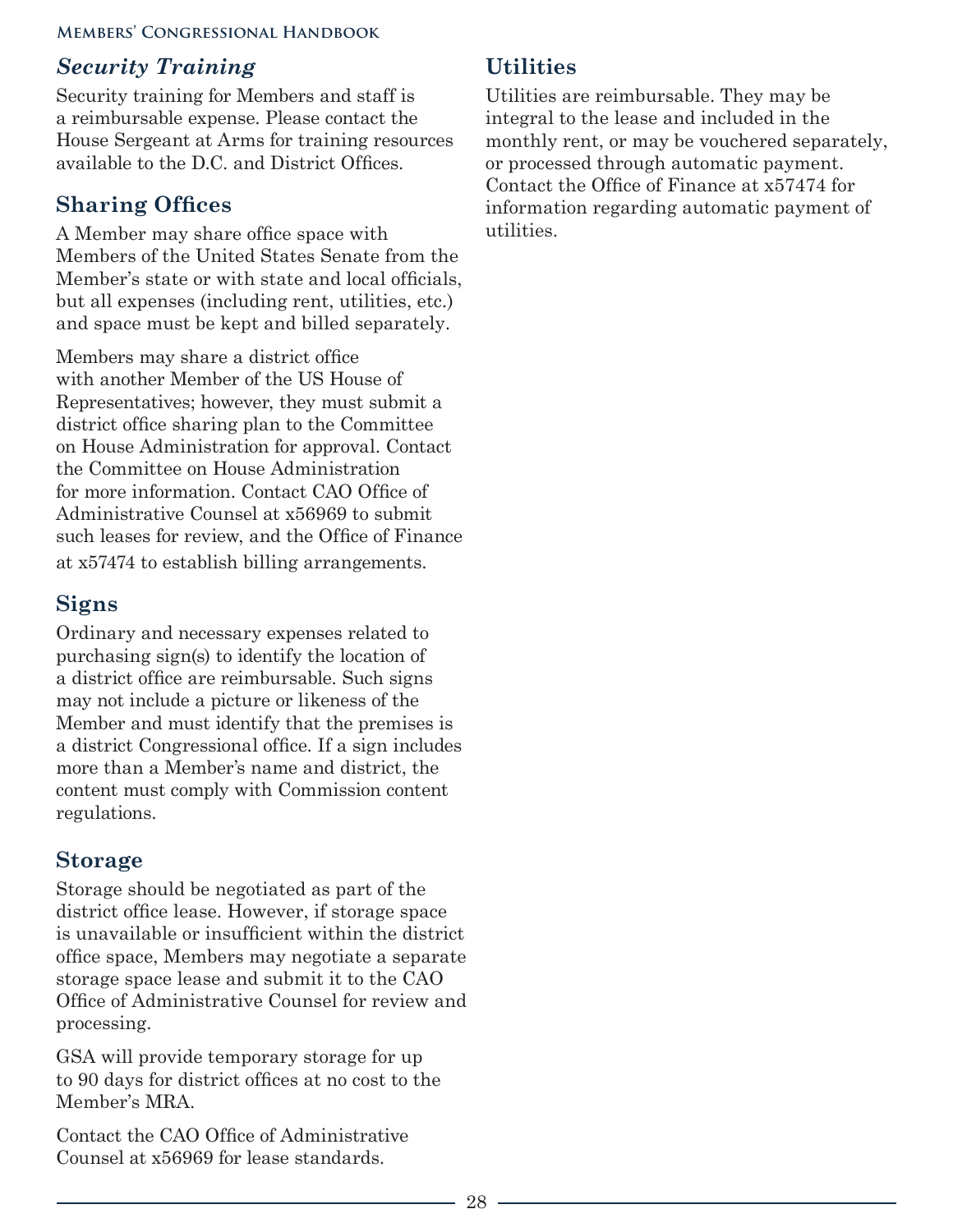# <span id="page-32-0"></span>**Communications**

## **Official Communications Generally**

Ordinary and necessary expenses related to an official communication that complies with Commission content regulations are reimbursable.

For questions about content standards, contact the Commission at x59337 (Majority) or x60647 (Minority).

For questions about the authorization of expenses, contact the Committee on House Administration at x52061 (Majority) or x58281 (Minority).

# **Physical Town Hall Meetings**

A town hall meeting is an official meeting a Member holds within the Member's district with their constituents to facilitate the exchange of information regarding the Member's official and representational duties.

Ordinary and necessary expenses related to town hall meetings are reimbursable.

Ordinary and necessary expenses include, but are not limited to, the following:

- 1. Advertisements.
- 2. Rental of rooms, chairs, audio systems.
- 3. Audio/Video Expenses.
- 4. Interpreting Services.
- 5. ADA Accommodations.
- 6. Reporting and transcription services.
- 7. Electronic Transmission (not television).
- 8. Custodial Services.
- 9. Banners/leaflets/flyers that comply with Commission content regulations.
- 10.Security, including personal security contractors (Members are strongly urged to coordinate any security needs with the House Sergeant at Arms.) For additional information, please see the Security and Contractors sections.

11.Plants or other relevant decorative items of nominal value.

Members may invite any Member of Congress to participate in their official town hall meeting. Travel expenses for a guest Member or Senator are reimbursable from the MRA of the host Member. No other travelers are reimbursable.

Town hall meeting notices should include a contact person to arrange for accommodations for persons with disabilities.

Members and employees may not accept, from any private source, in-kind support having monetary value for a town hall meeting. Contact the Committee on Ethics at x57103.

## **Joint Physical Town Hall Meetings**

Members may be reimbursed for ordinary and necessary expenses associated with holding joint town hall meetings with Members of the House of Representatives representing adjacent districts or United States Senators representing the same state, as specified below.

- 1. Joint town hall meetings must be held in one of the hosting House Members' districts, or if held jointly with the home state Senator, then the meeting must take place within the House Member's district
- 2. Expenses (excluding mail) may be divided to reflect an accurate representation of each Member's expenses, and may be directly vouchered through the Office of Finance with supporting documentation (invitation, agenda, etc.) for the meeting.

Members are prohibited from directing any unsolicited mass communications outside of the district from which elected. Therefore, official expenses that relate to promoting joint town hall meetings must be separately accounted for and charged to the MRA of the Member into whose district the mass communication was delivered.

# **Virtual Town Hall Meetings**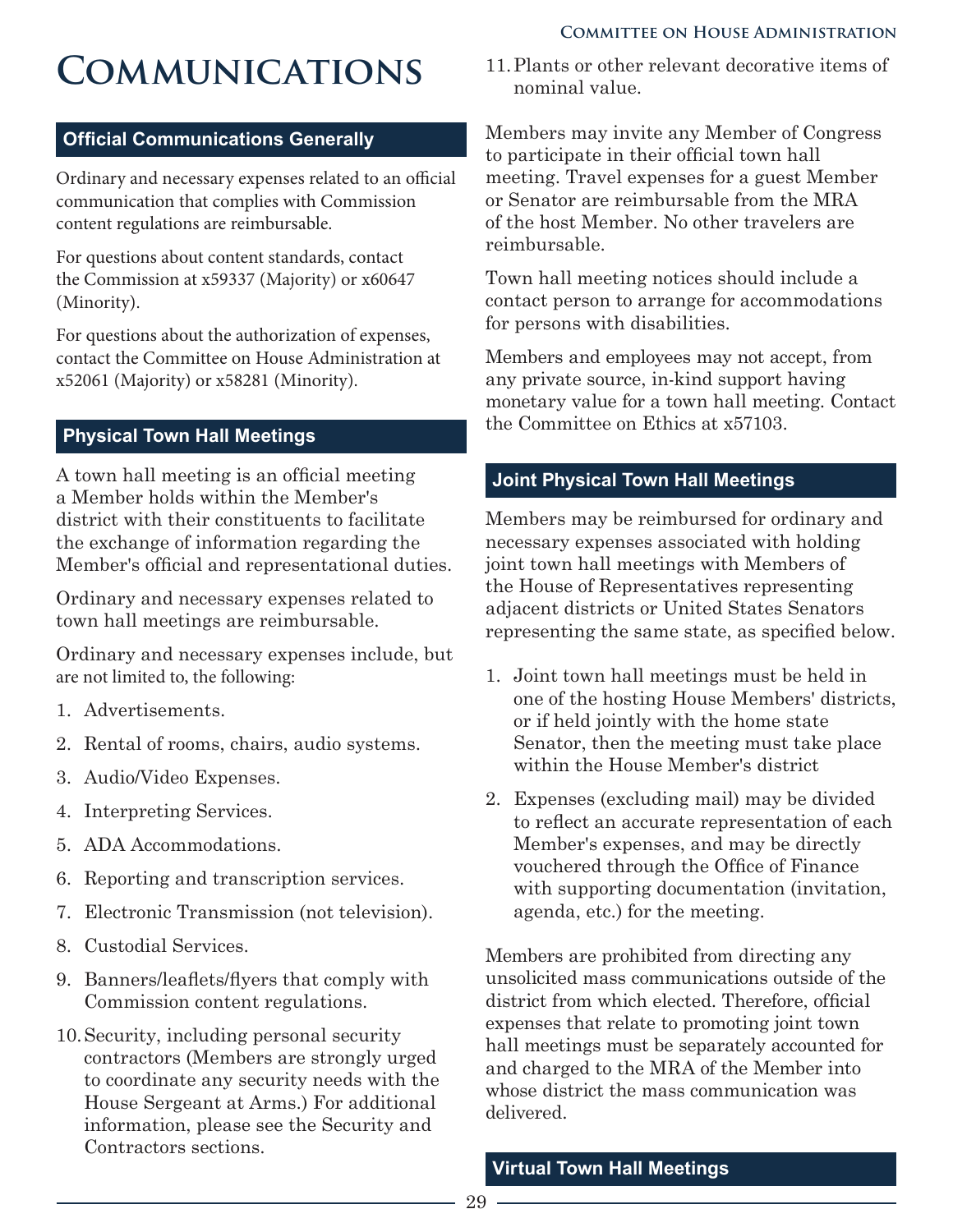<span id="page-33-0"></span>Ordinary and necessary expenses related to conducting a virtual town hall meeting, including but not limited to, radio broadcast time, internet resources (Skype, Oovoo, streaming, etc.), or telephone town hall meetings, for constituents in the district from which the Member is elected are reimbursable. Costs related to television broadcast time are not reimbursable.

## **Joint Virtual Town Hall Meetings**

Members may be reimbursed for ordinary and necessary expenses related to conducting joint virtual town hall meetings (via telephone or internet) with Members of the House of Representatives (from any state) or United States Senators (from the same state as the House Member), as specified below.

- 1. Expenses which are identical or flat-rate must be divided evenly between the two hosts. Expenses which are billed based on the number of constituents contacted must be divided to reflect an accurate representation of each Member's expenses. Joint virtual town hall meeting expenses may be directly vouchered through the Office of Finance with supporting documentation (invitation, agenda, etc.).
- 2. Members are prohibited from directing any unsolicited mass communications outside of the district from which elected. Therefore, official expenses that relate to advertising joint virtual town hall meetings must be separately accounted for and charged to the MRA of the Member into whose district the mass communication was delivered.

Unsolicited mass mailings and communications related to joint virtual town hall meetings may only be sent by Members to their own constituents and may only contain the sending Member's contact information.

Joint virtual town hall meetings may only target the hosts' Congressional Districts (telephone and internet) or the hosts' social media followers (internet).

#### **Press Conferences**

Ordinary and necessary expenses related to conducting an official press conference are reimbursable.

#### **Advertisements**

Ordinary and necessary expenses related to advertisements are reimbursable. Advertisements must comply with all applicable Federal laws and House rules, including Commission content and disclosure requirements. The Communications Standards Manual is available by calling x59337 (Majority) or x60647 (Minority), visiting *https://cha.house.gov/communicationsguidelines* or clicking *here*.

For example, Members must disclose, within a television and radio advertisement, the source of payment for the official advertisement. Members may use any of the following: :

- 1. Paid for with official funds from the office of [Member's name].
- 2. Paid for by the funds authorized by the House of Representatives for the [district number] District of [name of state].
- 3. Paid for by official funds authorized by the House of Representatives.

Certain advertisements may require an Advisory Opinion from the Commission. For details, please consult the Commission.

#### **Inside Mail**

- 1. Inside Mail is a delivery service for the transmittal of interoffice communications provided by House Postal Operations, pursuant to the regulations established by the Committee on House Administration. Inside mail service is available among offices in the Capitol, the House and Senate Office Buildings, the Library of Congress, the White House, the State Department, and the Social Security Administration.
- 2. Inside mail is provided to support the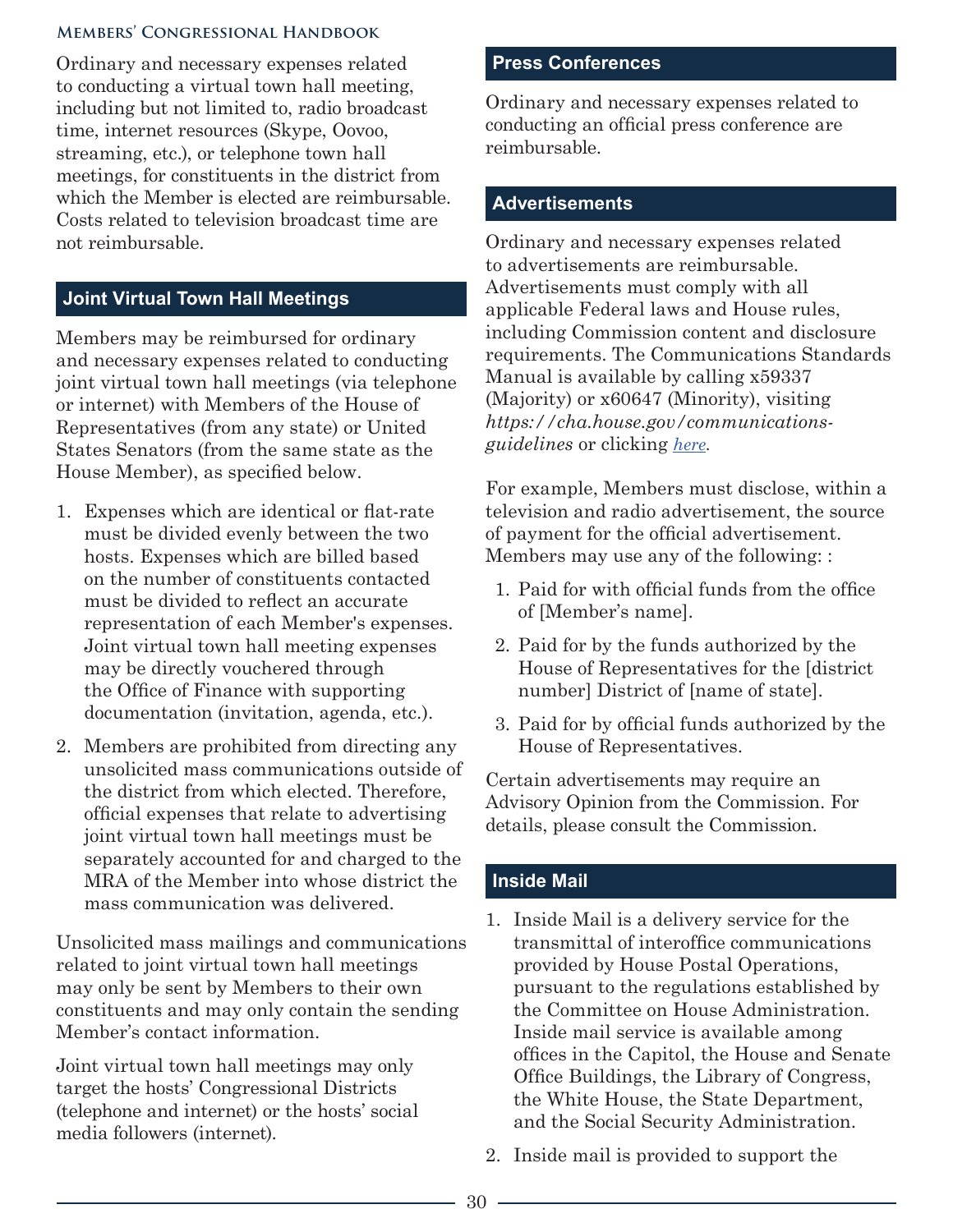<span id="page-34-0"></span>conduct of the official business of Members, committees, Officers of the House, and Congressional Staff Organizations.

- 3. Inside mail service may not be used to circulate letters which are personal or campaign-related, or which constitute commercial advertising except when postage is paid for with personal expenses
- 4. All mail to be delivered via inside mail should be clearly marked Inside Mail and should be deposited in an Inside Mailbox.
- 5. Authorized items for circulation of inside mail include:

a. A Dear Colleague or similar correspondence relating to the official and representational business of the Member. This correspondence must be on official letterhead and signed by the Member.

b. A position paper, report, legislative analysis, or any material published or produced by another individual or organization that a Member wishes to circulate. This correspondence must be accompanied by a signed cover letter on official letterhead. A copy of the cover letter must be attached to each item to be distributed.

c. Franked mail.

d. Stamped mail.

e. Mail for which a delivery fee has been paid.

f. Mail in a reusable blue U.S. House of Representatives Inside Mail envelope.

g. Mail produced by Congressional Staff Organizations registered with the Committee on House Administration.

Dear Colleague letters and similar correspondence must be transmitted to House Postal Operations, in the appropriate quantity, with a cover letter signed by the Member, indicating to whom the mailing should be distributed. For information regarding these procedures, contact House Postal Operations at x63764.

## **Electronic Communications**

Ordinary and necessary expenses related to electronic communications are reimbursable.

- All official electronic communication content, which is sent out as an unsolicited mass communication, must comply with Commission content regulations.
- All official electronic communications must comply with House information technology and security policies as approved by the Committee on House Administration.
- All official electronic communications sent to an email list of 100 or more individuals must include a usable opt-out in the body of the email that enables an individual to optout from the Member's email list. Opt-out requests must be honored. These mailings much comply with House IT Policy 007.0 – Bulk Email List Management as approved by the Committee.
- All unsolicited mass communications must be reported on the Quarterly Mass Communications Report.

# **Subscribed Emails**

A subscribed email is an email sent to individuals who have taken a willful action to subscribed to the Member's email list. Members must notify individuals who subscribe to email updates that the individual is authorizing the Member to send regular email updates from the Member's office to the individual's email account. All email updates to subscribers must contain an option that enables the individual to unsubscribe from the email list. Members may send subscribed email updates without obtaining an advisory opinion, but the contents must still adhere to Franking regulations.

# **Non-subscribed Emails**

If each email address used in a mass communication was not obtained with an individual subscribing for subscribed email updates, then the Member must receive a Franking Advisory prior to the distribution of the mass communication.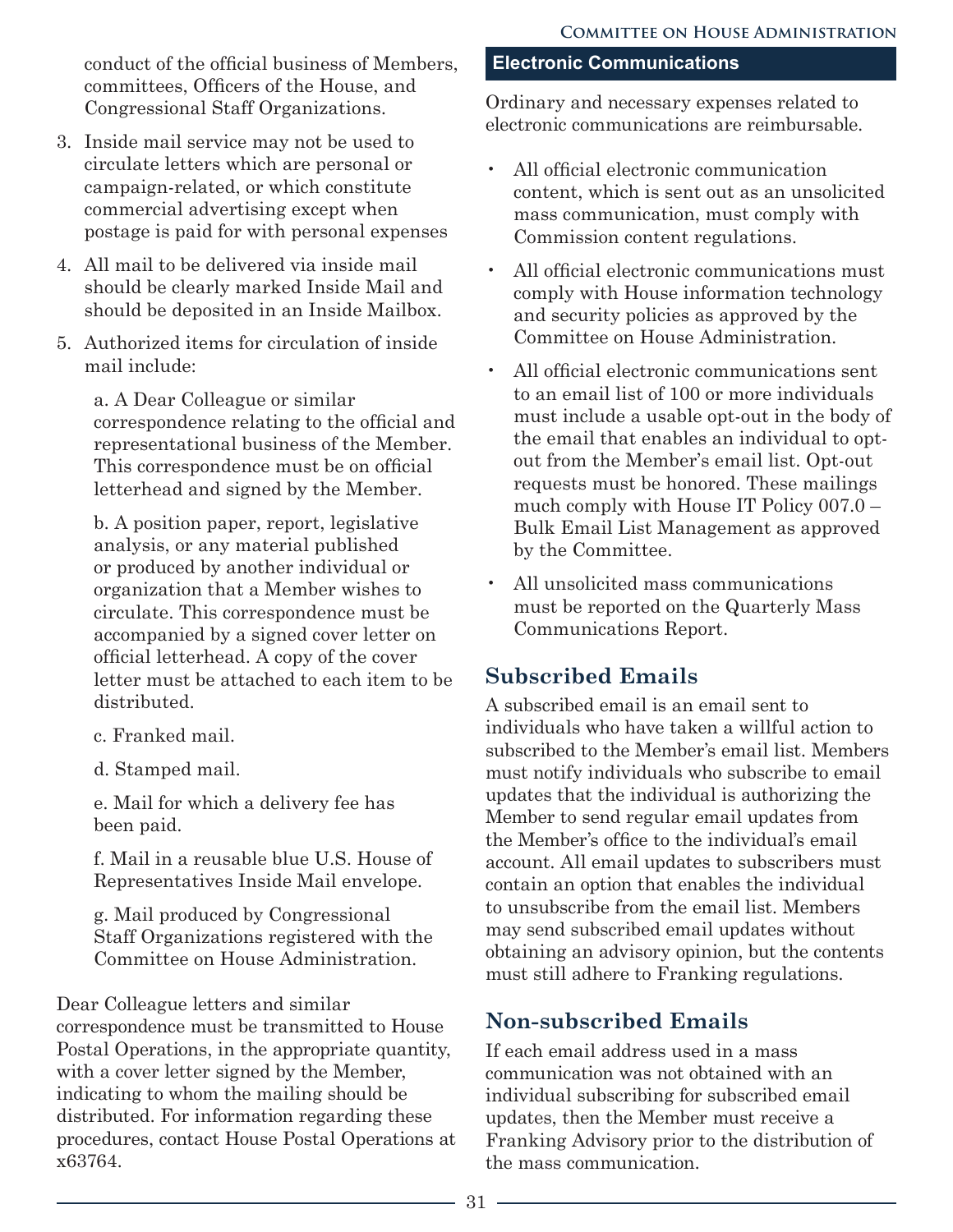#### <span id="page-35-0"></span>**Newspaper Inserts**

Ordinary and necessary expenses related to the production and distribution of newspaper inserts are reimbursable. The content must be in compliance with Commission content regulations.

## **Unsolicited Mass Communications**

Ordinary and necessary expenses related to unsolicited mass communications are reimbursable. Unsolicited mass communications are subject to regulations promulgated by the Commission, including Commission blackout dates, which can be found by calling x59337 (Majority) or x60647 (Minority), visiting *https://cha.house.gov/ communications-guidelines* or clicking *here.*

Examples of unsolicited mass communications are:

- 1. Postal mail
- 2. Electronic mail
- 3. Handouts
- 4. Text messages (and similar electronic messaging methods)
- 5. Advertisements (including digital, newspaper, radio, and television)
- 6. Robocalls
- 7. 7. Other paper-based, telecommunicationsbased, and digital communications

The following are not considered unsolicited mass communications and, therefore, are not restricted during blackout periods, but must still comply with the Commission content standards:

- 1. Direct responses to communications, including casework and other solicited communications
- 2. Communications to Members of Congress and other government officials
- 3. News releases, press releases, interviews (initiated by an outside entity), or media releases (written or recorded communications from Members, directed at the news media), in any format. Note that expenses for production and transmittal are reimbursable; expenses for satellite downlink and broadcast are not reimbursable.
- 4. Websites (including a Member's official website)
- 5. Member's participation in a media hosted interview or program
- 6. Previously recorded programs and public service announcements aired at the discretion of a media outlet, when no expenses are incurred by the Member
- 7. Purchases of research materials, including videotapes, audiotapes, and other electronic media
- 8. Video teleconferencing services
- 9. Mass communications distributed to a subscribed list

#### **Websites**

Internet sites paid for with official funds (websites) are a series of centrally maintained Web pages, accessible to the public via the Internet and stored on a specific host. The home page is the first accessible page for that site.

- 1. Ordinary and necessary expenses associated with the creation and continued operation of websites, in support of the Member's official and representational duties, are reimbursable.
- 2. Except as noted in item 6, below, Members' Web sites must be located in the HOUSE. GOV host-domain and must be hosted in conformance with the regulations issued by the Committee on House Administration.
- 3. Members' websites may be maintained by either House Information Resources (HIR),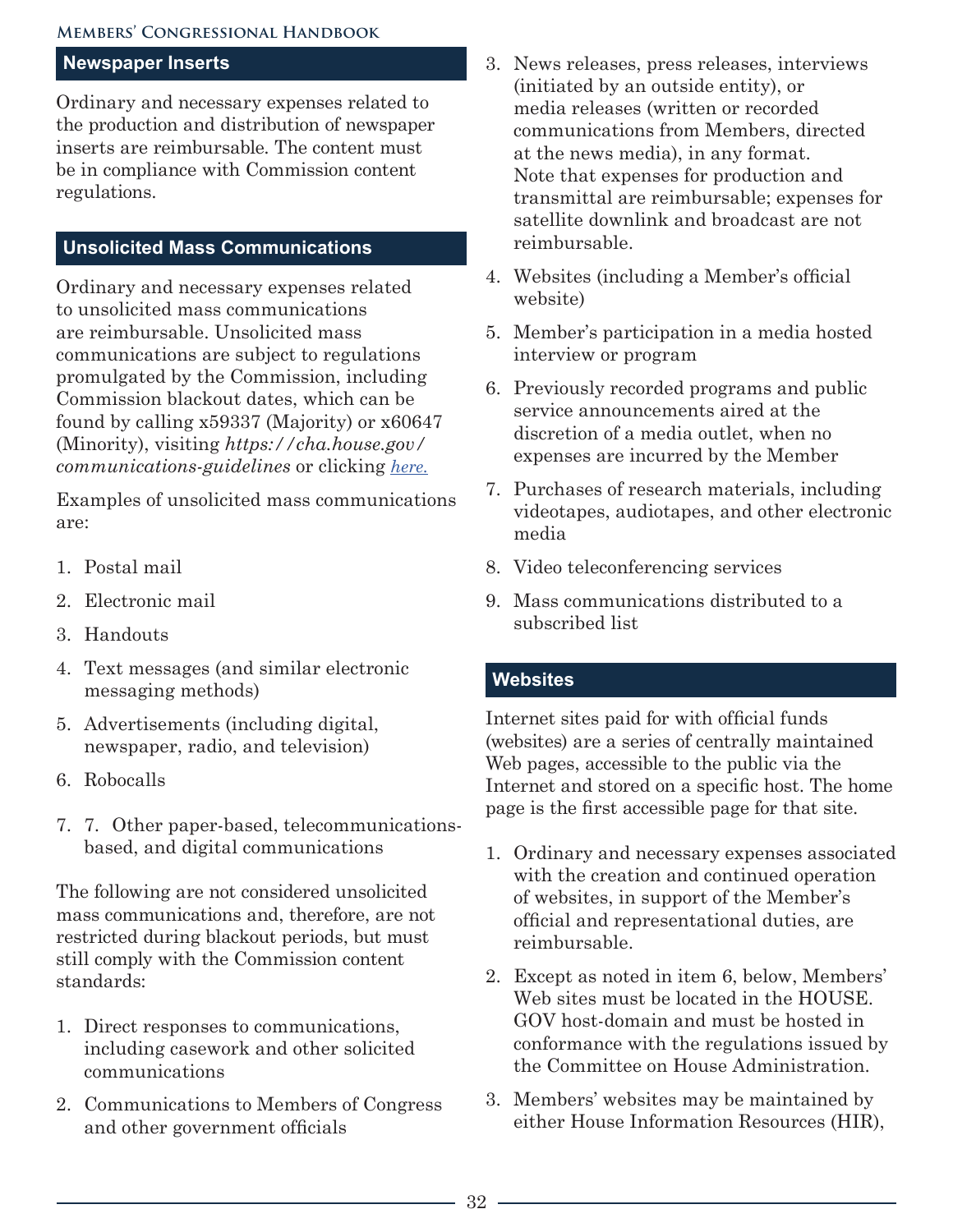<span id="page-36-0"></span>the Member's Congressional office, or a private vendor authorized to provide Web services to the House in compliance with the regulations issued by the Committee on House Administration.

- 4. Committee websites may not be hosted on websites paid for by the MRA.
- 5. Members may include information within their website about CMO issues and activities. All CMO references within a website must relate to the Member's official and representational duties.
- 6. In addition to their official HOUSE.GOV website, a Member may establish profiles, pages, channels or any similar presence on third-party sites that allow individuals or organizations to offer information about themselves to the public (Social Media Accounts). Member-controlled content on Social Media Accounts is subject to the same requirements as content on Member websites.
- 7. Websites should be compliant with the accessibility standards set out in § 508 of the Rehabilitation Act of 1973 and the World Wide Web Consortium's Web Content Accessibility Guidelines.
- 8. Websites may link to non-government sites, so long as the link content relates to the Member's official and representational duties to the district from which he or she is elected, and the content would not otherwise violate any other House rules, regulations, or federal laws. Internet resources may not contain content that misrepresents a Member's current role in Congress.
- 9. For Member internet social media accounts, Members should ensure their social media URLs and account names reflect their position. Departing Members may not maintain their official social media pages/ sites after they leave the House; however, they may retain their personal accounts provided the name (and other identifying information) of such accounts clearly do not convey the impression that the former

Member is still a Member of the House, or that the account is an official account of the House.

# **Content**

The content of a Member's official website and official social media is governed by the Communications Standards Manual. A copy of the Communications Standards Manual is available by calling x59337 (Majority) or x60647 (Minority), visiting *https://cha.house.gov/ communications-guidelines* or clicking *here*.

- 1. The official content of any material posted by the Member on any website must be in compliance with Federal law and House Rules and Regulations applicable to official communications and germane to the conduct of the Member's official and representational duties. Accessing a web site (whether by using a link or by other means) is to be treated as a "solicited communication" from a Member's office.
- 2. May not include personal (outside of incidental references), political party (except for political party affiliations), or campaign information.
- 3. May not include grassroots lobbying or solicit support for a Member's position.
- 4. May not generate, circulate, solicit, or encourage signing petitions.
- 5. May not include any advertisement for any private individual, firm, or corporation, or imply in any manner that the government endorses or favors any specific commercial product, commodity, or service.

# **Name (URL)**

The URL name for an official website located in the HOUSE.GOV domain, or name of a profile, page, channel, or similar presence on a third party site, must be recognizably derivative or representative of the name of the Member or the name of the office sponsoring the website and comply with the regulations issued by the Committee on House Administration.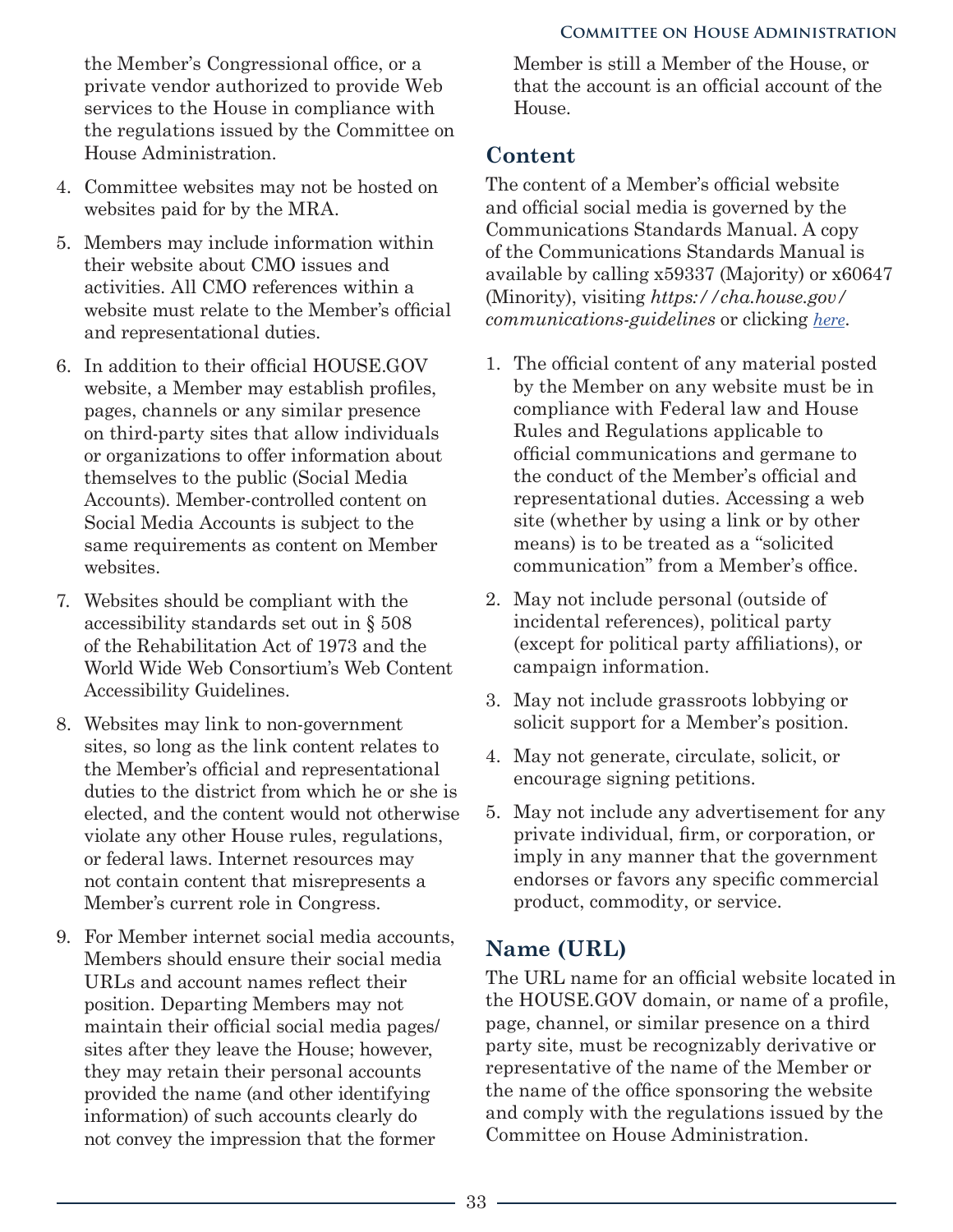<span id="page-37-0"></span>The URL name for an official website located in the HOUSE.GOV domain may not:

- 1. Be a slogan.
- 2. Imply in any manner that the House endorses or favors any specific commercial product, commodity, or service.
- 3. Be deceptive and must accurately represent the Member's name or district represented.

A Member may use personal funds to purchase a personalized URL as a locating address, so long as it points back and resolves to the official website address.

# **Information Security**

The Committee on House Administration issues and maintains policy and standards to guide Members and staff for the protection of House information and equipment.

The purpose of these policies and standards is to protect the Members and the House from the inappropriate release of privileged or protected information. Categories of information designed to be protected include: legislative information, legally protected information such as personally identifiable information and medical information protected under HIPPA. Information related to the advance travel plans and locations of Members and staff should be protected to help ensure the safety of Members and staff.

National Security Information is protected by law and procedures established by the Sergeant at Arms' Office of House Security. Members and staff are expected to comply with applicable laws, House Rules, and House Security Policy in their daily practice of using the Internet, House computers, and mobile equipment. The House Information Security Office at x66448 offers practical guidance to assist Members in this effort.

# **Travel**

Travel by Members, Members' employees, and vendors in support of the official and representational duties of that Member to the district from which he or she is elected is official travel. At times, authorized travelers may need to travel to remote parts of the district or airline schedule may not meet the traveler's need. Members and staff may use an alternate or other convenient airport, so long as Washington, D.C., or the district is the primary destination.

Official travel includes local travel and travel away from home overnight to conduct official and representational duties, when returning to the duty station or residence is impractical.

Ordinary and necessary expenses associated with official travel (including lodging and meals) are reimbursable with the MRA.

Travel to or from a destination for the purposes of connecting to or from another official or officially-connected trip is also considered official travel. Any of the connecting/linking travel must occur within the U.S. to be reimbursed with official funds, and the primary purpose of the secondary trip must primarily relate to official business. For Members who represent the insular territories, travel expenses incurred abroad (e.g. hotels) during the normal course of travel by the Members between their two duty stations are authorized when no practical alternative is available. Living expenses and commuting expenses are not reimbursable, except in extraordinary circumstances (e.g., extreme weather conditions, staff working beyond availability of mass transit or rideshare arrangements, etc.) when a Member receives written authorization from the Committee. "Living expenses" include meals, housing, and other personal expenses incurred at the Member's or employee's residence or duty station. "Commuting expenses" are transportation expenses incurred by the Member or employee while commuting between their residence and duty station.

- 34 -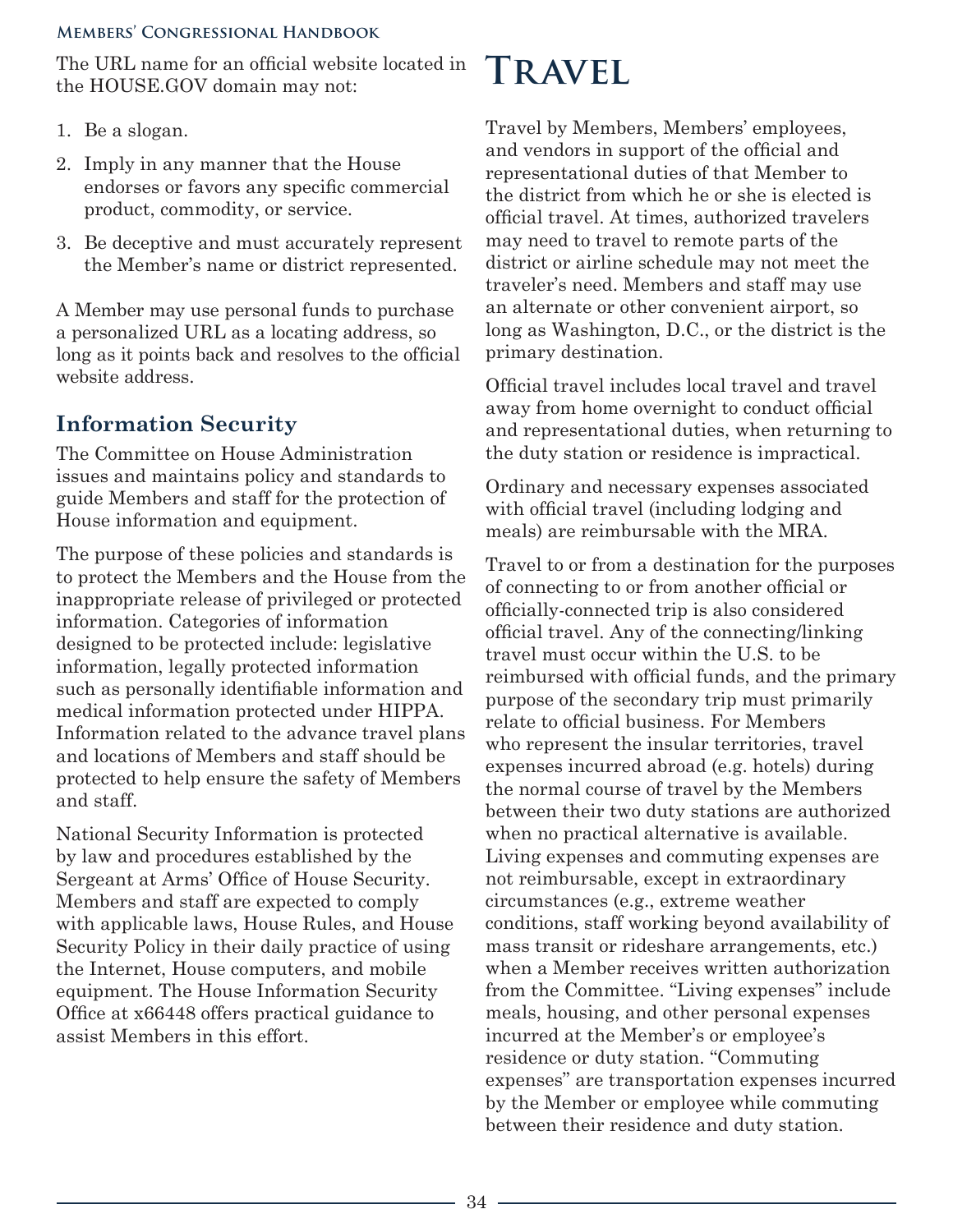<span id="page-38-0"></span>Official travel, paid for with the MRA, may not be for personal, campaign-related political party, campaign, or committee purposes.

Official travel cannot originate from or terminate at a campaign event. Official travel may not be combined with or related to travel or travel-related expenses paid for with campaign funds.

### **General**

Official travel may not exceed 60 consecutive days.

Members have two duty stations: their Congressional District and Washington, D.C.. Staff duty stations are determined by their primary residence.

## **Vendor Official Travel**

Official travel also includes travel by a vendor when traveling to provide service or training to Member offices.

A vendor is an employee of a private company that provides maintenance and support for equipment and software (computer and noncomputer) under a valid House contract or working on a time and material basis.

All travel costs must be negotiated and agreed upon in writing by both parties prior to vendor travel. Offices are encouraged to utilize the federal government per diem rates established by the General Services Administration for vendor travel costs as a benchmark. For a listing of the per diem rates by state and locality, see *www.gsa.gov/portal/category/21287.*

# **Unexpected Official Travel**

Official travel includes travel to an official point from a location visited on personal travel by Members and staff, if the travel to the official point is necessitated by an unexpected official duty (e.g., previously unscheduled House vote, natural disaster, or civil disorder). In such cases, return travel to the point of personal destination is considered official and reimbursable and is eligible for government rate.

### **Combined Travel**

Combined travel is travel by a Member or their employees for the primary purpose of supporting the official and representational duties of the Member, but includes an intervening destination or an additional time period that is included for personal purposes.

Combined travel requires that:

- 1. The primary purpose of the travel must be official and representational. The personal segment of the combined travel may not be purchased at a government rate or be purchased with a Government Travel Card.
- 2. The traveler must attach the combined travel form to the voucher submitted for combined travel reimbursement, stating that the official travel and personal travel was combined for personal convenience. (Combined Travel form).
- 3. All travel must occur within the United States, its territories, or possessions.

Reimbursement Options for Combined Travel:

Option #1 - The traveler purchases both segments of the trip with personal funds at the commercial rate.

The traveler may then seek reimbursement for the government rate of the direct route and means to the destination required for official and representational business, or the actual traveled fare; whichever is less.

Option #2 - The traveler purchases the initial "personal" segment of the trip with personal funds at the commercial rate (no reimbursement is sought for this segment). The next "official" segment to either D.C. or the district may be purchased at either commercial or government fare.

The traveler may then seek reimbursement for the fare of the official segment, so long as the rate does not exceed the government rate between the district and D.C., or the actual traveled fare, whichever is less.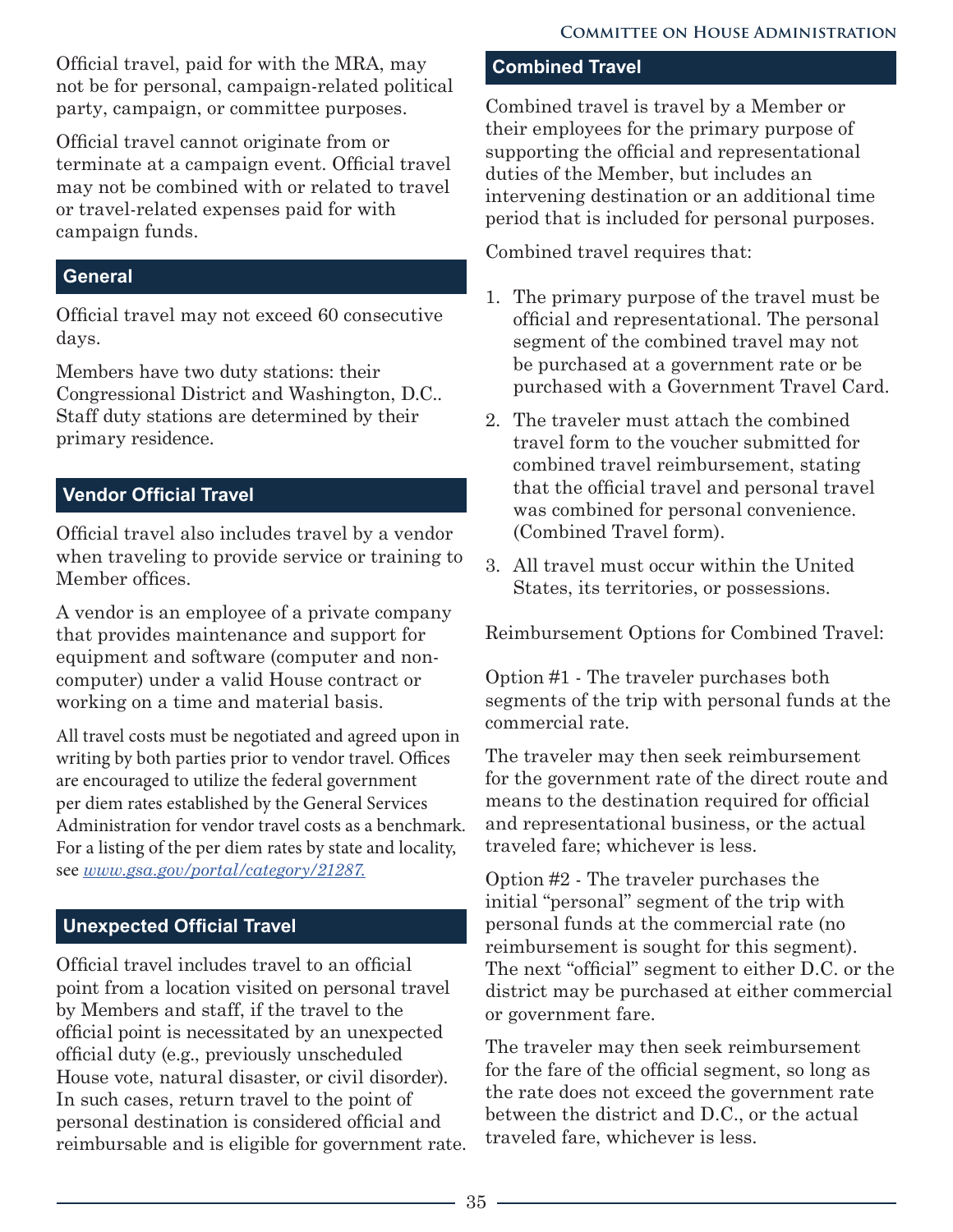<span id="page-39-0"></span>In the event of a segment of personal travel, there is an absolute prohibition on reimbursement from official funds for the personal travel segment.

#### **Mixed Purpose Travel**

Mixed purpose trips typically involve travel that includes official, campaign and/or privately-sponsored activities. Often this travel is funded by a mix of official, campaign and/or private funds. If the primary purpose is for a non-official event/purpose, the office cannot schedule official activities around the non-official event/purpose to make the travel eligible for Congressional offices to be reimbursed. Mixed purpose trips may need to be approved by the Committee on Ethics.

Because mixed travel is so nuanced and specific, please contact the Committee on House Administration x52061 (Majority) or x58281 (Minority) with any initial questions you have when starting to plan the trip/event.

## **Official Travel Expenses**

Official travel expenses including transportation, lodging, meals (excluding alcohol), fees (e.g., parking, tolls, ticket change fees, travel insurance, etc.), and other ordinary and necessary incidental expenses while on official travel status are reimbursable.

Advanced payments for tolls or transponder expenses are not reimbursable; however, monthly transponder statements with official travel tolls noted with an asterisk may be submitted for reimbursement. Transponder service or rental fees are not reimbursable unless use is entirely official.

In order to ensure the safety of Members, the MRA may be used to reimburse the cost of a Member's individual, annual CLEAR Plus membership. This plan enables individuals to access CLEAR check-in and security lines at participating airports. Official funds may not be used to pay for upgrades to a CLEAR Plus membership that enable additional travelers to access CLEAR kiosks, lines, and facilities.

### **Shared Official Travel Expenses**

Official travel expenses may be shared by more than one Member or committee office. The division of expenses must accurately reflect each traveler's expenses, and offices may only pay for the expenses of their respective Member, staff, and authorized vendors.

### **Chartered Aircraft**

Ordinary and necessary expenses related to chartering an aircraft for official travel are reimbursable when:

- 1. Passengers are restricted to Members, their employees, and their immediate family members (spouse, child, parent), the names of whom must be stated on the voucher.
- 2. If an immediate family member uses a chartered aircraft with the Member, the Member may seek reimbursement for the full cost of the chartered aircraft and the family member must submit a check to the Office of Finance payable to the U.S. Treasury equivalent to the cost of a comparable commercial first class fare. A letter explaining the reason for its submission must accompany the check.
- 3. Other non-Congressional individuals may travel on the Member chartered aircraft when the following criteria are met:
	- The chartered aircraft vendor has the ability to charge based on individual seating in the same manner as a commercial aircraft vendor; and
	- The other passengers are federal, state and local officials, and are joining the Members and staff in support of Congressional issues related to the district.

Unless prior written approval is obtained from the Committee on House Administration, a private or charter aircraft between the D.C. metropolitan area and anywhere cannot be reimbursed from official funds. Contact the Committee on House Administration at x52061 for more information.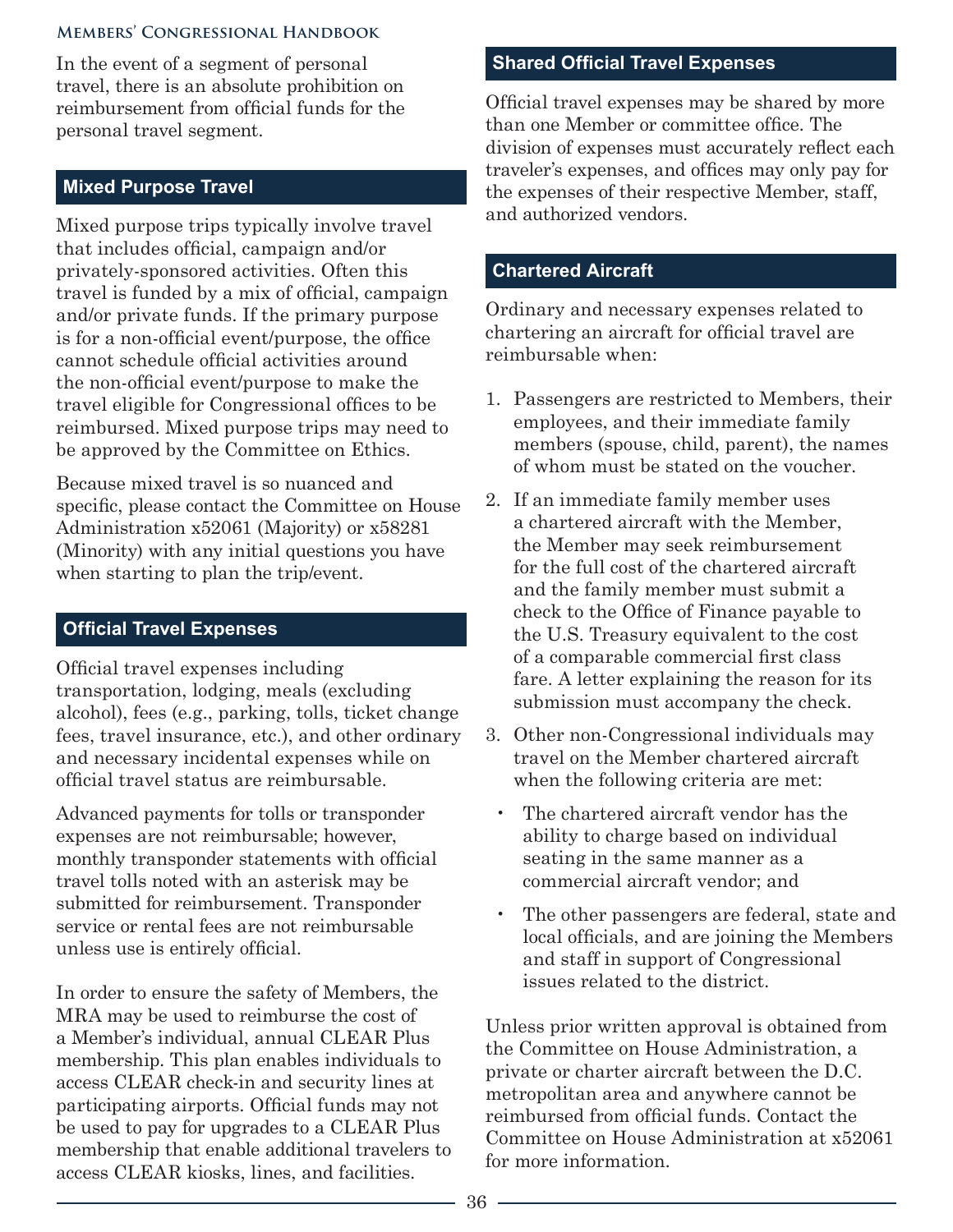#### **Committee on House Administration**

<span id="page-40-0"></span>Prior to any use of a private or charter aircraft whose anticipated cost for the total itinerary exceeds \$7,500, written approval must be obtained from the Committee on House Administration. Contact the Committee on House Administration at x52061 for more information.

The Committee recommends that charter or private aircraft be used sparingly, and only if/when the Member determines there is no suitable commercial flight available. Please contact the Committee for more information.

#### **Corporate or Private Aircraft**

Reimbursement for corporate or private aircraft is subject to House Rules. Please contact the Committee on Ethics for information regarding the permissible use of corporate or private aircraft at x57103. The Committee on Ethics may grant approval in writing for the use of corporate or private aircraft. If the Committee on Ethics approves the use of corporate or private aircraft, a Member and/or their employees who travel via corporate, business, or privately-owned aircraft in support of the conduct of official and representational duties must reimburse the entity providing the flight, for the fair market value of the flight.

To determine the fair market value of such a flight, apply the following:

- 1. When the travel is via a previously or regularly scheduled flight by the corporation, business, or individual, the entity must be reimbursed based on the cost of a commercial first class flight to the nearest location served by a commercial passenger airline. If only coach rates are provided at the nearest location, the Member must reimburse the cost of a commercial coach rate.
- 2. When the flight is scheduled specifically for Member use, payment will be made based on the cost of an equivalent commercial chartered flight to that location.

Prior to scheduling travel provided by any corporation, business, or individual, a Member or employee must verify that the person has authority under its FAA certification to accept payment for travel as set forth above.

#### **Government Rate Eligibility**

Government rates are available to Members and employees to support the conduct of official travel.

To be eligible for Government rates when purchasing tickets for official travel, Members and employees may present:

- 1. The Government Travel Card; or
- 2. An Official Travel Authorization (OTA) coupon available from the Office of Finance. (Some airlines only allow the government rate for tickets purchased with the government travel card.)

Contact the General Services Administration (GSA) to obtain a listing of schedules and fares of the federal contract air, rail, bus carriers, car rental companies, and hotels/ motels. Government rates are not available for privately-sponsored officially connected travel.

#### **Officially Leased Vehicles**

Ordinary and necessary expenses related to the lease of a vehicle in support of the conduct of official and representational duties are reimbursable.

Non-governmental use of such a vehicle may be made only when such use is:

- 1. During the course of and generally along the route of a day's official itinerary.
- 2. Incidental to the day's official and representational business.
- 3. De minimis in nature, frequency, and time consumed.
- 4. Does not otherwise constitute a significant activity or event.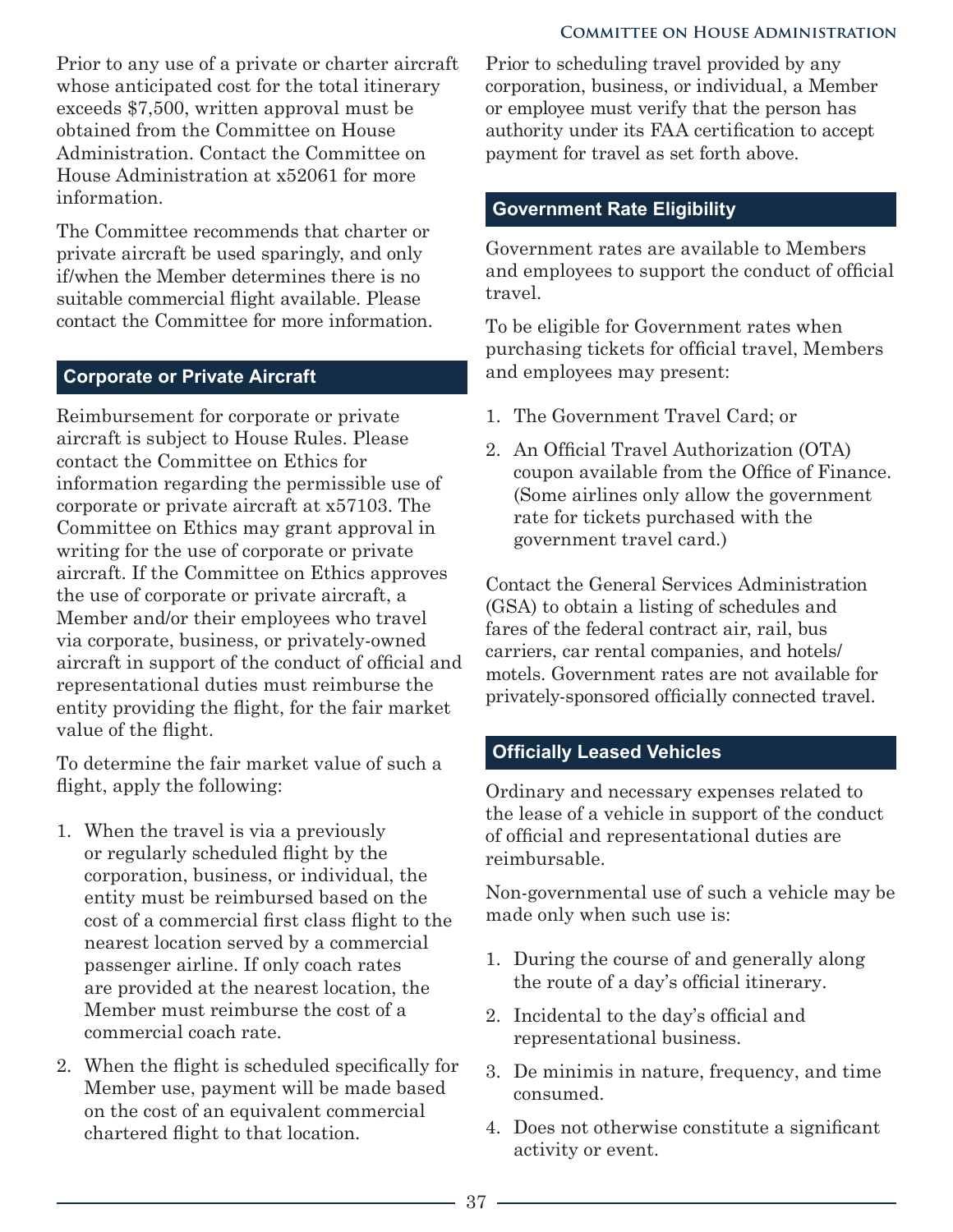<span id="page-41-0"></span>5. Not for any campaign/campaign-related political party purpose.

Officially leased vehicles may not be used as a personal vehicle of the Member (except where noted above).

Leased vehicles are not to exceed \$1,000.00 in lease payments, per vehicle, in any month, excluding mobile offices.

# **Short-Term**

Ordinary and necessary expenses related to short- term vehicle rentals (including fuel) are reimbursable. Rentals may not exceed 60 consecutive days if the rental is used by only one person.

The government discount rates offered by some rental car companies include:

- 1. Unlimited free mileage.
- 2. Collision damage waiver (CDW) at no additional cost.

Cars rented at the government rate should include the CDW. Not all rental car franchises offer the government rate with CDW included. To ensure CDW coverage, offices can make their rental car reservations through the Combined Airlines Ticket Office (CATO).

If an office does not use CATO, then the Committee recommends the following:

- 1. At time of the reservation, indicate that the rental is for official government use at the government rate with CDW included.
- 2. At the time of rental, use the Government Travel Card (or present official travel authorizations (OTA) to the rental company) and confirm that the car is being rented at a government rate with CDW included. The employee must verify that collision damage waiver is included, as simply receiving the government rate does not automatically ensure inclusion of this insurance.

Offices may obtain an Official Travel Authorization coupon from the Office of Finance.

If the government rate is unavailable, the cost of CDW is reimbursable.

Personal accident insurance (PAI), personal effects coverage (PEC), and equivalent insurance policies are not reimbursable.

If an employee on official and representational business is involved in an accident with a rental car, notify the Office of General Counsel at x59700.

# **Long-Term**

Ordinary and necessary expenses related to a long-term rental or lease of a vehicle by a Member in the Member's District are reimbursable.

1. A Member has two leasing options:

a. Member may lease a vehicle for a period that does not exceed the Member's Congressional term.

- b. The Member may lease a vehicle for a period that exceeds the current Congressional term, but must submit a signed letter that acknowledges personal responsibility to fulfill any outstanding obligation stemming from such a lease in the event the Member's service to the House ends prior to the lease agreement. Such letters should be attached to the negotiated lease and submitted to the CAO Office of Administrative Counsel (217 Ford Building).
- 2. The Committee recommends that Members submit leases to the CAO Office of Administrative Counsel for review prior to being signed by the Member and lessor, since the Member is personally liable for payments under any lease not in compliance with House Rules and Committee regulations.
- 3. Termination notices should be forwarded to the CAO Office of Administrative Counsel.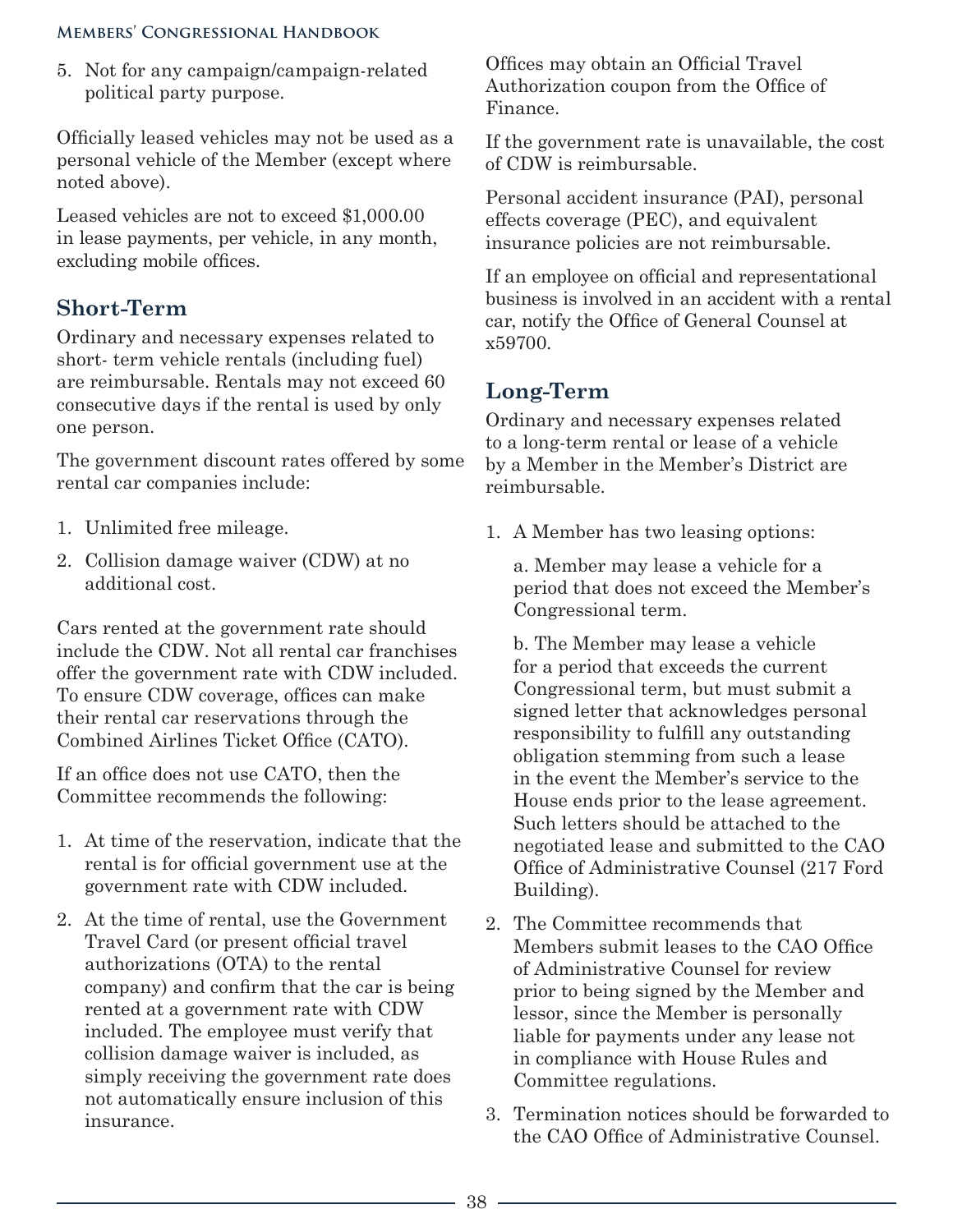#### **Committee on House Administration**

- <span id="page-42-0"></span>4. Leases may not include a purchase option.
- 5. Lessor-required insurance may be reimbursed. Security deposits are not reimbursable.
- 6. The Committee recommends that long-term vehicle leases begin on the first day of the month.
- 7. Monthly payments for a long-term vehicle lease may be made in advance.

The House will authorize disbursement of funds under the terms of the lease agreement only if the lease agreement complies with House Rules and Committee regulations. The House will not authorize disbursement of funds to make payments under the terms of the lease agreement until the CAO Office of Administrative Counsel has reviewed the lease and has signed the lease attachment.

In the event of an accident with an officially leased vehicle, Members or staff may contact the Office of the General Counsel (x59700) for guidance related to the Federal Tort Claims Act.

# **Expenses**

Expenses related to leased vehicles (both shortterm and long-term) including but not limited to the following are reimbursable:

- 1. The actual monthly cost of the lease (not applicable to short-term);
- 2. The cost of insurance incurred pursuant to the terms of the lease (not applicable to short-term);
- 3. Excess mileage charges incurred pursuant to the terms of the lease;
- 4. Incidental operating expenses (gasoline, oil, general maintenance, etc.);
- 5. Wear and tear (not applicable to shortterm);
- 6. Registration fees (not applicable to shortterm); and
- 7. Property tax during the term of the lease (not applicable to short-term).

Security deposits, termination fees, traffic violations, parking tickets, depreciation loss based on premature return, and similar fees, penalties or charges may not be reimbursed.

#### **Global Positioning Systems**

Costs for Global Positioning Systems (GPS)/ Navigational Systems in support of official and representational duties are reimbursable.

#### **Satellite Radio Service**

Costs of satellite radio service in support of official and representational duties are reimbursable.

#### **Privately-Owned/Privately-Leased Vehicles**

The cost of transportation by Member or employee via a privately-owned or privately-leased vehicle while on official and representational business is reimbursable on a rate per mile basis. The Committee on House Administration shall set maximum mileage reimbursement rates yearly and appropriately notify offices.

To confirm the current applicable rates, contact the Committee on House Administration at x52061. Each Member may establish a lower reimbursement rate.

For purposes of this paragraph, "privatelyowned" and "privately-leased" vehicles do not include any vehicle owned or leased by the principal campaign of a Member, a politicalaction committee, or a political party.

Reimbursement for use of privately-owned or privately-leased vehicles is permitted only on a rate-per-mile basis and not for fuel purchased or on any other basis.

Only mileage for use of an aircraft that is privately owned by either a Member or the Member's employee is reimbursable.

Official mileage may not be reimbursed on a campaign vehicle.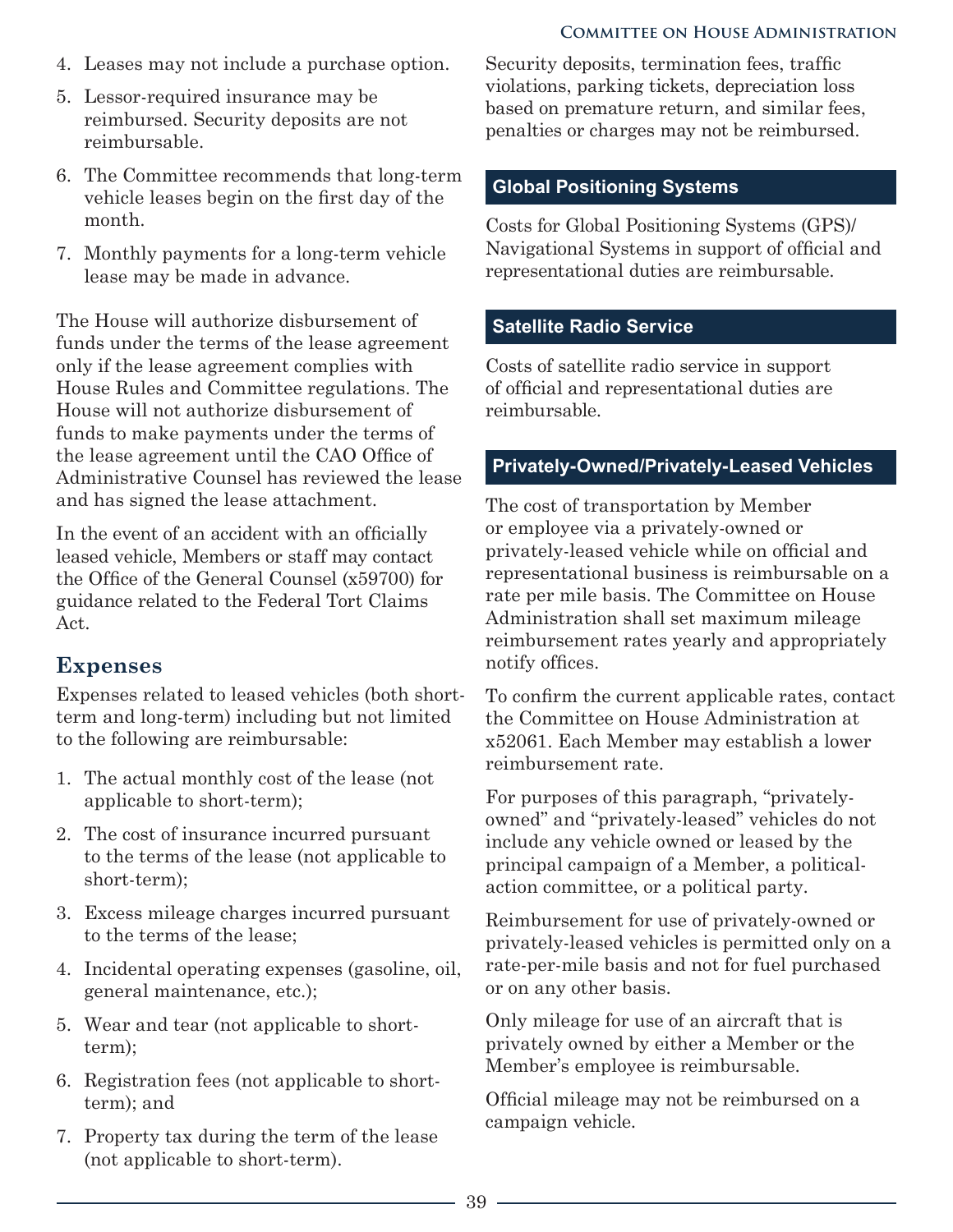#### <span id="page-43-0"></span>**Travel Promotional Awards**

Free travel, mileage, discounts, upgrades, coupons, etc., awarded at the sole discretion of a company as a promotional award may be used at the discretion of the Member or the Member's employee. The Committee encourages the official use of these travel promotional awards wherever practicable.

# **Vouchers and Payments**

#### **Advance Payments**

There are instances in which advance payments may be required and may be paid from the MRA. All advance payments must meet all of the following criteria:

- 1. The vendor provides these billing options to other customers (documentation required).
- 2. The amount to be paid must be fixed at the time of purchase (e.g., variable cost contracts or services are ineligible).
- 3. All transactions for advance payments for the next legislative year must be submitted for payment before the beginning of that legislative year.
- 4. The vendor may not bundle items that are eligible for advance payment with items that are not eligible.

Unless specifically authorized by the Committee, only the following advance payments are reimbursable and only to the extent they last the current term of Congress (except where noted):

- 1. Public information booth and facility rentals and related expenses, excluding deposits
- 2. Educational expenses
- 3. Authorized insurance premiums
- 4. Subscriptions for print and electronic publications
- 5. Telecommunications devices or services
- 6. Post-office box rentals
- 7. Original Equipment Manufacturers' warranties
- 8. Long-term automobile leases up to the end of a Member's term, when a savings to the House may be achieved as a result of the advance payment (including GPS, and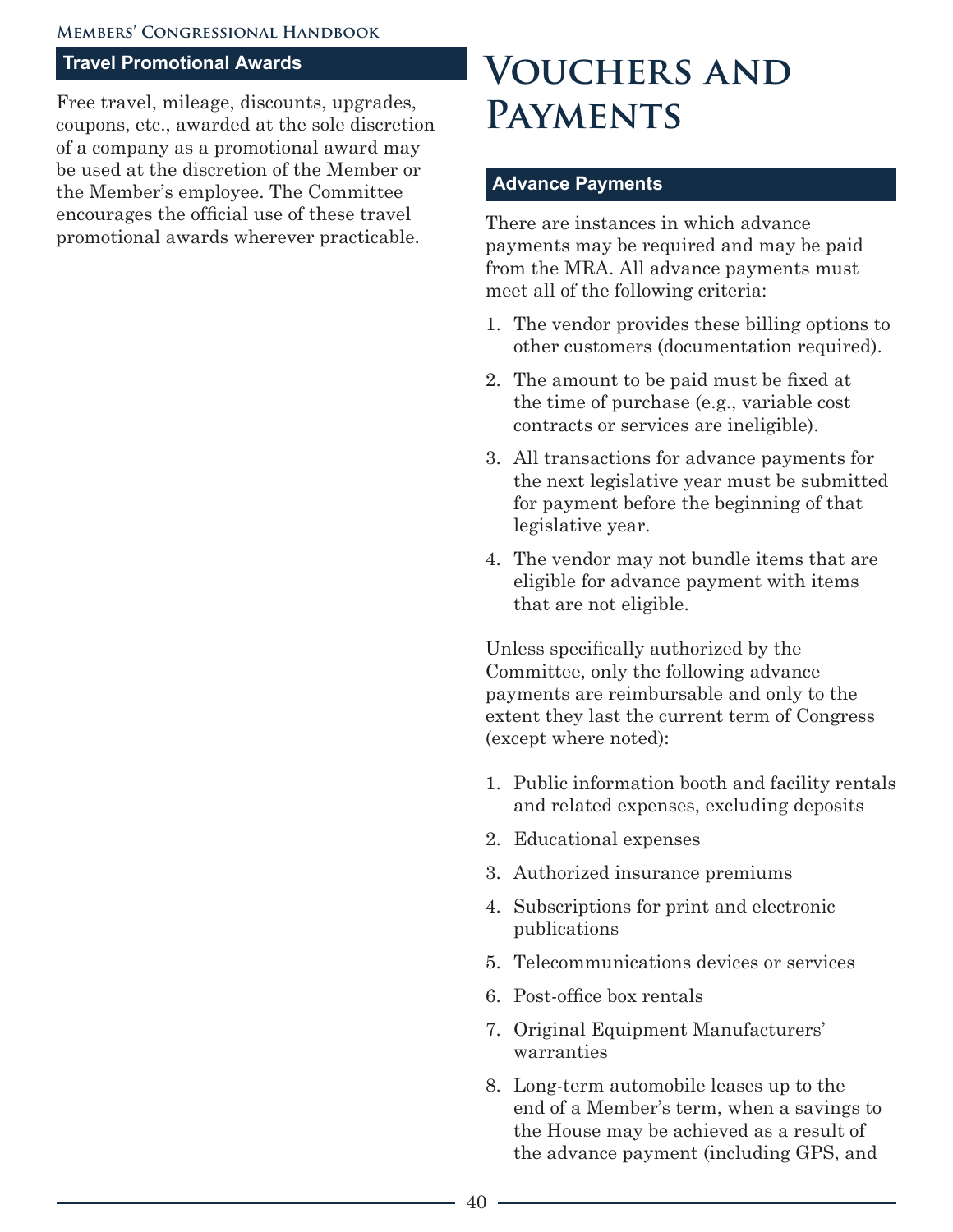#### **Committee on House Administration**

<span id="page-44-0"></span>satellite radio services)

- 9. Web and information technology services (including cable television, website design, and software license and maintenance fees)
- 10.District office security enhancements, including equipment, installation, labor, monitoring, and maintenance costs
- 11.Correspondence Record Management systems
- 12.Water/coffee services
- 13.District office recycling and trash fees, janitorial services
- 14.District office rent
- 15.District office parking
- 16.Airport parking
- 17.Constituent databases
- 18.Travel screening services permitted by these regulations (may be paid after a general election only for a returning Member

Any Member who is sworn into Congress midterm is the assignee of all advance payments of his or her predecessor.

# **Authorized Methods of Payment**

Members and employees may pay official travel-related expenses may be paid with cash, check, personal credit card, debit card, etc., or the Government Travel Card and the Government Purchase Card. For Members and employees, these expenses are vouchered and reimbursed through the Office of Finance.

# **Government Travel Card**

The Government Travel Card is available for Member and employee use for official travel and travel-related expenses. Travel expenses incurred on this card are directly reimbursable to Citibank with a copy of the credit card statement, an accompanying voucher, and applicable receipts.

Members and employees are reminded that the Government Travel Card is for official travel purposes only. Use of this card for any personal or non-official purchases is prohibited. The Government Travel Card may be used by the cardholder only. The cardholder may use the card to purchase travel-related services (e.g., airline tickets, hotel expenses, etc.) for other authorized travelers.

The Office of Finance will monitor the monthly delinquency report received from the vendor and alert offices of delinquencies. The Office of Finance will not intervene with the vendor in the event of a delinquency.

# **Government Purchase Card**

The Government Purchase Card is available for Member and employee use for the purchase of goods and services obtained in support of official business (e.g., office supplies, subscriptions, training, etc.). Expenses incurred on this card are directly reimbursable to Citibank with the completion of online expense reallocation, a copy of the credit card statement, an accompanying voucher, and applicable receipts.

Members and employees are reminded that the Government Purchase Card is for official nontravel related expenses only. Use of this card for any personal or non-official purchases is prohibited.

#### **Reimbursement and Direct Payment**

Disbursements from the MRA are paid on a reimbursement basis or by direct payment (to vendors) and require:

- 1. The Member's signature, certifying that the expense was incurred in support of the Member's official and representational duties to the district from which he or she is elected.
- 2. Supporting documentation (receipt, lease, bill etc.).

Please refer to the Voucher Documentation Standards available on HouseNet.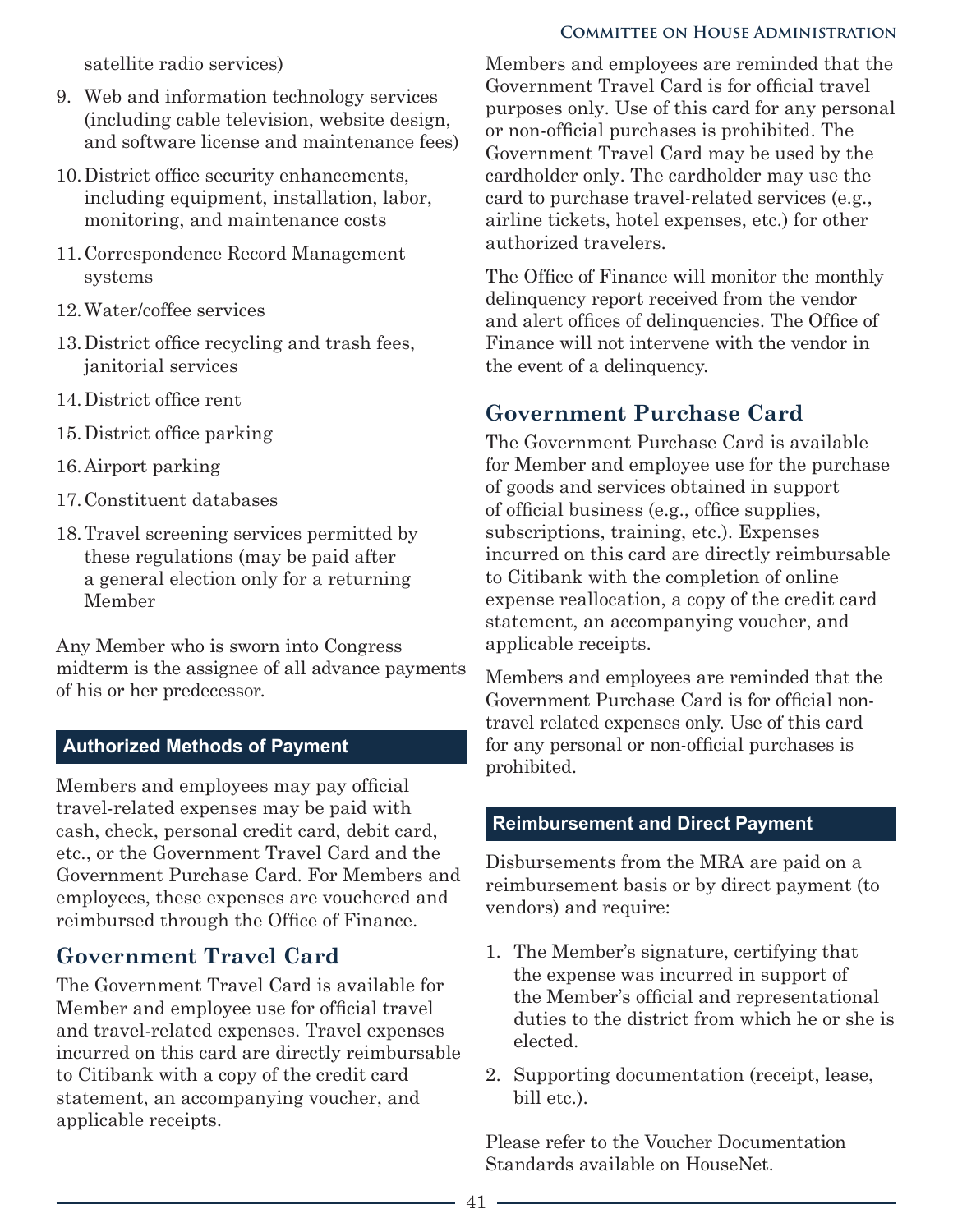#### <span id="page-45-0"></span>**Seeking Reimbursement: Vouchers**

For information related to submitting vouchers for reimbursement, please refer to the Voucher Documentation Standards available on HouseNet.

#### **Expired Appropriations**

The Salaries and Expenses appropriation for the House of Representatives, which includes MRA funds, is withdrawn two years after the year for which the funds were originally appropriated. This occurs on September 30 of the year.

In the unlikely event an office requests reimbursement for an official and representational expense incurred during a year for which the appropriation has been withdrawn, the Office of Finance will determine if an amount sufficient to pay the expense would have been available if the appropriation had not been withdrawn. If no funds would have been available, then the expense is the personal liability of the Member. If the expense would have been payable had it been timely submitted, notwithstanding the expired appropriation, then the expense may be paid from a currently available allowance, if available.

#### **Tax Exempt Letters**

To avoid paying unnecessary taxes, please contact the Office of the General Counsel at x59700 for tax exempt letters applicable to each state.

# **Congressional Organizations**

#### **Congressional Member Organizations**

### **General**

Members of Congress may form a Congressional Member Organization ("CMO") in order to pursue common legislative objectives.

Qualifying CMOs are eligible to establish an account to pay for employees and their expenses. Contact the Committee on House Administration for more information.

# **Registration**

Each Congress, CMOs must register with the Committee on House Administration. Registration should be done by letter request to the Chairman of the Committee.

CMOs must provide the following information:

- 1. Name
- 2. Statement of Purpose
- 3. Officers of the CMO
- 4. Employee designated to work on issues related to the CMO

To register a CMO electronically, please visit the Committee on House Administration website.

# **Membership**

Members of both the House and Senate may participate in CMO, but at least one of the Officers of the CMO must be a Member of the House. The participation of Senators in a CMO does not impact the scope of authorized CMO activities in any regard.

# **Funding and Resources**

CMOs have no separate corporate or legal identity. A CMO is not an employing authority.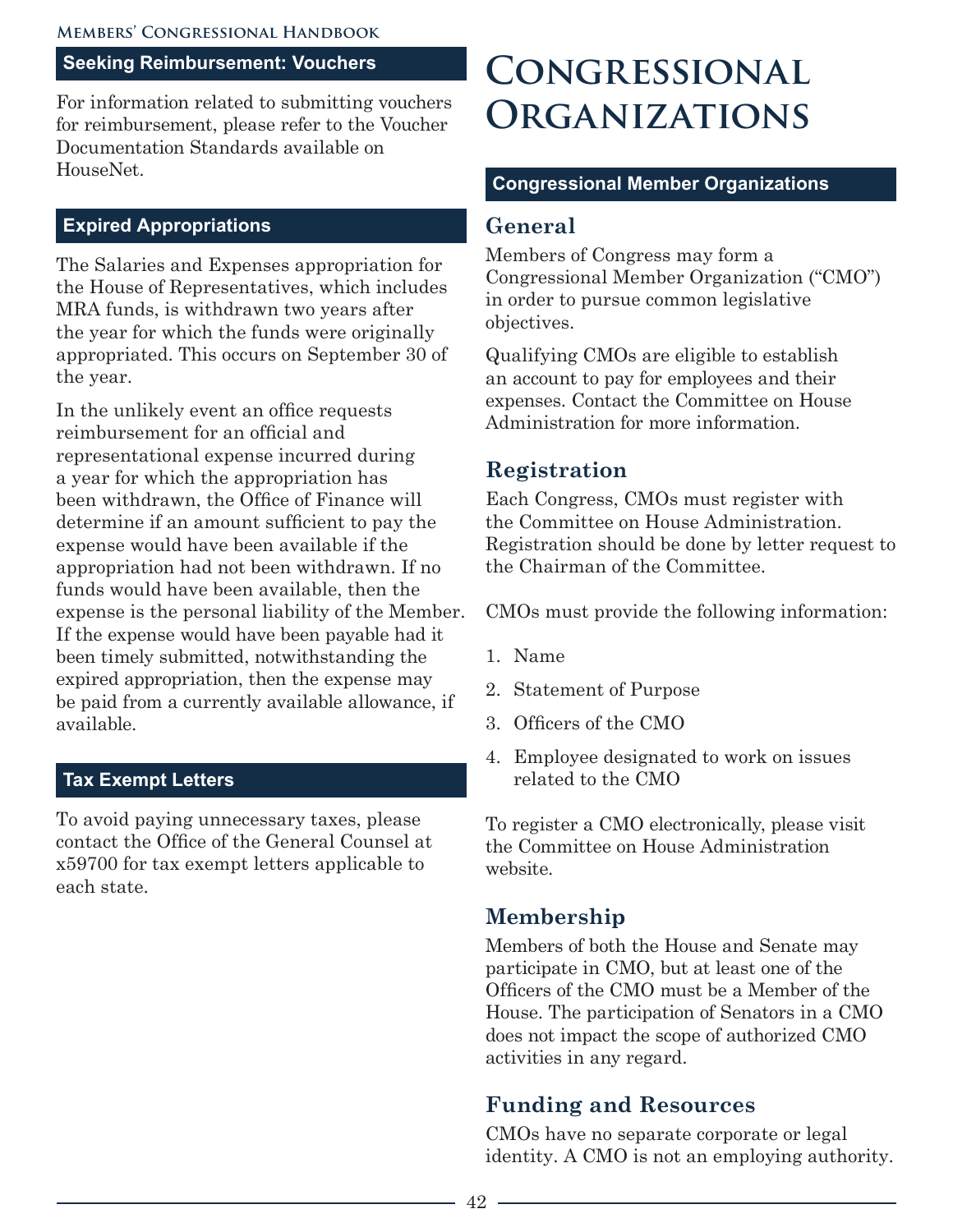<span id="page-46-0"></span>The MRA may not directly support a CMO as an independent entity. A CMO may not be assigned separate office space. Neither CMOs nor individual Members may accept goods, funds, or services from private organizations or individuals to support the CMO. Members may use personal funds to support the CMO.

A Member of a CMO, in support of the objectives of that CMO, may utilize employees (including shared employees) and official resources under the control of the Member to assist the CMO in carrying out its legislative objectives, but no employees may be appointed in the name of a CMO. Business cards for individuals who work on CMO issues must list the employing authority before the name of the CMO.

CMOs may have independent web pages when no official resources are used, outside of staff time, to create and support the site.

Members may request a URL for a CMO, provided that the request complies with the CMO domain name regulations issued by the Committee on House Administration. Web pages using such a URL need not have the same design or layout as the Web site of the sponsoring Member.

# **Communications**

CMOs may not use the Frank, nor may a Member lend his or her Frank to a CMO.

A Member may use official resources for communications related to the purpose of a CMO. Any such communications must comply with Commission content standards.

Members may devote a section of their official website to CMO issues.

A Member may use inside mail to communicate information related to a CMO.

Members may prepare material related to CMO issues for dissemination.

Official funds may not be used to print or pay for stationery for the CMO.

Members may refer to their membership in a CMO on their official stationery.

# **Congressional Staff Organizations**

# **General**

A Congressional Staff Organization ("CSO") is an organization, a majority of whose members are House employees, that exists for the purpose of facilitating interaction among Congressional staff.

Each Congress, CSOs must register with the Committee on House Administration.

At least one officer of a CSO must be an employee of the House, and all officers must be employees of the House or Senate.

A CSO should contact the Committee on Ethics at x57103 before accepting anything of monetary value from a private source.

# **Official Resources**

Other than as specified in this section, House staff that participates in a CSO may make only incidental use of official resources for activities related to a CSO. A CSO is not an employing authority of the House and may not be assigned separate office space.

Each Congress, in order to use official resources of the House (e.g., inside mail, House Intranet, etc.), a CSO must register with the Committee on House Administration. A sponsoring Member must submit a letter, on official letterhead, to the Committee with the following information:

- 1. Name of the staff organization;
- 2. Statement of purpose of the staff organization;
- 3. Officers of the staff organization, including contact information;
- 4. Specify which of the following resources the CSO requests use of:
	- a. Inside mail
	- b. House Intranet site